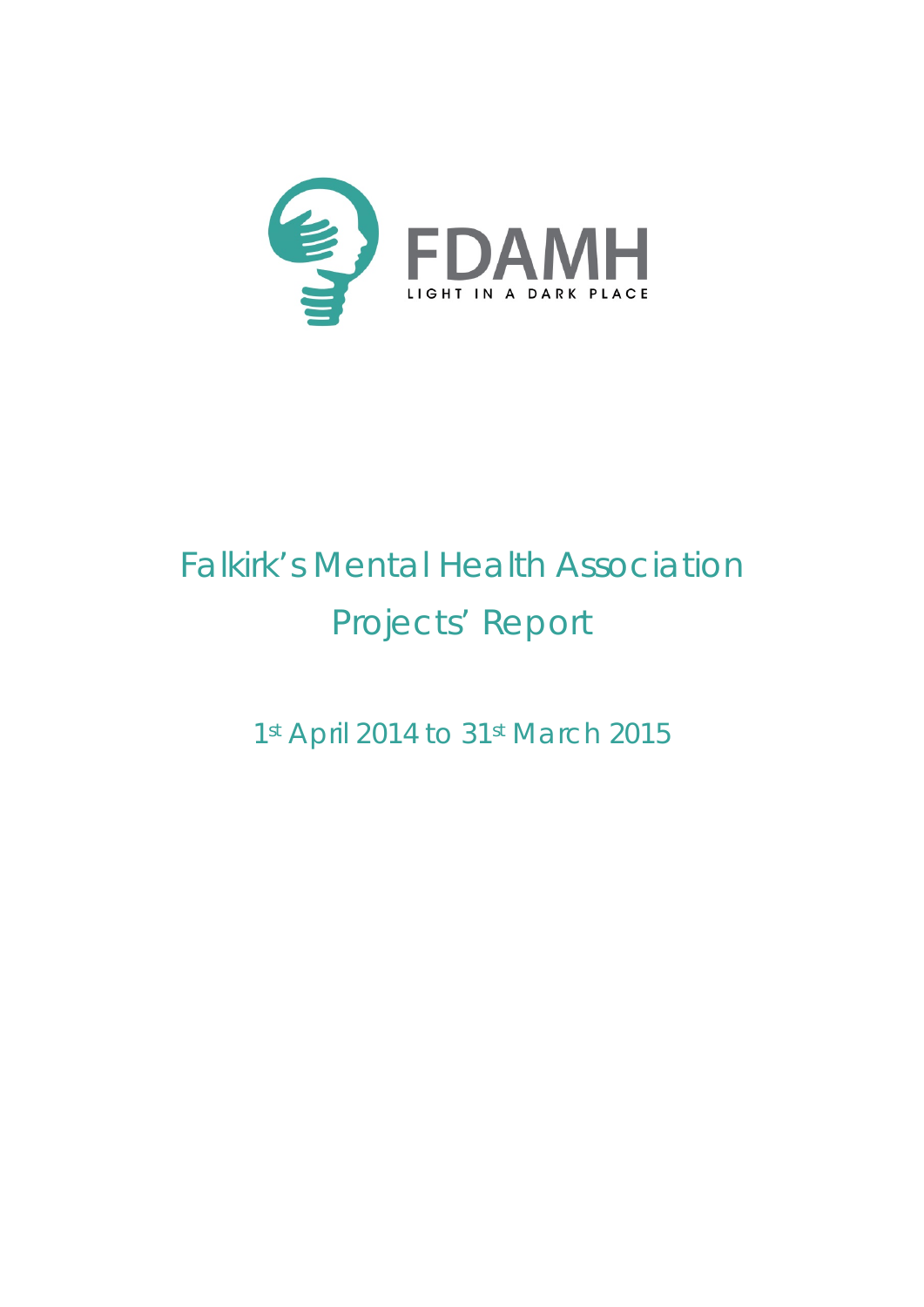Falkirk's Mental Health Association (FDAMH)

Victoria Centre 173 Victoria Road Falkirk FK2 7AU

01324 671 600 fdamh.org.uk

Charity Number: SC011889 Company Limited by Guarantee: SC151357

Have you joined us on Facebook and LinkedIn yet?

[facebook.com/falkirksmentalhealth](https://www.facebook.com/falkirksmentalhealth) [linkedin.com/company/falkirk's-mental-health-association](https://www.linkedin.com/company/falkirk)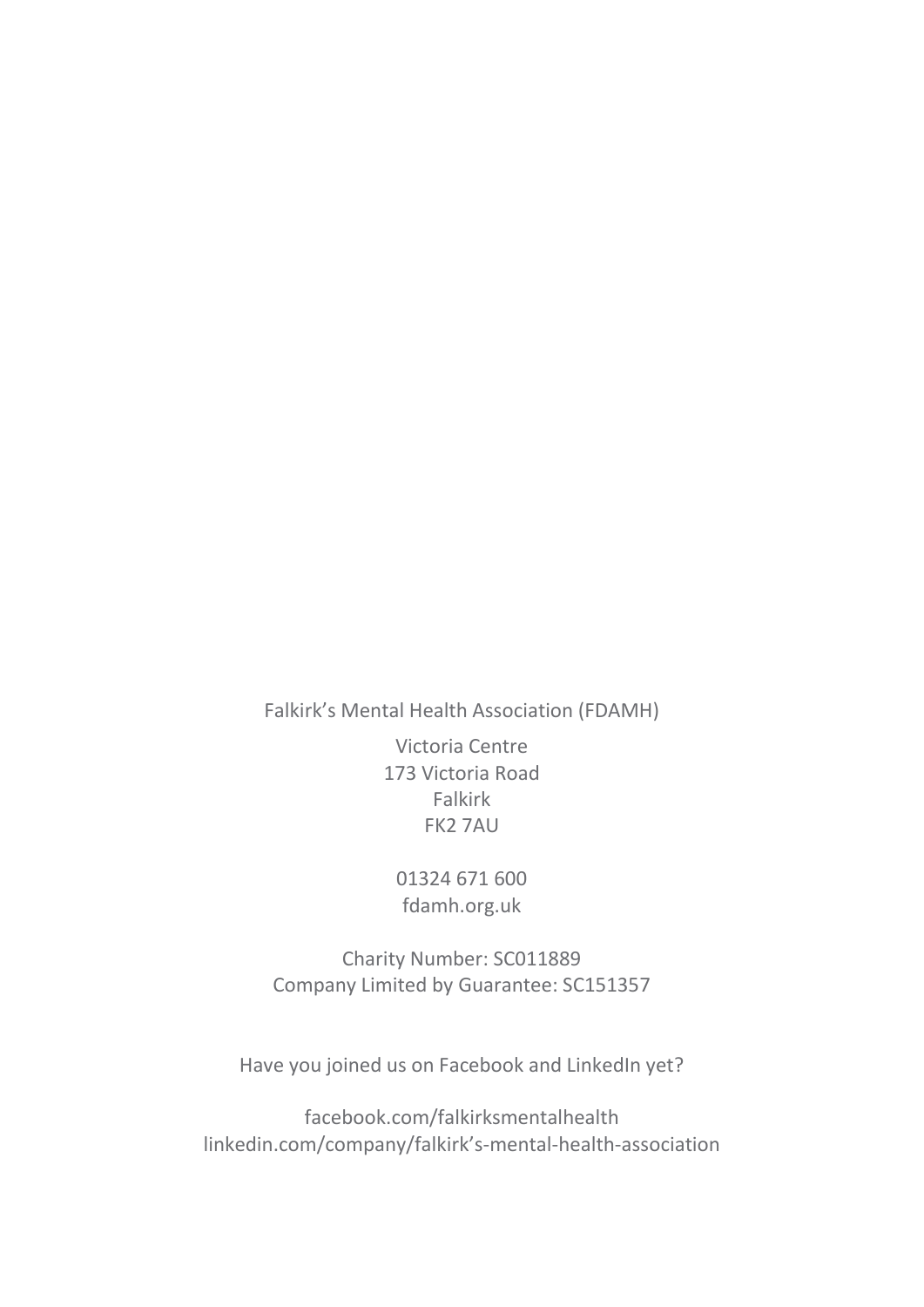# **CONTENTS**

All statistics quoted relate to the period  $1^{st}$  April 2014<br>to 31<sup>st</sup> March 2015 (2014/15) unless otherwise stated.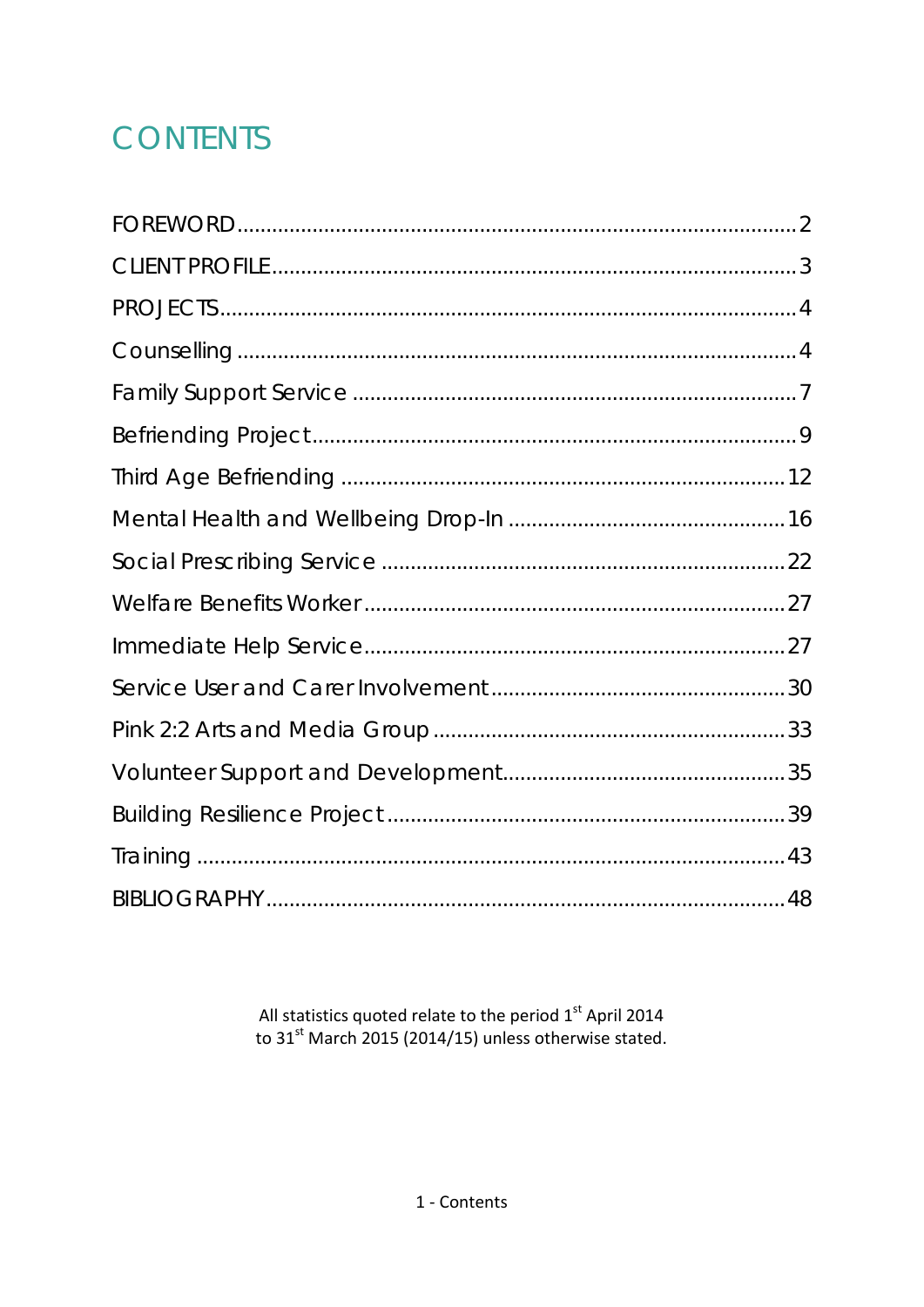# <span id="page-3-0"></span>FOREWORD

The content of this report covers the period from  $1<sup>st</sup>$  April 2014 – 31 $<sup>st</sup>$ </sup> March 2015. During that time over 2000 people have used the various services offered by FDAMH. In addition, we worked in collaboration with Falkirk Council and The Department of Work and Pensions to try to help those affected by changes to the welfare benefits system $<sup>(1)</sup>$ .</sup>

Other developments within FDAMH have included a newly funded post for a Volunteer Co-ordinator. Morag (post holder) is the first point of contact for all prospective volunteers and has responsibility for ongoing support and training for them throughout their time with FDAMH. The magnificent contribution that our volunteers make should not be under-estimated and much of this report is a testament to the work they do.

This year we have shifted the focus of our Project's Report. Yes, we will **Services are**  provide the 'sterile' facts and figures but we want the people who use our services to tell you of their experiences. We hope that the personal **focused** accounts, comments and case studies contained within the report demonstrate our commitment to a recovery-focused, holistic, personcentred service that allows people to develop at their own pace  $(2)$ .

**Services provided to over 2000 people**

**Supported by 24 staff and 98 volunteers** 

**recovery-**

 $(1)$  The Building Resilience Project which is detailed in this report

 $(2)$  Many more personal experiences are available on our website at [www.fdamh.org.uk](http://www.fdamh.org.uk/frm_display/experience) by going to Resources/Experience.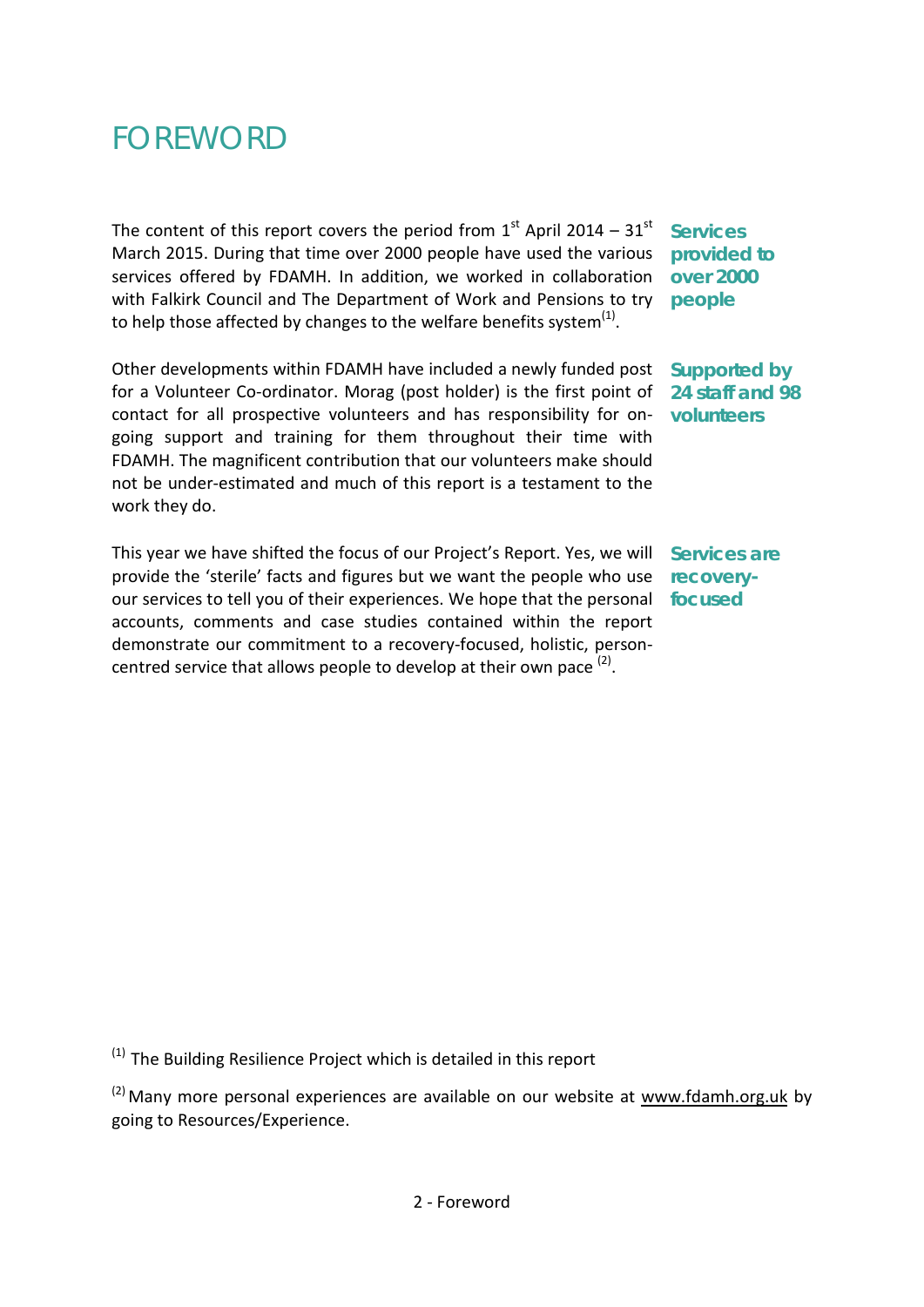# <span id="page-4-0"></span>CLIENT PROFILE

FDAMH's services are available to anyone aged 16 years and over, **FDAMH**  living in Falkirk District and experiencing a mental health problem, and **provides**  their families. Our Third Age Befriending Project is preventative, so **services to**  includes people at risk from reduced mental wellbeing. Excluding age-**those aged 16**  targeted projects, there is no upper age limit and people from across **and over** all age groups attend.

As a rough rule of thumb most projects' referrals and eventual clients are two-thirds female and one-third male. There are two key exceptions: the Drop-In Centre and the Immediate Help Service, where the gender split is approximately a 50-50 ratio.

Funding agreements mean that most projects are restricted to people living in Falkirk District. However we do help enquirers from outside the area identify possible services in their own area. Our Bereaved by Suicide Group is available across Forth Valley and our training provision can, of course, be delivered to wherever we are able to travel.

Equal opportunities monitoring is routinely conducted. From this we are able to assert that minority groups are represented as much as would be expected based on the profile of Falkirk's population.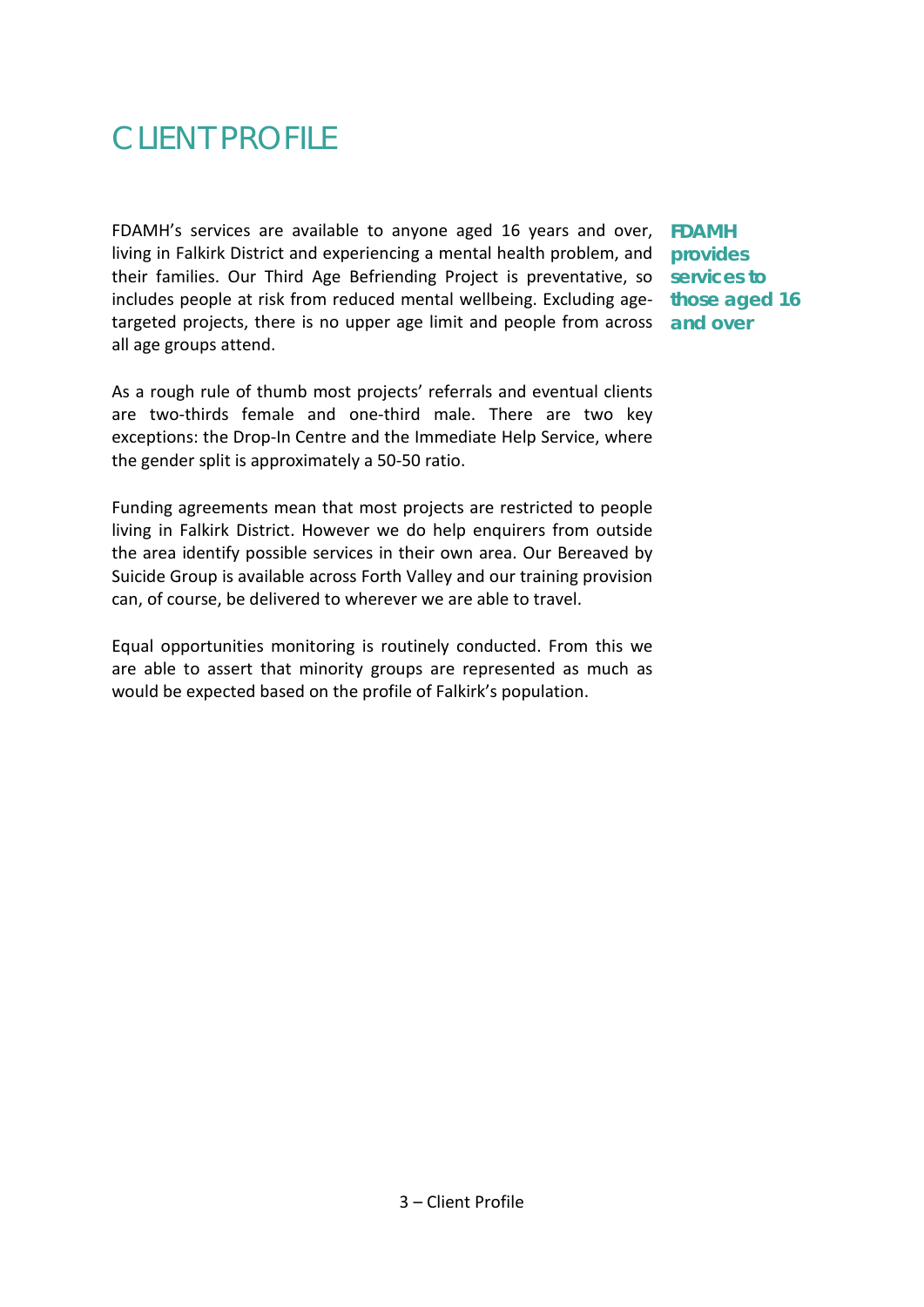# <span id="page-5-0"></span>PROJECTS

### <span id="page-5-1"></span>**Counselling**

A talking therapy that supports individuals to bring about changes that will empower them to make positive choices

Individuals supported: 376 Staffing: 1 F/T service co-ordinator + 21 volunteer counsellors

Counselling, even where it is relatively short-term, is an intervention proven to be effective in the treatment of a wide-range of mental health disorders (Bower, et al. 2011). It recognises the importance of clients making active choices and the therapeutic value of human interaction.

Our counselling service is accredited by COSCA (Counselling and Psychotherapy in Scotland).

#### **Impacts**

Counselling can bring about very positive changes in people's lives:

*"I didn't know anything about counselling. I didn't want to come into the building. I was very nervous, scared and everything negative I could think of. I didn't know what I was letting myself in for. I thought my counsellor would have given up on me because of my silence each week. At times it felt like torture but I always hoped next week would be a better, so I stuck with it. As the weeks went by being able to open up to my Counsellor helped me to believe in myself. I started to see things differently and for the first time in my life I felt I could trust someone. I learned that I could make my own choices in life and didn't have to rely on other people to make them for me. I now feel hopeful about life. I am about to start my first job and I feel determined to move on."* (Female, aged 17)

*"When I first was asked by my doctor to go and get counselling, I said no way, I was scared, but in the end I finally agreed. What was I doing? However I came, a 70 year old woman. Anxious, nervous and downright afraid. However when I got to FDAMH the first person I met was the girl at the desk, what a nice smile! At first when I met my counsellor I thought 'nice girl but I don't think I'll be able to talk much to her'. I was so wrong, she made me feel at ease by gently asking me a little about myself. As the weeks went by I started to feel better. At first I always blamed me for what went on, but as the weeks went on in honesty and truth made me realise that I am not to blame for other people, we are all responsible for our own self as everyone is responsible for their self. Darkness to light, that is what I got from my counsellor and FDAMH."* (Female, aged 70)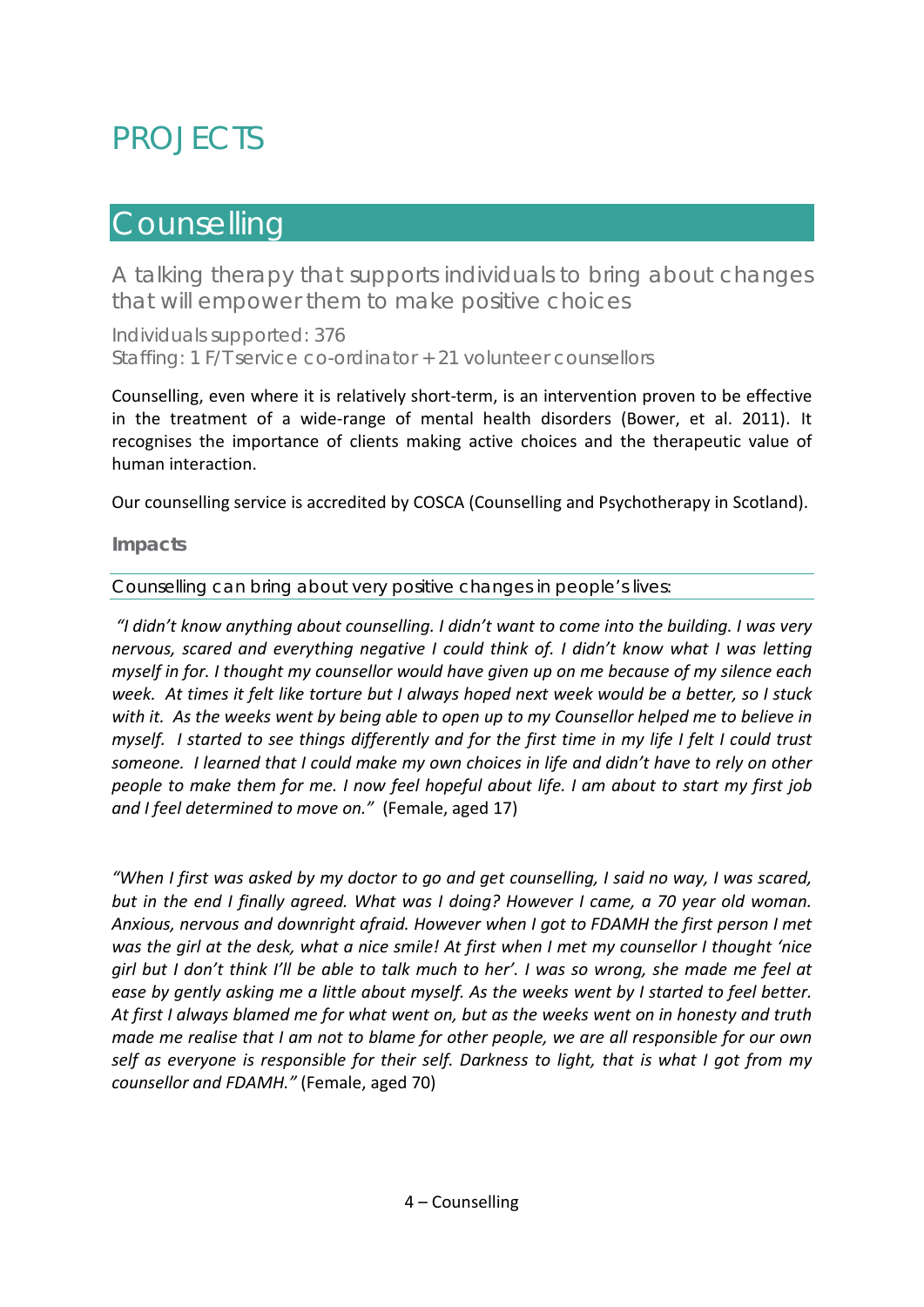#### The opportunity to talk things through and not be judged is very valuable:

*"I was very nervous when I first came through the door so my counsellor put me at ease. It took a wee while but I got there. I was able to say things to her I wasn't able to say to anyone else."*

*"Being, able to talk openly to someone who was independent and objective was extremely helpful."*

Young Persons' Counselling, funded by The Lottery, is helping us to provide prompt and beneficial support to people aged 16 to 24…

#### …the process brings a self-awareness allowing people to make positive changes:

One of our counsellors met with a young man feeling out of control and confused as to why things kept going wrong in relationships and in his life in general. Through weekly counselling sessions he slowly unravelled and understood what was happening. One important realisation was that he was responsible for his reactions to others. He could not control how others behaved but he could control how he behaved. Slowly, he changed how he reacted towards others and noticed the positive impact it had on his own self-esteem: he began to like himself. He also noticed how close family and friends seemed more supportive and understanding. Now he feels more positive about himself and his future and is looking for employment. He is continuing to work on his behaviour and realises it will take time and hard work to become the person he wants to be.

#### … and can help people come to terms with and move on from past trauma:

Anxiety and low self-esteem were the presenting issues of one young woman. It transpired that as a child she had suffered physical and emotional abuse. Being the oldest of her siblings, she felt it was her responsibility to protect them from the worst of the anger and neglect. The client stated that she felt unburdened by talking about the early abuse. She was able to make some significant changes during the period of counselling, both within herself and in her day-to-day life. By the end of counselling she had found a new flat in a different city, started a college course, and decided to focus on *her* future rather than living for others.

#### **Evaluation/Outcomes Data**

Client progress is assessed using CORE (Clinical Outcomes in Routine **Very high**  Evaluation). Data from those willing to participate showed all 79 such clients were in the 'clinical population' at the start of counselling - for **clients classed**  comparison NHS counselling services benchmark is 88% (Mullin, et al. **as 'severe'**2006). 41 were classed as 'severe' (this is 52% compared to 18% last year). This increase in case severity has been anecdotally corroborated in comments made by some of our volunteers' supervisors about the volunteers' caseload. CORE scores evaluated 53% to be 'at risk'.

**proportion of**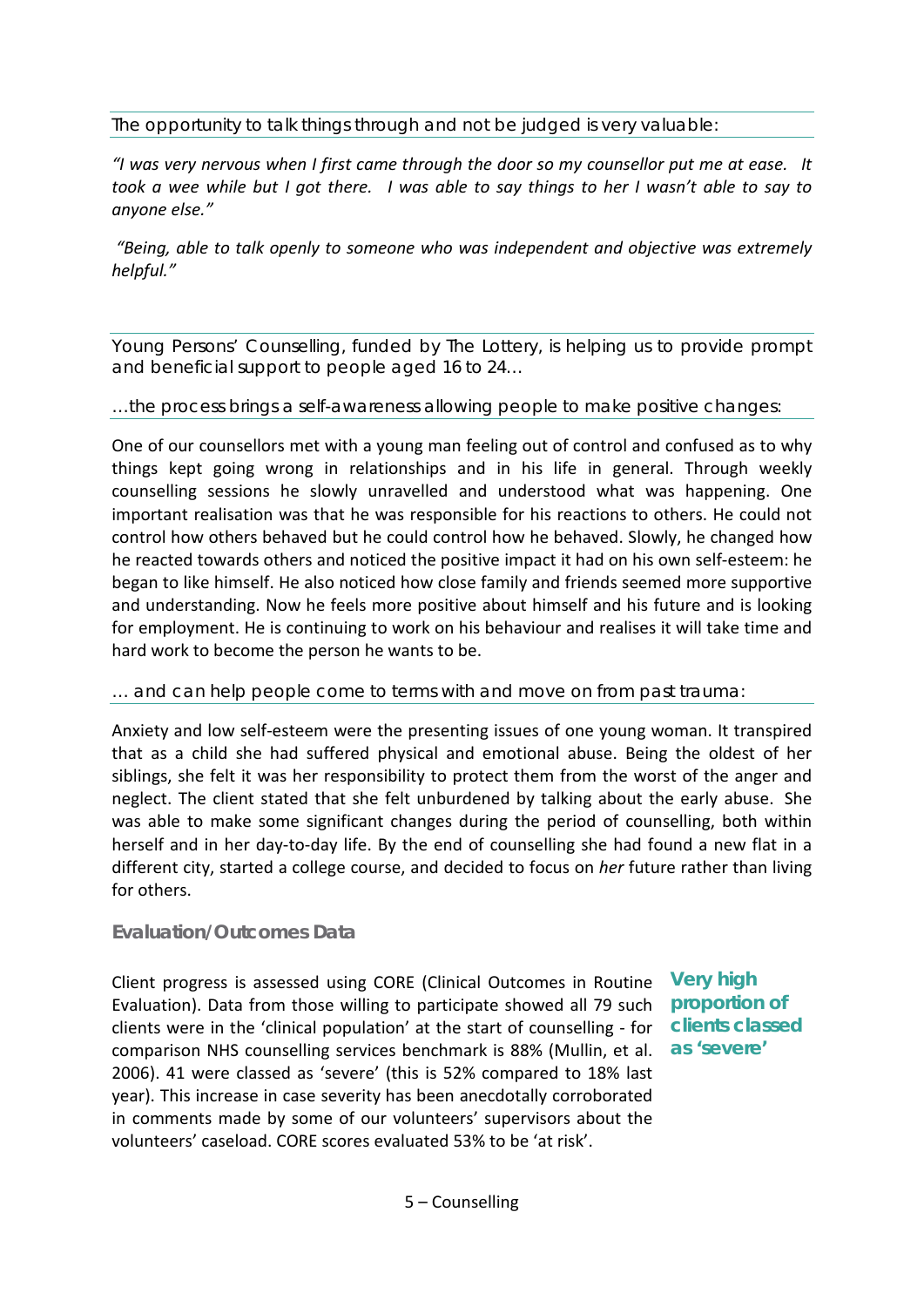61 clients (77%) showed reliable improvement, 16 (20%) unreliable positive change and 2 (3%) showed small unreliable negative changes. **CORE shows positive outcomes**

Only 3 of the 50 people who returned an evaluation form felt that the **There is a high**  service was not as helpful as they had hoped. **degree of satisfaction** 

#### **Facts and Figures**

604 referrals (the list was closed for 10 weeks) during the year. The **57 sessions**  largest referrer was the NHS (47%, largely via GPs), followed by **offered every**  FDAMH's other services (24%) and self-referrals (17%). There has been **week** an increase in the number of young people referred, with one-third of referrals now for people aged 16 to 25 (compared to one-quarter in the previous year).

376 individuals attended counselling this year. 2214 sessions were attended (2829 offered, giving an attendance rate of 78%) - a 31% increase in the appointments provided. This increase is largely accounted for by extra sessions provided via Young Persons' Counselling resulting in 660 attended youth sessions (an increase of **thanks to extra**  424 on the previous year).

The proportions of issues selected remain very similar to previous **1 in 4 indicate**  years, with stress/anxiety (selected by 9 in every 10 clients), depression and low self-esteem being the most commonly listed issues:

2% sexuality issues 3% carer's issues 4% sexual issues physical abuse **6%** 6% domestic violence sexual abuse **19%** 12% debt difficulties  $-13%$ 13%  $\blacksquare$  13% 15% emotional abuse **18%** 24% 26% 30% 38% 46% 75% 80% 90% alcohol/drugs | eating disorders and phobias **The Lines** work related F overwhelming suicidal thoughts anger bereavement/loss D relationship difficulties panic attacks low self-esteem depression stress/anxiety

**Provision for young people has increased substantially funding**

**overwhelming suicidal thoughts**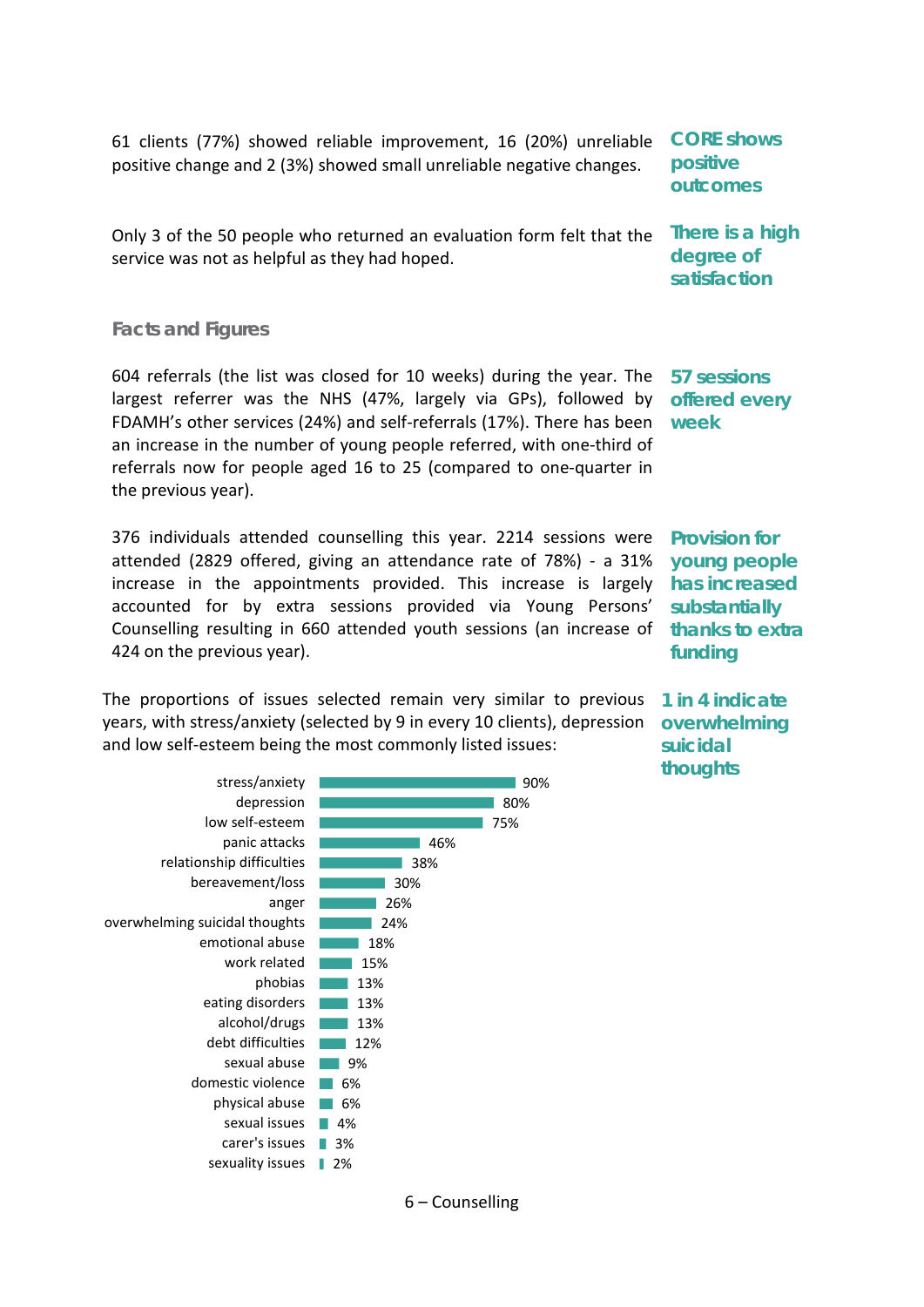### <span id="page-8-0"></span>Family Support Service

A modern approach to 'Carers Support': we recognise that other members or indeed whole families may need support therefore -

Number of households using the service: 258 Staffing: 1 F/T + 1 P/T staff

Providing family support is recognised to improve outcomes for people with mental health problems and other members of their families (Dixon, et al. 2001). Family members are supported to develop resilience, self-awareness and problem-solving skills and encouraged to take ownership of their situations. This is achieved with a combination of individual, group and peer support; practical, emotional and therapeutic support; the provision of information; co-ordination with and signposting to other services; and education on mental health. It is clear that combining different forms of support, as this project does, is particularly beneficial, helping to find solutions to meet each family's needs (Kuhn and Laird 2014).

#### **Impacts**

Family Support responds promptly to support families in crisis: in the following example, understanding, some guidance and reassurance was all that was needed to get things back on track…

Iona's mum called FDAMH. Iona had told her mum that she was considering harming herself. Her mum did not know what to do. We listened, offered to visit Iona and her mum. We did so 2 days later.

Iona did not really want to talk but with a little encouragement she began to open up. We talked about what was making her feel like hurting herself and we listened without judgement. This helped her to open up about things she had been hiding from her mother. We acknowledged the feelings Iona was having and then helped her to see the positives in her past actions. Iona had helped a friend who had been harming to seek help. Getting Iona to talk about this allowed her to see how she had been able to help someone else when they were at a low point. After an hour or so Iona was relaxed and fully engaging with us. When we left both mum and Iona advised that they were feeling more comfortable.

One week later we telephoned Iona and her mum as promised. Mum reported with relief that Iona had been great and had engaged with a school counsellor. Mum thanked us but admitted she was still worried. Of course she was – Iona needed to work with her counsellor and mum had to give it time. Mum was comforted by the fact that she could contact us at any time should she have any further concerns.

Education is a powerful tool in assisting carers and families; and carers support groups provide on-going support and further self-development opportunities:

*"Up until I made contact with FDAMH I was struggling to come to terms with what was happening and unable to find anyone that would help me. Attending the carer's course has,*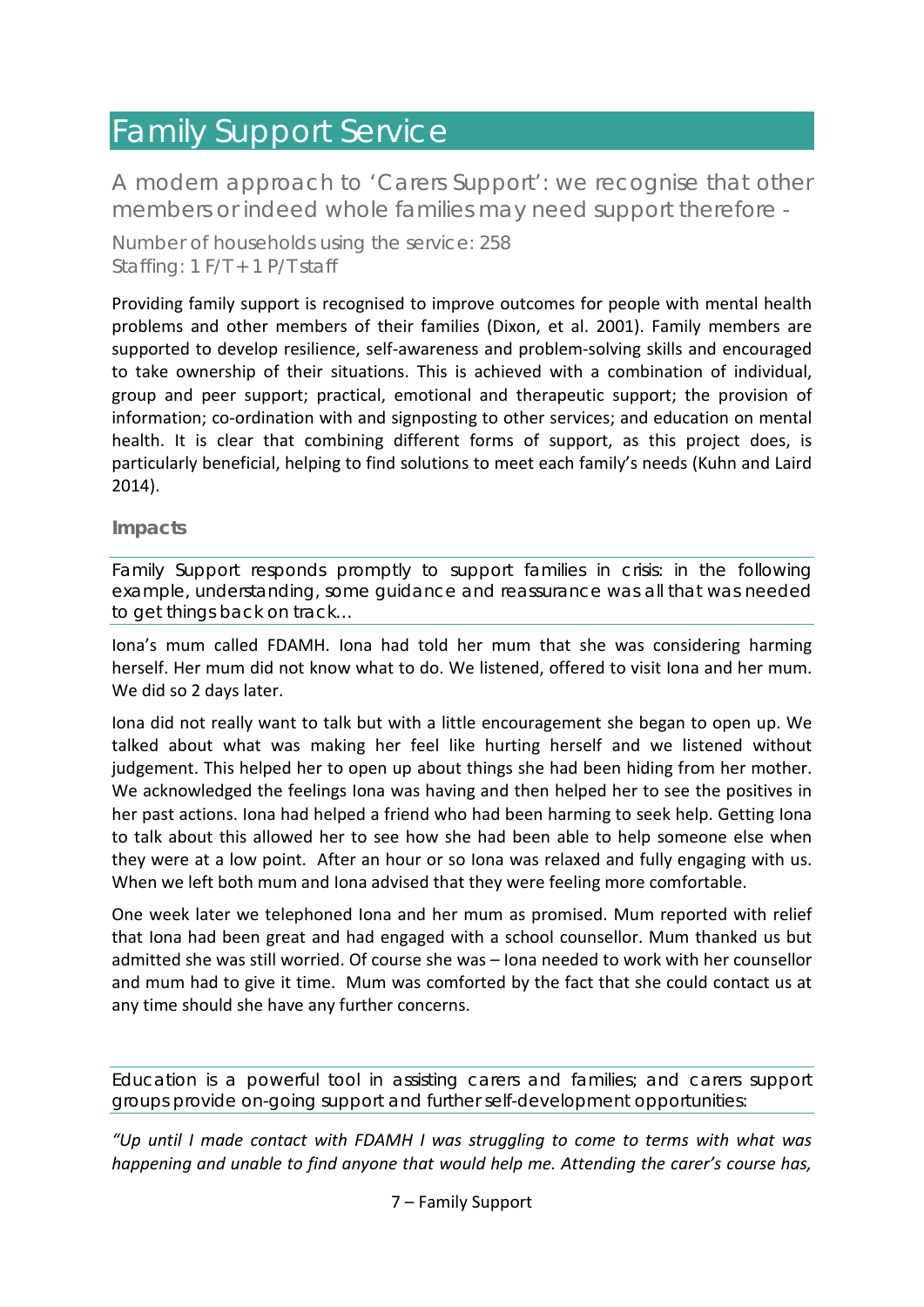*in the first instance, made it easier for me to cope with what was happening to my family member. Mental health of course has a massive impact on the person with the problems but it also has a huge impact on family members. To see a loved one suffering is very stressful and attending the group has helped me to deal with that in a more positive way. I have a better understanding but also far more tolerance of mental health issues. I have learned how to identify and deal with relapse swiftly before problems escalate and very recently had to put this in to practice.*

*My own behaviour towards my family member has changed. I understand more but also think that I can offer assistance in our family life as I am better equipped. I can think situations through differently now, can take a step back to be able to think clearly. Since I attended the course and my subsequent monthly* (support group) *meetings my family member affected is also aware of the impact on me.*

*Twelve months on I continue to use the tools and techniques that I have learned either from professionals who gave talks at the group or from my monthly meetings with others that attended the carers group. I plan to continue to meet with the group monthly to offer support to them and to also receive much valued support. I don't know how mine and my family member's life would be at now if it wasn't for FDAMH".*

On-going attendance at support groups can help to maintain the recovery process:

*"Makes me relax and I know I will receive good advice and guidance"*

*"I get respite from my caring role….."*

*"I like the group, it gives me the chance to be with people who understand and they don't treat me differently"*

#### **Evaluation/Outcomes Data**

The project database reveals a wide variety of work being done with **A wide variety**  families, including: listening and giving reassurance; providing **of interventions**  information and self-help guidance; referring and signposting to other **are used to**  supports; action/task-centred planning; one-to-one therapeutic work; **meet families'**  and attendance at multi-disciplinary meetings.

**needs**

Evaluation of the support groups shows that the following are all **Carers feel** important reasons why people attend: to meet others in a similar position and share experiences; to learn about ways of coping; to relax and unwind; to have somewhere to offload; to listen to other people's difficulties and give them support; to socialise; to hear speakers talking about relevant topics of interest; and to get a break from looking after the person they care for.

**support groups provide a full range of benefits**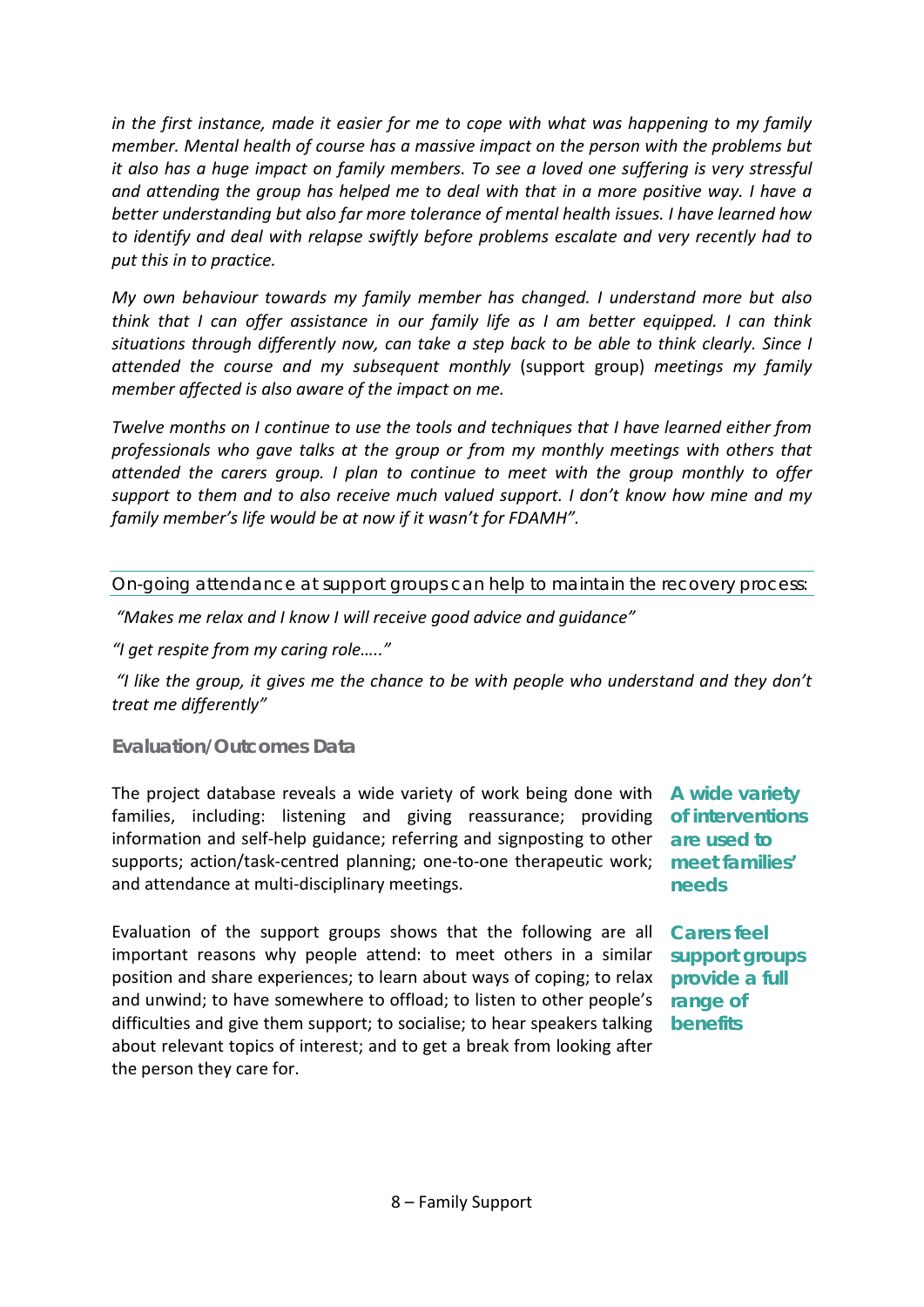#### **Facts and Figures**

258 households were registered with the project during the year: 64 **113 families**  were new to the project since the last reporting period. 113 households received one or more one-to-one/one-to-family support **individual**  interactions during the period. All households benefit from routine **support** information provision (newsletter and bulletins) and can access one-toone or group support at any time.

Tuesday and Wednesday Evening Support Groups for carers run **On average 37**  monthly, with average attendance of 9 and 16 respectively. The Friday **visits to support**  'Coffee Afternoon' runs every fortnight. Between 4 and 12 people attend, with an average of 6.

2 specialist 8-week carers courses this year – for more about these **24 places on**  course please see the 'Training' section.

The project also runs a 'Bereaved by Suicide' group with help from the Pastoral Care Team at NHS Forth Valley. With those bereaved as a result of suicide at increased risk of developing mental health problems and indeed of attempting suicide (Pitman, et al. 2014), support for this **the Bereaved**  group of people is very important. Suicide is a very difficult issue, which can generate potentially damaging emotions, however this group **Group** benefits from the expertise and support of a skilled team. 28 people attended, with an average monthly attendance of 9.

**received direct** 

**groups each month**

**carers training** 

**28 people were supported by by Suicide** 

#### **Developments**

Mindfulness was added to our toolkit of education for carers this year and is proving effective in giving carers new skills to enhance their lives. The project has also worked on developing and implementing a new database to accommodate the new family model of working.

### <span id="page-10-0"></span>Befriending Project

Providing companionship to adults suffering from isolation and loneliness as a consequence of mental health problems

Individuals supported: 80

Staffing and Volunteers: 1 F/T project co-ordinator, 1 P/T befriender, 2 sessional staff + 28 Volunteers

Social isolation is frequently associated with mental health problems. This is not because people with mental health problems do not wish social interaction....indeed befriending can

9 – Family Support / Befriending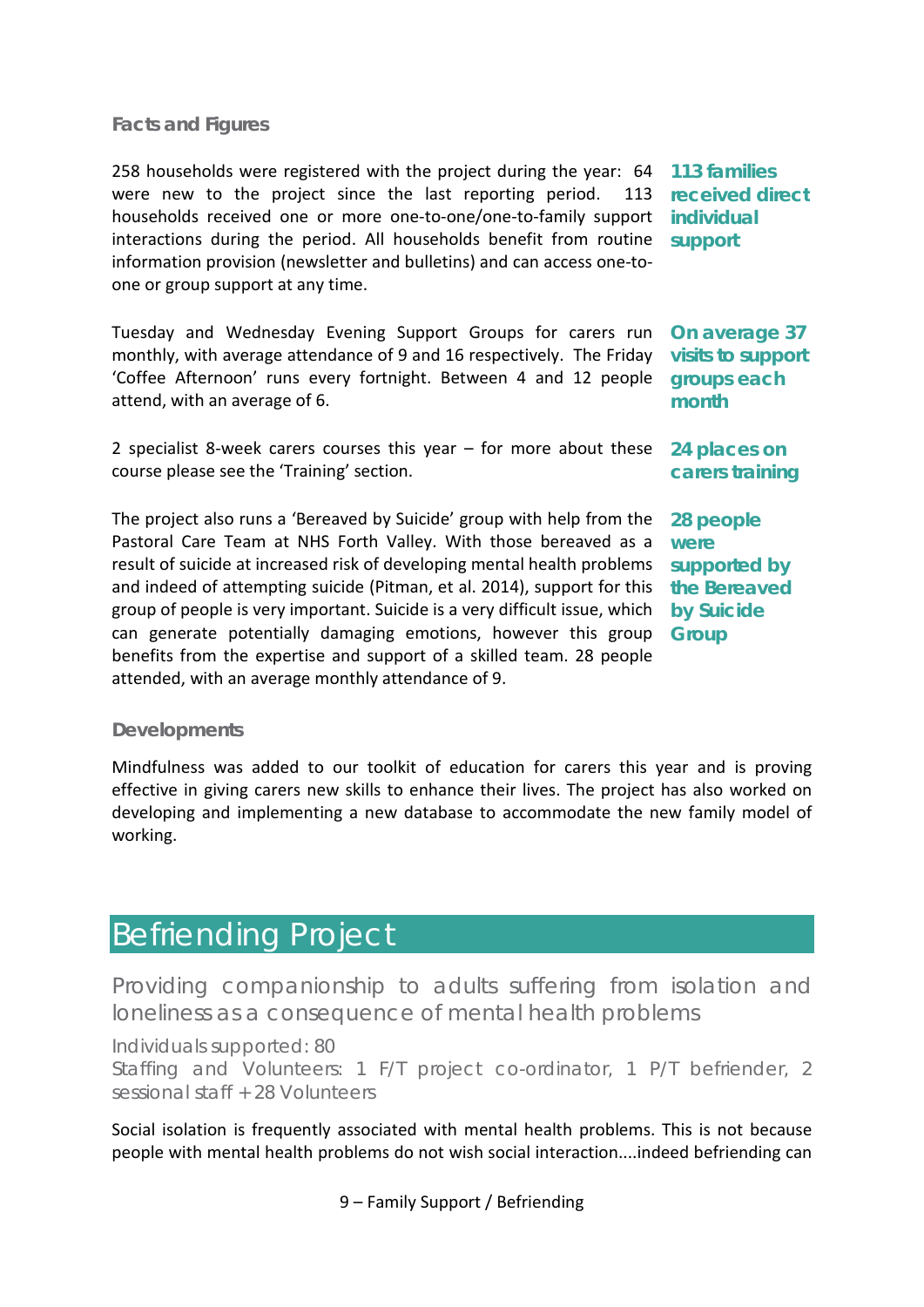be a very welcome opportunity to enjoy the benefits of friendship (Davidson, et al. 2001). These benefits include a positive effect on mental wellbeing and social functioning (Mitchell and Pistrang 2011; Sheridan, et al. 2012).

#### **Impacts**

Meeting a befriender can be an anxious experience, but with sensitive handling and encouragement befriending provides a steady approach to building confidence and a brighter future:

*"I had no confidence, very low self-esteem and was paranoid with the world it seemed. Stuart saw this in me and suggested a befriender. I wasn't too keen but I agreed to it. On the day I was to meet my befriender, Michelle, I felt sick. I thought 'why am I putting myself through this just to set myself up for a fall again?' But Stuart said if I really didn't feel comfortable to just go and get him and that would be that. Anyway, next thing I knew there I am being introduced to Michelle who, I must add, looked just as terrified as I was! We still laugh about that. Stuart settled us down and said he'd pop in and out to check we were ok. We never needed it. Michelle was bouncy, bubbly, friendly, everything I would love to be. But you know I heard myself laughing and meaning it. What a shock. Michelle showed no difference to me than she would any other person. She asked things I would like to do and promised me we would take it slowly. Even though it was just our first meeting I was already putting a little trust into this stranger. For once someone was actually treating me as me.*

*Don't get me wrong, at the start it was difficult getting to know each other's ways but we soon overcame that. She never pushed me into anything - if I couldn't go into a shop she'd say 'that's fine, let's try another one' and on we'd go. The befriending service has been absolutely wonderful for me, my confidence is tenfold. I mix at the Drop-In now. There's no such thing as 'can't'. Without it I wouldn't be this new person ready to take on my next step of my journey and I hope one day with a little more confidence I might even be able to help someone on their way."*

Befriending offers the longer-term one-to-one support some people need to break deep-rooted cycles and change their outlook:

*"I had let myself become socially isolated and was spending most of my time in my house not seeing people. I felt unable to break the cycle I had got into by myself and I discussed it with my psychologist who referred me to the service. On the day they* (staff from the Befriending Service) *were due to come I was really anxious and at one point considered cancelling the appointment, but within five minutes of meeting Stuart and Julie I was put at ease and made to feel extremely comfortable. We discussed the kind of things I would like to do with a befriender. Only a few weeks later I received a letter from Stuart telling me they had found a befriender for me and invited me to meet her. I was worried about meeting her in case she didn't like me, but Stuart stayed with us for a bit and then left us to chat ourselves which I really enjoyed. At that time we made an arrangement to meet in the town for tea and a chat and we just took things from there. The arrangement has finished now, but it has been one of the most uplifting things I have ever done. Just to go out for a cuppa with someone and to*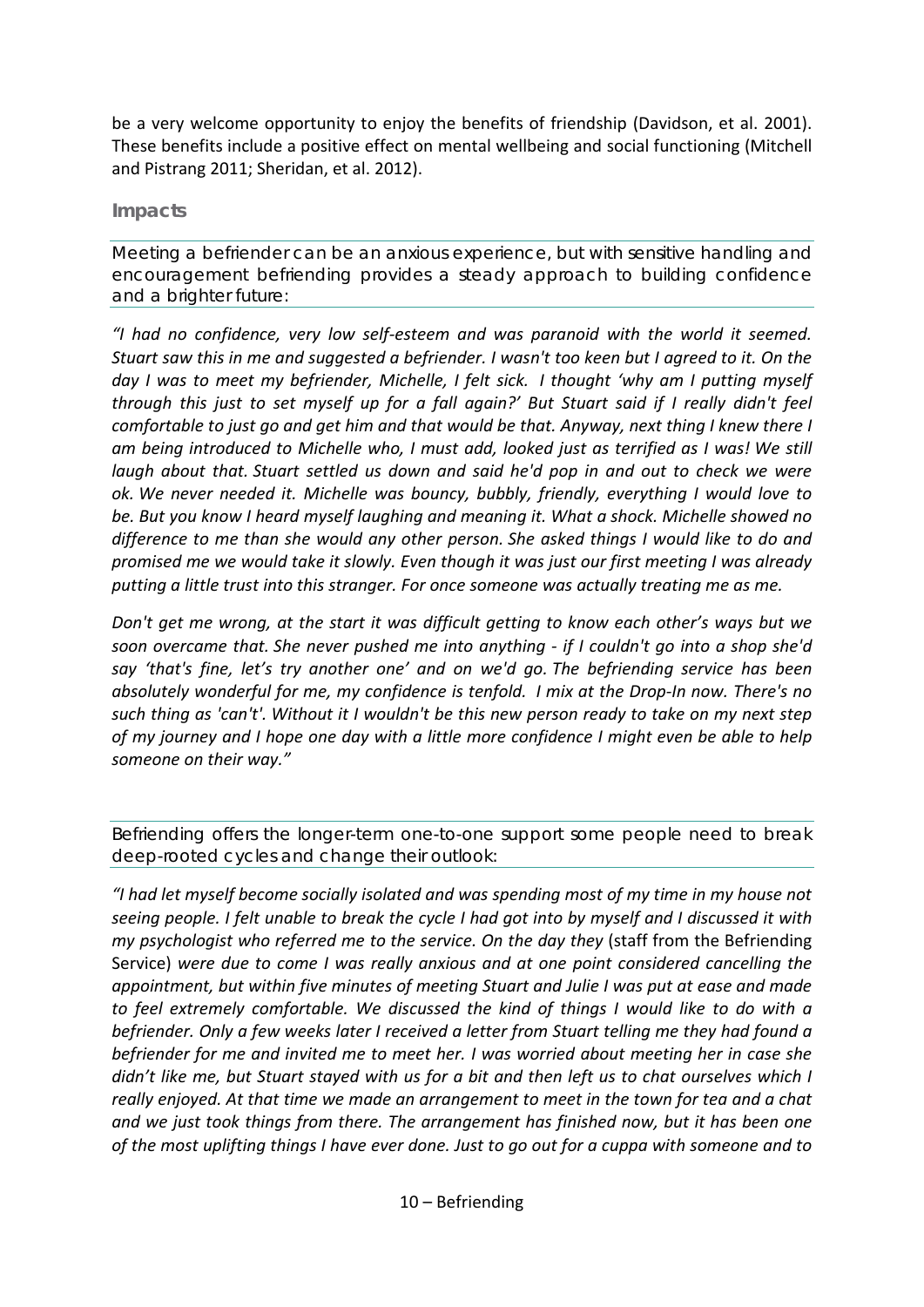*relax and just chat about anything and everything has been such an awesome experience. It has given me a whole different perspective and has made me appreciate the people in my life better. It has been one of the best experiences of my life."*

Befriending aims to give people the skills and confidence to continue their recovery journey independently of FDAMH:

*"My befriender helped me quite a lot. She was a very nice lady to meet; very supportive, helpful and very nice to talk to. She was very good at getting me out and back into the community again, meeting people and going swimming etc. It doesn't seem like a year already since I first met my befriender. She has done a great job, to the highest standards and got me back out into the community. And I haven't looked back since."*

#### **Evaluation/Outcomes Data**

Clients are assessed using the Warwick Edinburgh Mental Wellbeing Scale (WEMWBS). 33 complete sets of data are available from the past 3 years. The average score for the Scottish population is around 51 and **improvement**  the Scottish Health Survey (Wilson, et al. 2015) uses a cut off of 42 and **in mental**  below to indicate below average mental wellbeing. The group's average score at the start was very low at 34. This increased to 44.5 at **assessed by**  the end, demonstrating a very beneficial overall increase in wellbeing. **WEMWBS** Individually, 31 clients demonstrated positive improvements; 2 showed small decreases in score.

**Clients show a strong wellbeing as** 

#### **Facts and Figures**

85 referrals were received from a variety of sources during the year: **Half of referrals**  NHS – 39, FDAMH's projects – 31, Social Work – 11, Other community **from NHS**  organisations – 4. Referral levels are similar to last year (81). **sources**

During the course of the year 80 people used the service: 42 new **Time-limited to**  matches commenced and 45 ended, with the project being delivered to around 37 people at any one time.

748 of one-to-one befriending sessions were attended – a strong attendance rate of 87%. The project operates one small contact group **with each** growing from 3 to 4 members this year. They meet fortnightly. **week**

**approximately 1 year**

**19 clients met**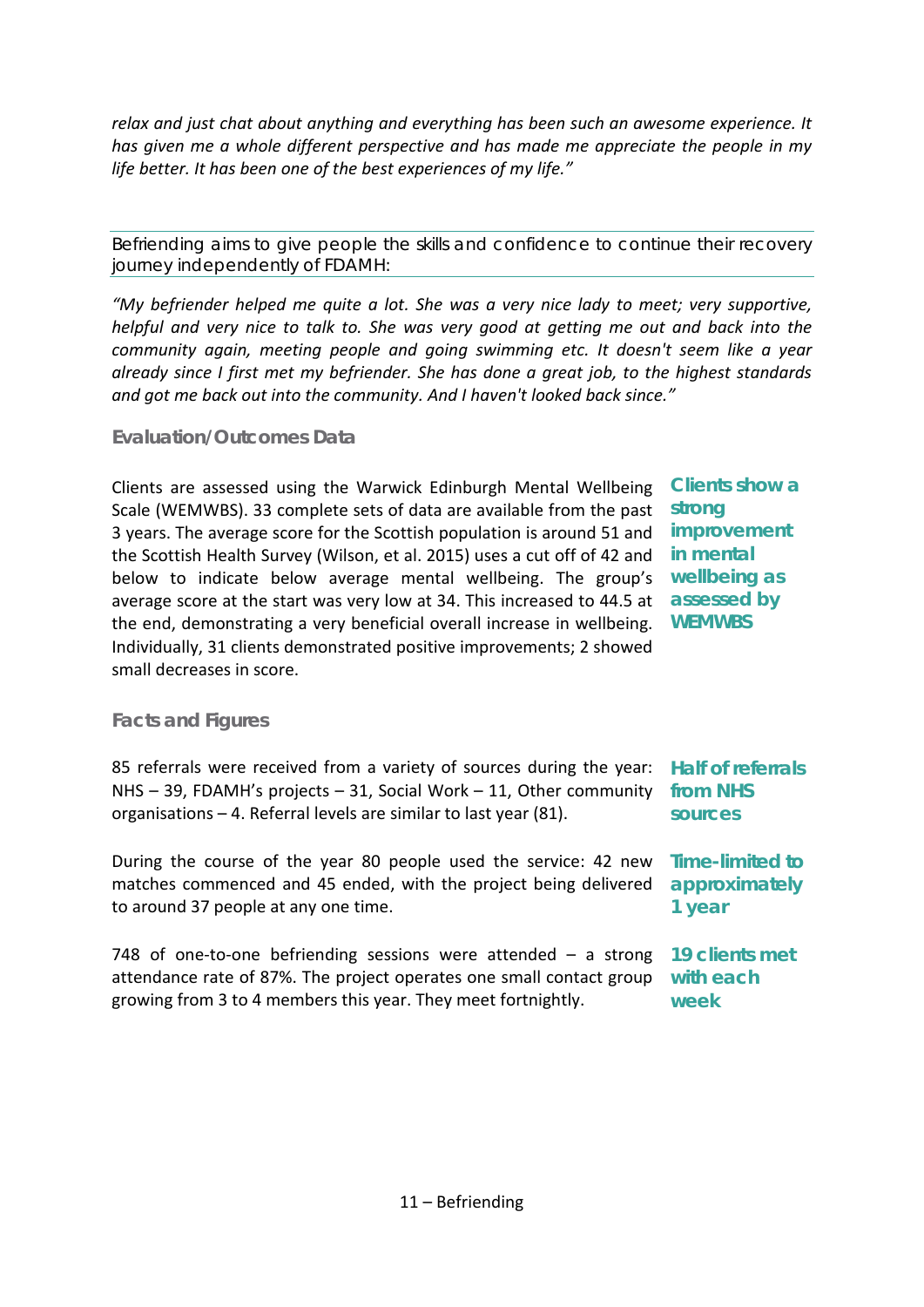Befriending is largely provided by volunteers, meeting their **28 volunteers**  befriendees fortnightly for 2 hours or more each time. There are **key to**  currently 31 trained befriending volunteers, 28 of whom chose to be active this year. Having a large variety of volunteer befrienders with different personalities and interests increases the likelihood of a **outcomes this**  compatible match.

**successful project year**

One part-time and two sessional workers each provide a small number of hours to complement the volunteer team. They are employed to assist in a small number of cases where it is assessed that a higher level of skill or expertise is required.

The project co-ordinator performs the lead role in delivering FDAMH's volunteer training programme – more details are in the 'Volunteer Support and Development' section.

#### **Developments**

The success of the matching is crucial to producing positive outcomes for befriendees. The engagement of additional part-time workers who are experienced and particularly skilled at working with people with mental health problems has helped to ensure that no one is left waiting for an appropriate befriender for too long. The new position of Volunteer Coordinator is also assisting with recruitment and improving the project's ability to find and train suitable volunteers. To continue to encourage good attendance an automatic text reminder system has been introduced and is used for selected clients who find reminders useful.

#### **Comments**

Befriending is one of FDAMH's longest established projects. By providing meaningful volunteer opportunities along with excellent training and support it is mutually beneficial to the people who use it and the volunteers that deliver it.

### <span id="page-13-0"></span>Third Age Befriending

Offering companionship to help older people who are growing isolated and in danger of developing mental health problems to re-connect with their communities

Individuals supported: 35\* Staffing and Volunteers: 1 staff (F/T 5 months, P/T 7 months)

\*Due to funding issues referrals were suspended in August 2014. Service was maintained to client group until funding was awarded in February 2015. Project now open for new referrals.

12 – Befriending / Third Age Befriending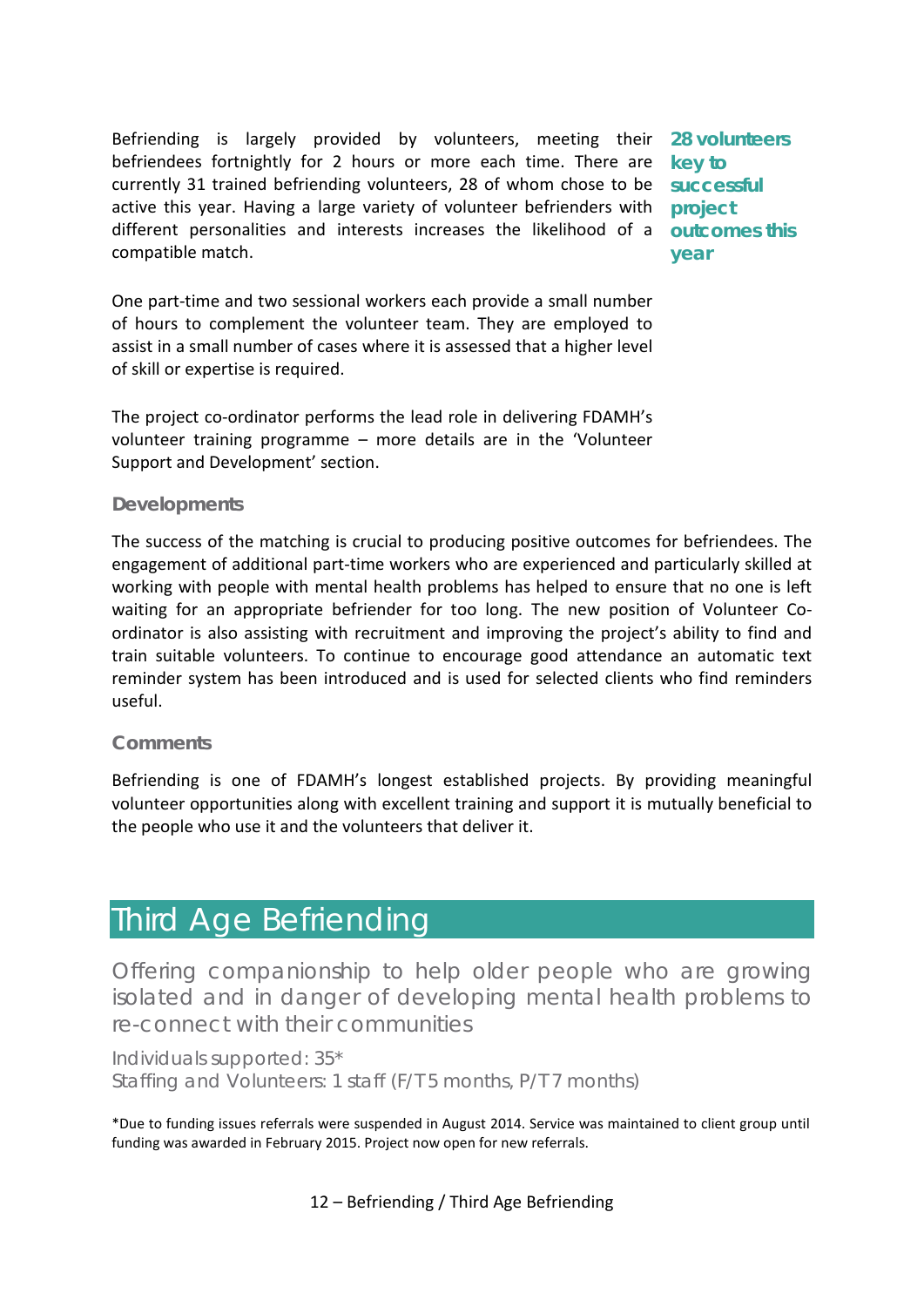Social isolation is a problem that particularly affects the elderly (Age Concern 2008). Life changes can have a devastating effect, impacting on people's ability to perform tasks and receive the human contact that they once took for granted. Not only does this transfer the burden of tasks to carers, it also places the older person at real risk of developing mental health problems. Third Age Befriending (TAB) provides one-to-one befriending to help people to regain the confidence they have lost and spark renewed interest in the activities that enrich our everyday lives. The project also provides supported social groups which have been shown to be particularly beneficial amongst older people in tackling isolation (Cattan, White, et al. 2005).

#### **Impacts**

M describes the consequences of loneliness and how TAB helped…

*"My loneliness caused real health problems. I was full of aches and pains, wasn't sleeping. Worried about everything and that just wasn't me. I used to be a local councillor and was really involved in working with the public. I was strong, could help other people and now I found I couldn't help people at all: I needed help! I work my life around the dates that we go out now. We've tried so many things. The group were friendly and welcomed me in. I'm not lonely anymore."*

#### And later M explains how things have continued to progress:

*"You got me signed up with the Older People's Forum (Make It Happen), which means I can use my Councillor skills again. Really make a difference again."*

Hugh tells us how he thought he would never get out on his own again and how, thanks to TAB, he's now off out every day:

*"I was very shy, didn't go out at all. But the group has helped that. I love the trips, they're really excellent. You making us get a bus together helped too. You picked me up at the door the first time, and then next time I met you a bit nearer; now I just come along to the main pick up point myself.* 

*About 6 months ago, I thought, if I can do it with the Stepping On Group, can I do it myself? That's when I first got the bus myself to Stirling to see my old stomping ground. That was really good! So, I thought, could I get to Kilmarnock by myself to see my team play? I did! I got two buses and two trains to get there and I watched the game. We were gubbed, but I was just standing there at the game thinking "I got here by myself today, so I'm winning!" I never thought for a minute that I could get trains and buses again. I asked for the tickets myself, best trains to get etc., couldn't have spoken to anyone before; just couldn't have. Your organisation did that for me. I don't know how often I'll do that, but the difference is I know I can do it if I wanted to.* 

*I didn't think two years ago that I would ever be able to get out on my own again ever again, thought that I would only ever go outside with a nurse or carer. That's a terrible thought and I was ashamed of myself. The difference in me? You dinnae ken! I'm out, I'm alive again, I'm*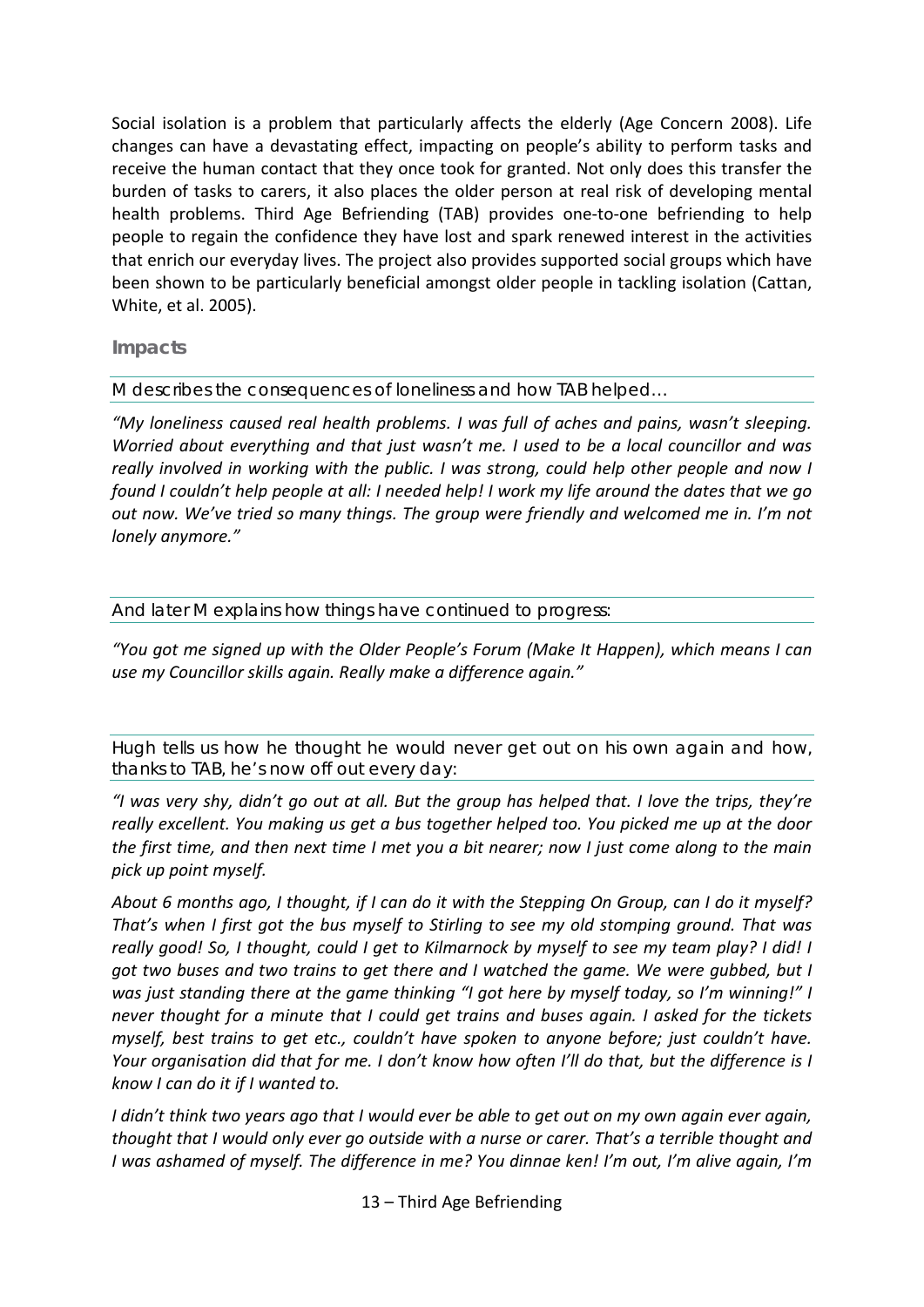*laughing, and I'm away up the town every day. You never get 100% back to where you were, but I've learned to handle it better. I'm not looking for sympathy from people. I'm looking for understanding and that's what I get here."*

D explains how she too has found freedom, thanks to the support of her befriender:

*"At first, my befriender came on the bus, and then slowly we tried me doing it myself. I can do that now and I travel independently to meet her. I go out on my own now, even if I'm not meeting my befriender, just because I want to, or if I need to get something from town myself, or for Andy, I can do it. I never left the house by myself before, never. I can do that now because of my befriender."*

Social group members gain pleasure from the variety of venues and this encourages them to be more adventurous:

*"I like trying out the new cafés and I've been back to a few of them since. It's nice to see different faces and chatting to them. It's working for me!"*

The increase in the group members' confidence is shown in their planning of meetings. The choice of venues has become more adventurous and group members that were reticent about certain trips are now keen to attend. Where initially the Coordinator suggested destinations, the group members are now taking this on themselves and come to the monthly meetings with ideas, eager for consideration. Stepping On group exhilarated after the RSPB Boat ideas, eager for consideration.



trip around the Firth Of Forth.

The project has a strong track record in helping members to move on to use other community supports and opportunities:

*"TAB has introduced me to so many things. I'm involved in the World War One Memory Box project at Callendar House Museum. Remember we went there to look at the other memory boxes and I met the Education Officers there? They found out I was ex-service and asked me to be part of this new research team. I'm really looking forward to it starting."*

Thanks to this person's input, the WWI Memory Box is now available for use throughout the local area.

A wide range of connections and good professional relationships are very important to the project. We continue to work with the Stroke Association and this year were able to work in partnership to gain financial awards for two TAB members, allowing one to travel independently to visit her son in Nottingham and another to purchase a laptop and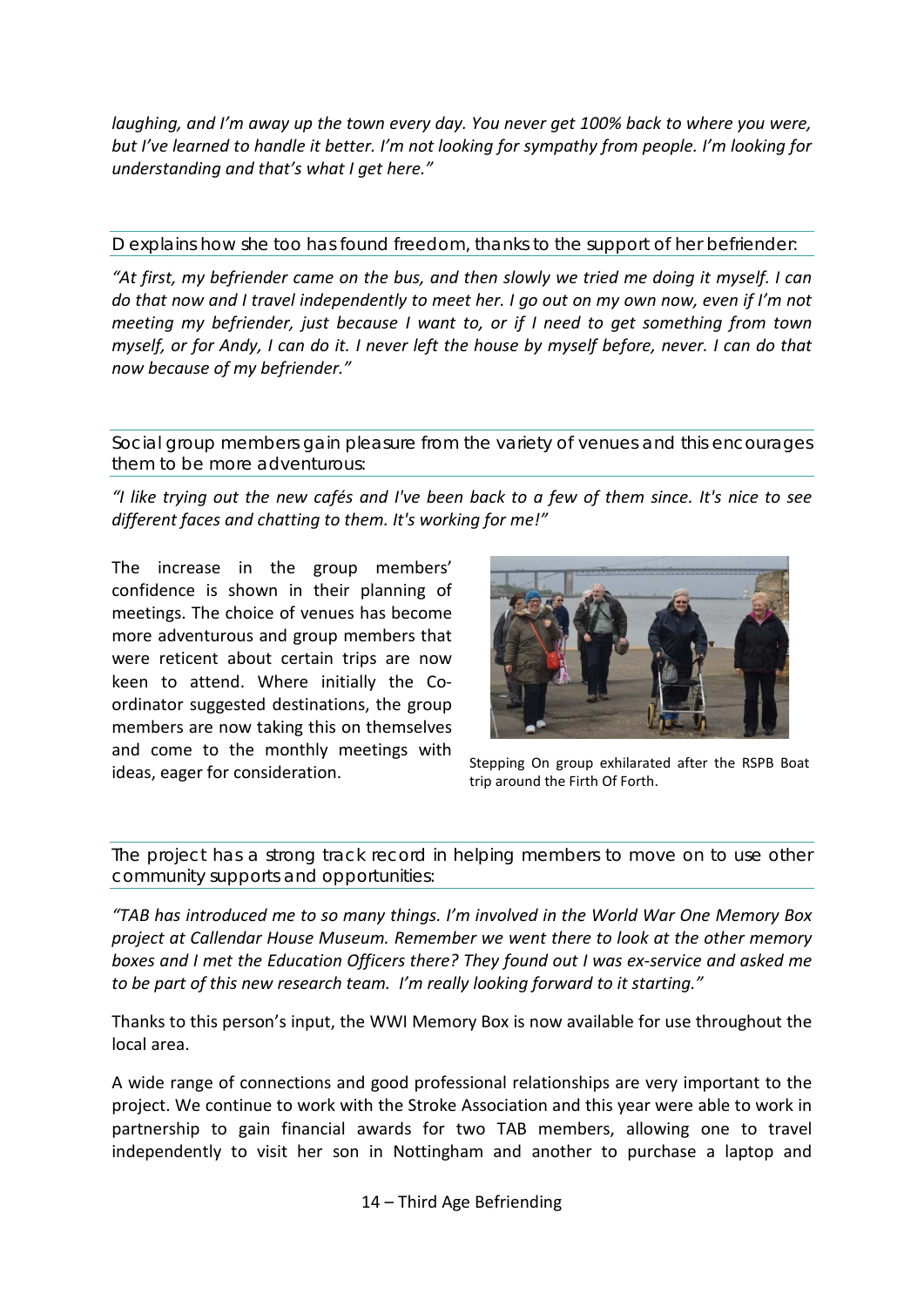specialist mouse to Skype friends and family in London. A further two group members regularly attend Headway, a local support group for adults with acquired brain injuries. The launch of the Falkirk branch of The U3A (University of the Third Age) has been a very positive development and we have encouraged people to get involved, with three TAB service users now joining U3A groups.

#### **Facts and Figures**

As original funding from the Partnership Innovation Fund came to an end in August 2014, FDAMH's Board took the decision to maintain TAB part-time for the rest of the year, confident that new funding could and should be found for such a successful project. During this time the project maintained existing case load but did not accept new referrals as the future of any support offered could not be guaranteed. As a consequence one-to-one befriendings are reduced compared to the previous year.

8 new people joined the project and 11 completed. At the end of the period there were 8 one-to-one befriendings and 16 people attending contact groups.

Three-quarters of clients are female and most clients (78%) were in the over 65 age group.

287 one-to-one meetings were planned and 268 kept, showing an excellent attendance rate of 93%.Two social groups were in operation:

The Stepping On Group met on 13 occasions throughout the year, with trips ranging from a bird spotting trip on the RSPB's Maid O' the Forth boat to the Safari Park, which was a real favourite.

The Theatre Group met on 8 occasions attending a wide variety of shows ranging from classical music to Broadway musicals.

**Contact groups are very popular with many opting for these in preference to one-to-one befriending**

**268 individual befriending sessions** 

**21 group outings**

#### **Developments**



After an extensive application process to establish new support for the project, we were **LOTTERY FUNDED** awarded funds by the Big

Lottery, securing the project for a further 3 years. This funding commenced in March 2015 and will allow the expansion and development of the project in response to client needs. This includes the creation of the new post of Assistant Co-ordinator, commencing April 2015, to increase capacity and support planned developments.



Celebrating new funding: volunteer Jim Farquhar, service user Jacquie Needham, FDAMH staff members Morag Fullard & Neil Sowerby, service user Mags Storrey and Co-ordinator Julie Law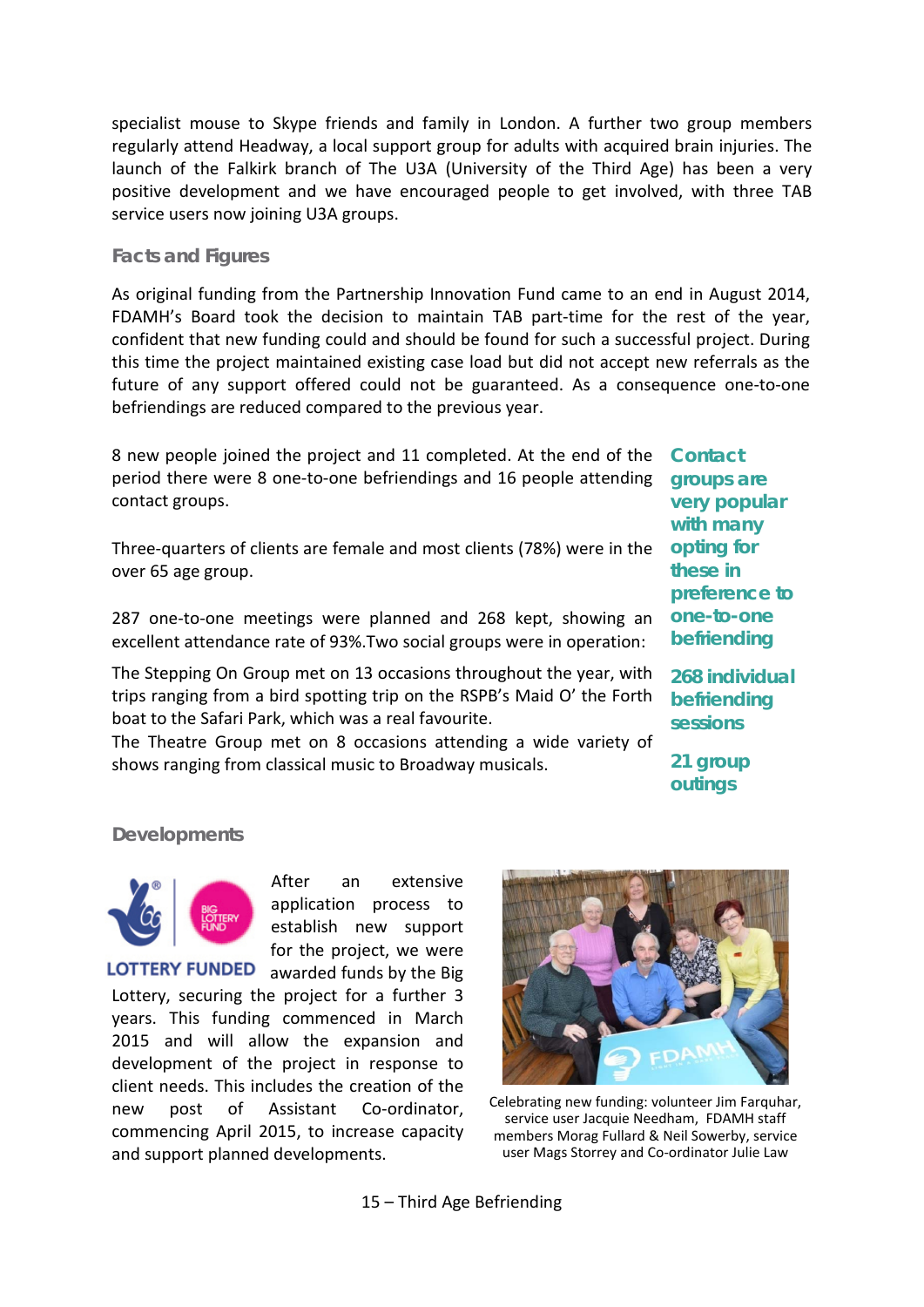The success of the Stepping On Group means that we have up to 12 adults at a time attending a monthly meet up. We plan to create two smaller groups to reduce the groups to a more comfortable size, allowing the volunteer or Co-ordinator the opportunity to provide full on-going support and attention to everyone attending. Having an additional assistant coordinator will enable us to expand the programme for the Theatre Group.

In response to demand, we also have plans to develop and introduce a Telephone Befriending Service. Such services have been proven to be effective in helping older people to gain confidence, self-respect and re-engage with the community (Cattan, Kine and Bagnall 2011). This will be taken forward by the project's assistant co-ordinator with support from a volunteer who has expressed a keen interest in manning this new service.

Finally, the recruitment of a dedicated Volunteer Development Worker at FDAMH means that we can focus on sourcing volunteers for specific tasks such as drivers for the Dial-A-Journey buses we use for our day trips and some peer volunteers to support clients.

#### **Comments**

This is still a relatively new project and it has listened keenly to the people referred to it. The original project model has been gradually adapted and changed since inception to meet the stated needs and desires of the referred clients. This has been successful in engaging more adults in a way that suits them and delivers the sorts of outcomes they wish to achieve.

### <span id="page-17-0"></span>Mental Health and Wellbeing Drop-In

Providing a safe and supportive environment to tackle isolation, nurture and maintain wellbeing and promote recovery

Individuals supported: 210 Staffing and Volunteers: 2 P/T staff + 4 volunteers

Whilst engagement in social and community life is recognised as an extremely important factor in mental wellbeing and recovery (Tew, et al. 2011; SCIE 2007), stigma and discrimination, and fear of these, are often major barriers, with resultant withdrawal reducing mental health (Ilic, et al. 2014). Accepting environments where individuals are empowered and can support each other enables people with reduced mental wellbeing to develop more positive identities and pursue recovery (Tew, et al. 2011). Drop-In provides such an environment. For some, Drop-In is about maintaining wellbeing, but for most the aim is to build a strong foundation from which people can move back out into meaningful participation within their social circles (new or re-discovered) and communities. Nevertheless, moving on should not mean losing support when it is needed (Scottish Recovery Network 2011), and the open-access nature of Drop-In prevents this.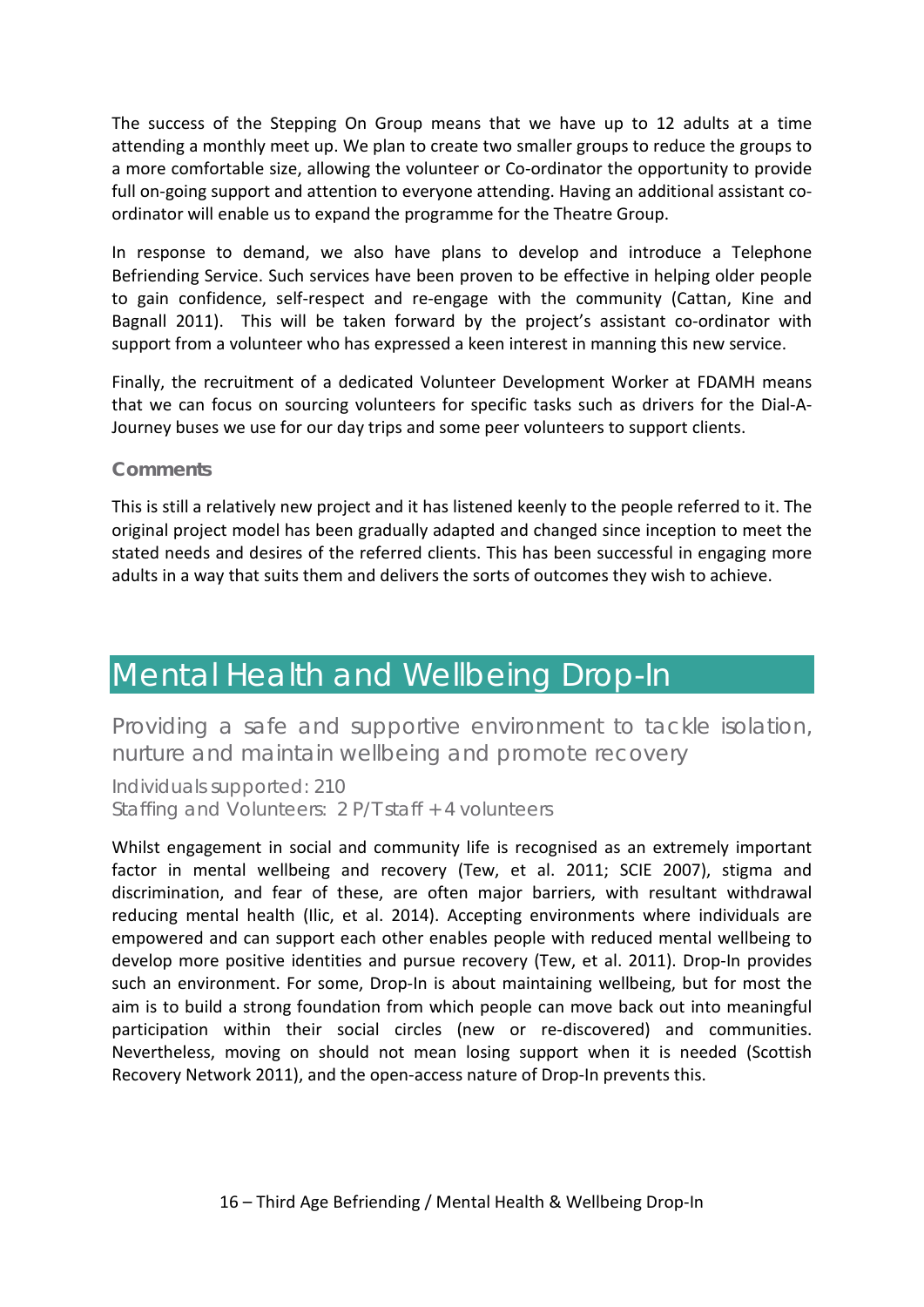#### **Impacts**

The Drop-In centre is an effective way of dealing with the isolation experienced by many people with mental health problems…

…C explains how acceptance within Drop-In allowed him to bring an end to isolation and find new hope for the future:

*"I was struggling with severe depression and anxiety when I first heard about the Drop-In, having barely left my house for six months. It took me some courage to actually come down to Drop-In, but I'm glad that I did. What I found was somewhere that was willing to accept me as I was, a refuge from the world, where there were people who understood things that I was dealing with. Having somewhere where I can go where there is no pressure, a chance to get a cup of tea, a game of pool or just a chat was incredibly important to me. At one point I felt like I was on the verge of completely losing my ability to talk to people at all, and that I couldn't see any kind of future. The Drop-In and its very real and welcoming sense of community has made me realise that I am not alone, whatever I am going through, and that my life is going to go on and move forward in positive ways I wouldn't have expected back when I first started attending.*

*Through Drop-In I joined the Branching Out Project*\**. The course also gave me chance to learn new skills. At a time when I was doubting whether I was capable of learning anything that came as a real boost to my damaged self-esteem."* 

\*The Branching Out project is an outdoor activity scheme designed for people experiencing mental health problems. It is provided by the Forestry Commission and NHS Forth Valley and is supported by Forth Valley College.

…This gentleman explains that Drop-In has stopped his partner's isolation and helped her build confidence:

*"Before being referred to Drop-In she would always be in the house, hardly seeing anyone from one day to another, but now having a goal to get up for on a morning has given her extra confidence that she didn't have before."*

Drop-In provides a secure base from which staff encourage people to grasp all manner of opportunities…

…Opportunities may be further support from other services, such as in A's case:

*"I had had an abusive partner for years and was isolating myself in the house due to my depression. Julie introduced me to the Women's Group and Drop-In where I began attending and gradually my confidence started to grow. Staff put me in touch with Women's Aid where I also receive counselling. They also welcomed me into the Card Group which I find very relaxing. I joined the college through the Women's Group and enjoyed attending a class each week. I was also referred to Selena* (Social Prescribing at FDAMH) *once a week, she has been helping me with my anxiety and I have found this very beneficial. I still have more steps to take in my recovery. However FDAMH has made a massive difference to my life and I am very thankful for coming down that first day in January."*

17 – Mental Health & Wellbeing Drop-In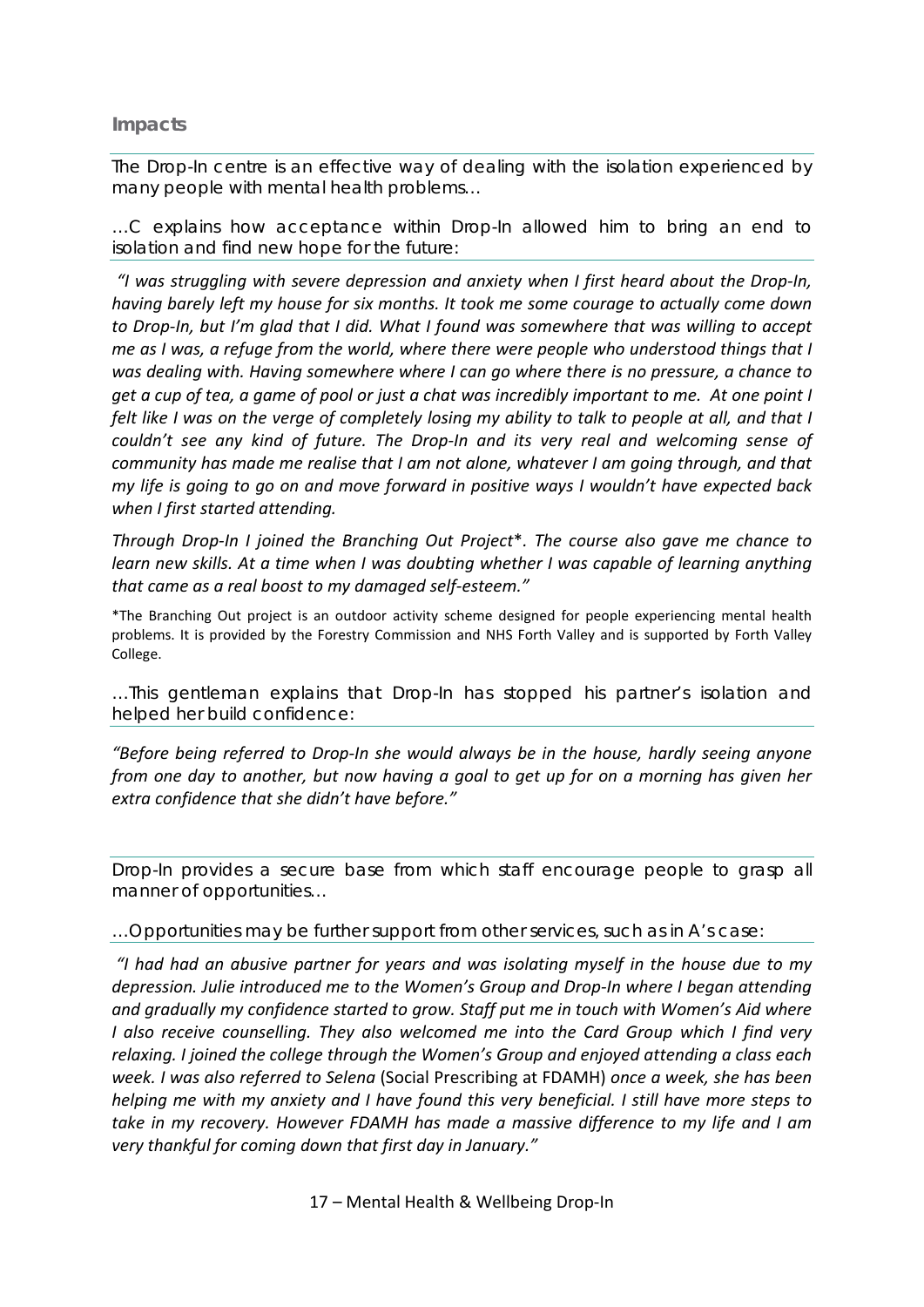…Or ways to pursue interests and activities outside FDAMH, in this case creating opportunities for others to do the same!

*"When I started coming to Drop-In I joined the tournaments afternoon on Wednesdays which I really enjoyed. After a year of attending I gained the confidence to start organising a pool afternoon at the snooker hall and then later at the Creamery. I organise these for the odd weekend and bank holidays so I continue to get out of the house these days. We have around ten members plus who take part and really enjoy it."*

A also reveals how outings, such as the type that many of us take for granted, can be hugely rewarding:

*"I recently went on a trip to Livingston with Drop In and until this point I had never really been outside of Falkirk. Attending The Drop-In Centre gave me the confidence to do this. It was a big step for me."*

People attending the centre are not obliged to participate in any activities, however activities provide additional opportunities for enjoyment and a way of encouraging people to get more involved. Such interventions may seem simple, but handled well, they are crucial steps in helping to build social skills, a willingness to engage, confidence and selfesteem, all so important in the recovery process. They also provide the opportunity to store up good experiences to draw on in times of difficulty.

The friendly atmosphere and enjoyable activities help to build trust and engage people:

*"Since I was recommended to come to the Drop-In Centre by my GP I have found the support given has helped me cope with the stress I was under. The staff and volunteers are relaxed, easily approachable and make you feel that anything said is in strict confidence. The fact that you can have a chat with others when you come along is another benefit. Games not only pass the time but a wee bit of competition and a laugh is another bonus. The Drop-In staff arranged for me to go on two stress-related courses that have been of great benefit to me. All in all I can only be grateful to the staff and other members for their support in building my confidence."*

Much of the work in Drop-In involves maintaining a balance, both for the individuals themselves and the whole group in attendance at any particular time. Staff must build constructive, trusting relationships based on mutual respect to achieve this. Providing a safe, supportive place in which people can relax and find space away from their troubles is very important and demonstrates to people the possibilities beyond the struggles they face.

*"The film group is a nice quiet new group Drop-In has started. It is a nice peaceful group which I find very relaxing, as Drop-In can get busy at points. John* (the volunteer) *who takes the group makes everyone feel welcome. I really enjoy it."*

The project deliberately does not add new pressures on people's lives, instead allowing their involvement to progress at a pace they are comfortable with. Staff support this process by

18 – Mental Health & Wellbeing Drop-In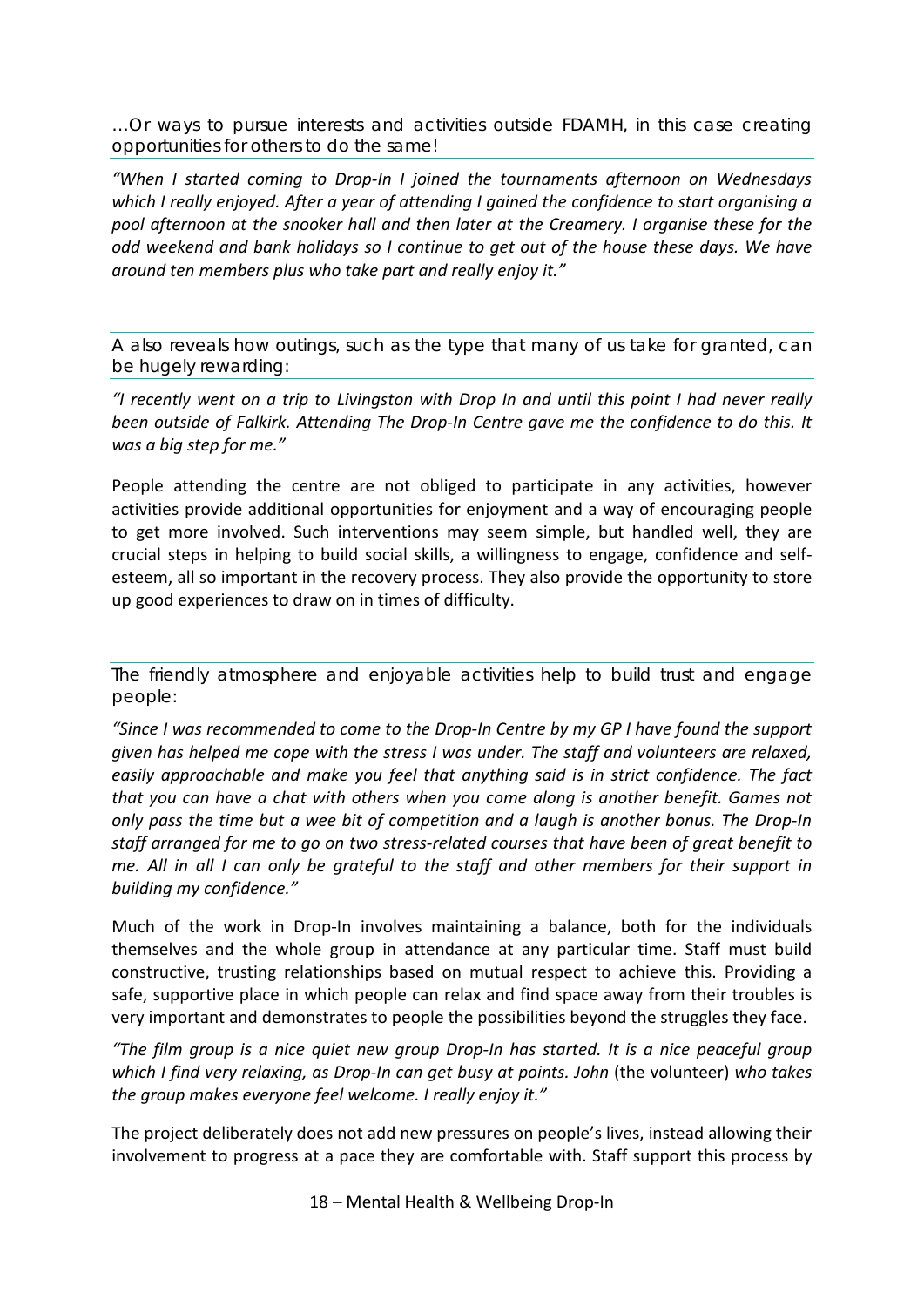engaging with service users and using gentle encouragement, helping people explore their own potential and learn what is achievable.

#### When Phil first came to us he was extremely distressed…

*"I was originally sent to FDAMH by my GP and Headway for help with my depression. I was really low at this this point and was both distressed and suicidal. I felt like I had nowhere to go and that I was on my own in life. I was met by a member of staff who spent time with me as I was very nervous and scared about coming into the building. As I began to visit more and along with the support I was given my confidence started to grow. I have now joined the Branching Out project through Drop-In where I am enjoying learning new things about the outdoors. Through this I am about to get my John Muir Award\* as well which I am looking forward too. FDAMH has helped me build my confidence back up and taught me new life skills as well."*

#### **Evaluation/Outcomes Data**

The open-ended and self-determined attendance at Drop-In has made the implementation of formal monitoring systems difficult, the emphasis is instead on the constant informal monitoring of individual **day-to-day** progress. Use of the Warwick-Edinburgh Mental Wellbeing Scale was introduced during the year, however currently there is not sufficient data to report.

**Progress is monitored** 

#### **Facts and Figures**

210 people used the Drop-In Centre this year, generating 8425 visits - **Use of Drop-In**  an average of 162 visits per week (an increase of 5% on last year).

Project workers estimate that, on average, they spend around 4 hours each day in one-to-one work with Drop-In members. This can be for a variety of reasons, usually in helping people to deal with situations that **is spent giving**  have arisen in their lives and working with them to help maintain and improve their mental wellbeing.

Weekly tournament and games afternoons take place and are largely **The project**  run by the Drop-In members themselves. Additional volunteer-led activity groups are provided. Currently we are running a yoga class, film group, and women's group (see below).

**continues to increase**

**A significant amount of time one-to-one support to service users**

**provides a variety of different activities**

\*The John Muir Award is an environmental award scheme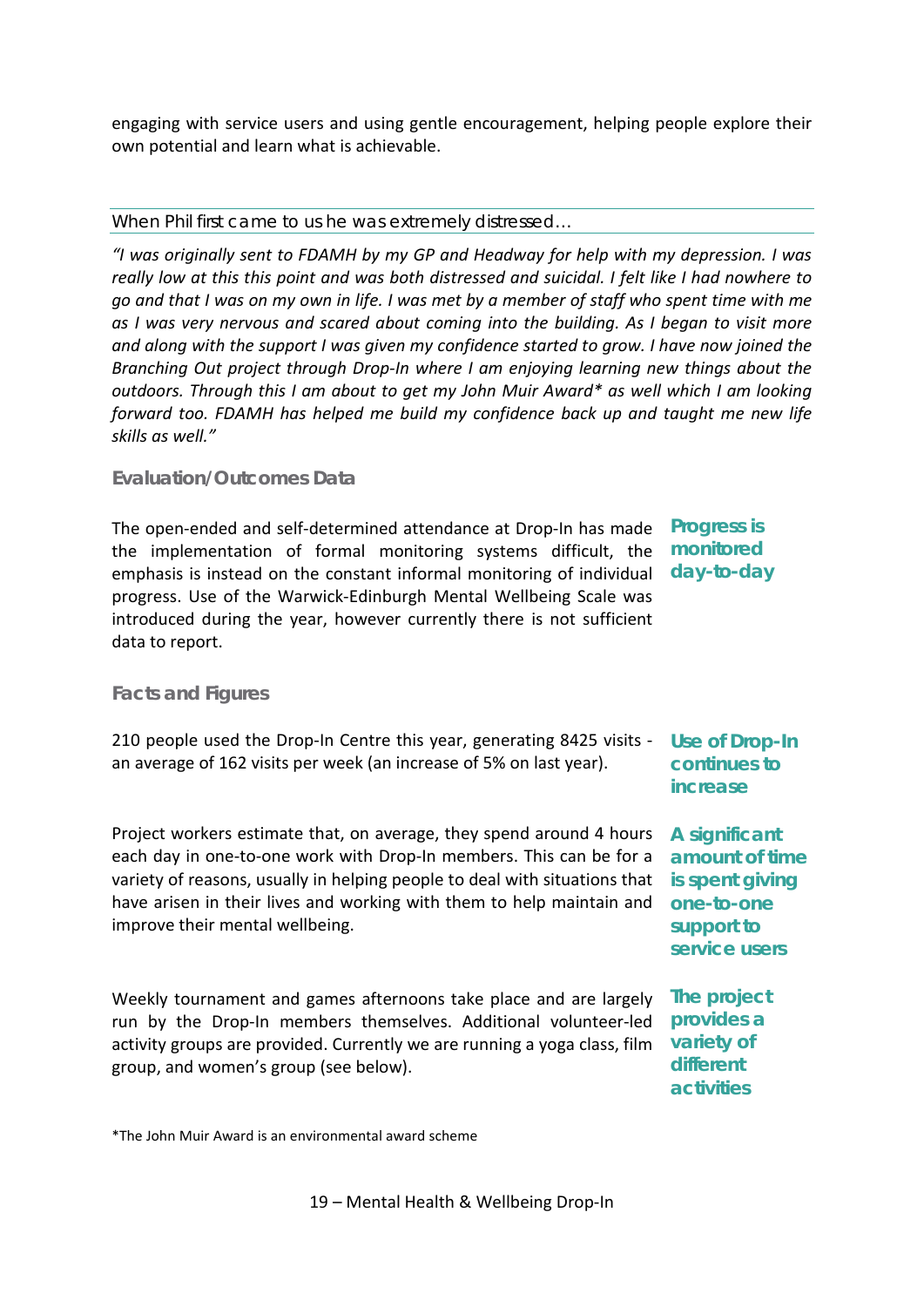We have been working closely with the Branching Out project to **The project has**  provide opportunities for Drop-In's members. 7 Drop-In members **close links with**  completed the scheme this year, with 4 achieving their John Muir **external**  Awards. Another group is planned for August 2015. Eight people from **training** Drop-In have attended Forth Valley College Next Steps Course this year.

#### **Developments**

Attendance at the centre has continued to increase, however we have managed to sustain this without having to place any limits on access. This year we are delighted to have supplemented activities with the Film Group thanks to the support of a new volunteer. While the Film Group provides interest for those who enjoy watching and discussing film, we are also looking forward to working with Adobe in the summer, who will be providing us with a photography class.

#### **Comments**

The principle of open access is something we are strongly committed to. It means that people do not have to wait for access to some form of support. Similarly, they are not forced or expected to attend when they don't want to – there is no risk of losing their 'space' or being cast adrift, which frees people up to be involved in other areas of community life with the confidence gained from knowing they can pop back in whenever they need to.

### Mental Health and Wellbeing Drop-In: Women's Group

The weekly Women's Group provides a supportive environment and engaging activities for women to build confidence, interests and new friendships

Individuals supported: 66 (+ 4 carers) Staffing and Volunteers: 1P/T staff + 1 volunteer

Our Women's Group provides opportunities for social gain that otherwise would not have been available to those uncomfortable with our normal mixed Drop-In service. The Women's Group runs for a few hours each week, offering a variety of fun structured activities which provide a framework through which women can develop social skills, friendships, confidence and self-respect.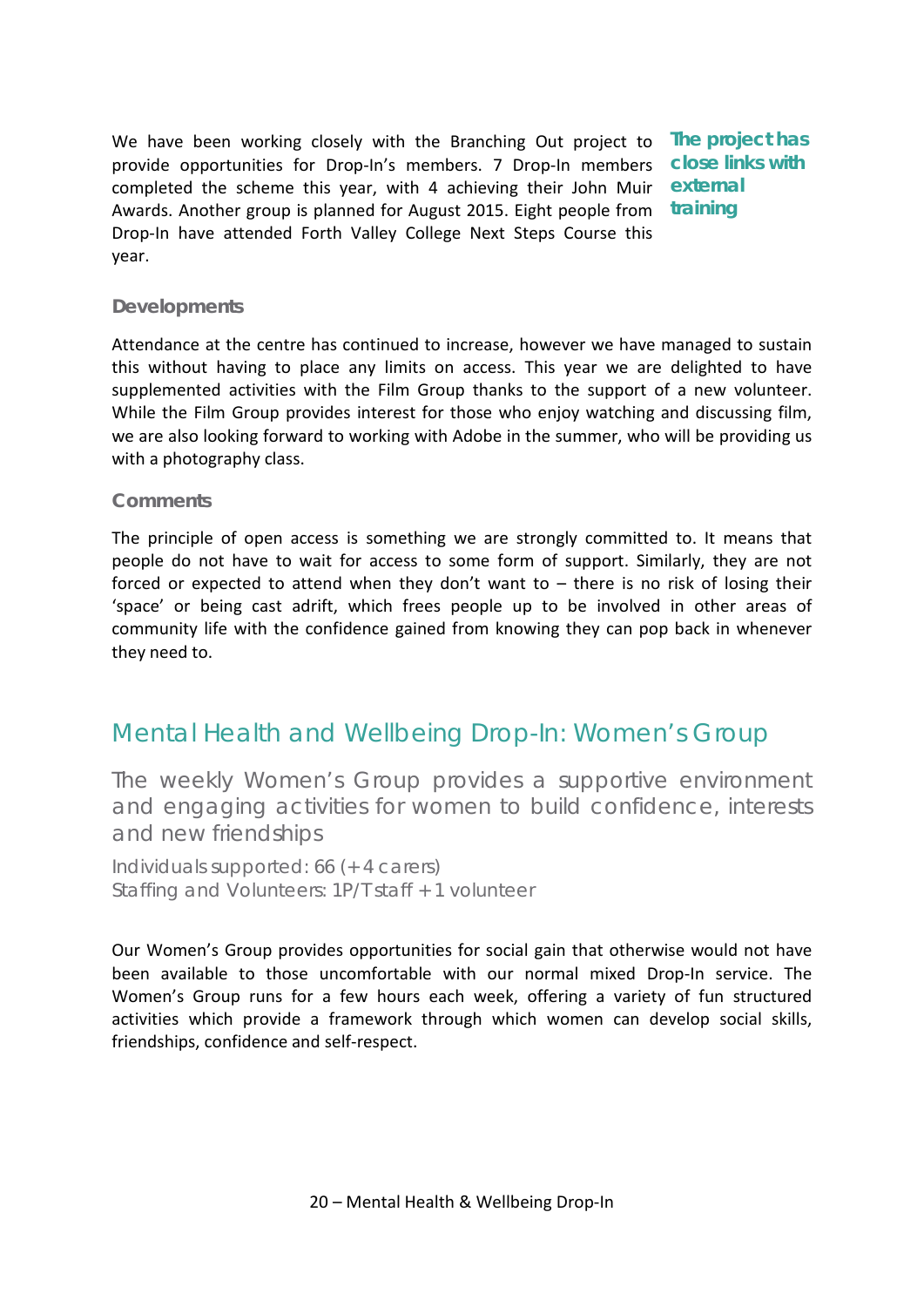#### **Impacts**

The group helps people to enjoy new friendships, learn new skills and have some fun:

*"I really enjoy going out for our lunch and the many social activities that happen not only in the Women's Group but through FDAMH."*

*"I enjoy coming to the Women's Group I have made lots of friends!"*

*"I enjoy the variety of activities, each week we do something different and we are always looking to introduce new activities."*

Finding confidence within the group helps women to move on:

*"I am now involved with the Service User Involvement Group within FDAMH and attend meetings and conferences."*

*"Through the Women's Group I learned about a jewellery class at Forth Valley College. I enrolled and have enjoyed the course"*

#### **Evaluation/Outcomes Data**

By providing information, encouragement and support the group helps **The group**  members to take up other opportunities at FDAMH and in the **provides a**  community. 11 women have accessed external activities including: a jewellery class at Forth Valley College; a computer class at the **other activities**  Salvation Army; a local gym; the Stepping On Course at Forth Valley **and**  College. 1 woman has joined FDAMH's Card Group.

Crafts done within the group have inspired many of the women to take them up at home: jewellery making, crochet, cross stitch and card making.

**springboard to opportunities inside and outside FDAMH**

#### **Facts and Figures**

71 different women attended the group, with an average attendance **19 Women**  of 19 each week. 25 new women came along this year, with half going **attend every**  on to attend regularly.

Members help to decide on activities. This year the group particularly **Activities are**  enjoyed expanding on food-based activities and have also further **wide and**  developed their enterprise project 'Bonnie Buttons' raising £230 this **varied**year through sales. There has also been a great response to meals out, which provide excellent opportunities to help members become more comfortable in external social situations.

**week**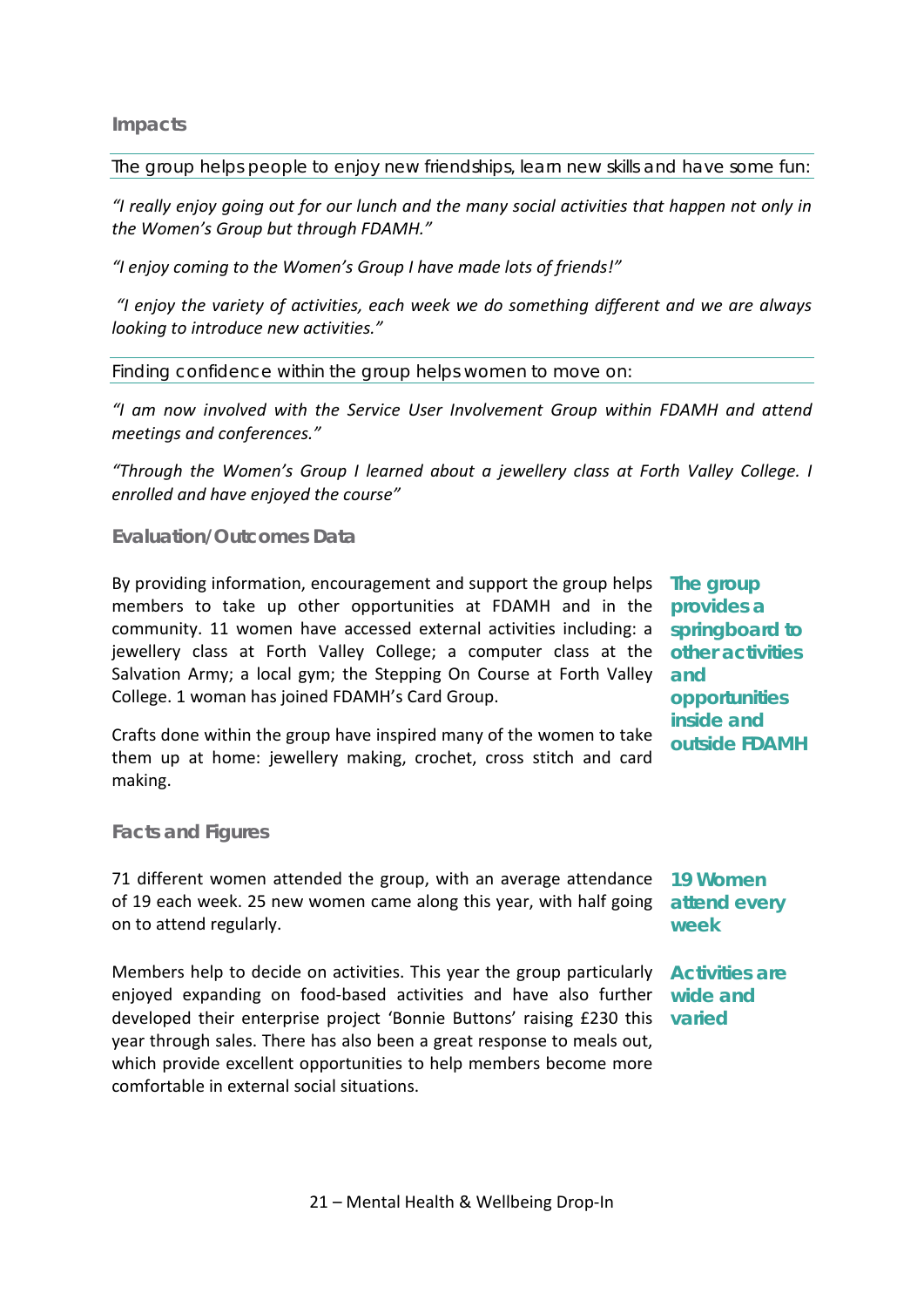#### **Developments**

To comfortably accommodate everyone attending and to ensure there is sufficient support, we have had to introduce a waiting list this year. The group has been able to develop its activities this year due to funding received from the Bank of Scotland's Community Fund, which was won through a public vote.

Our 'enterprise scheme' 'Bonnie Buttons' continues to go down very well with group members. By seeking materials for their group, designing new pieces, learning how to present and market their wares and then finally to have someone buy and wear what they have made has had a huge impact on people's confidence and self-esteem.



#### **Comments**

One staff member devotes around 4 hours per week to running this group. Two students from Forth Valley College have also supported the group at various times this year. Work with group members can be quite intensive, with considerable amounts of one-to-one support work going on during group time, therefore additional support from volunteers and students is essential to ensure that the group continues to provide an environment in which all women can have equal access to support. Our waiting list for this group is currently 14. Ideally, we would like to run a second group but lack of funding and limited space prevents us from doing so.

### <span id="page-23-0"></span>Social Prescribing Service

Providing understanding, support and expertise to enable people with reduced mental wellbeing find new ways to deal positively with issues in their lives and grasp new opportunities

Individuals supported: 350 Staffing and Volunteers: 3 F/T staff + 2 peer support volunteers

Developing self-awareness, knowledge and skills, and taking part in activities are key to helping people to deal successfully with mental wellbeing issues in the long-term (Scottish Recovery Network 2011). Our Social Prescribing Service provides all of these aids to recovery, operating a holistic model which is recognised to provide better outcomes than simple signposting services (Kimberlee 2013). The service offers patients with reduced mental wellbeing an intervention that has the time to get to the root of their issues and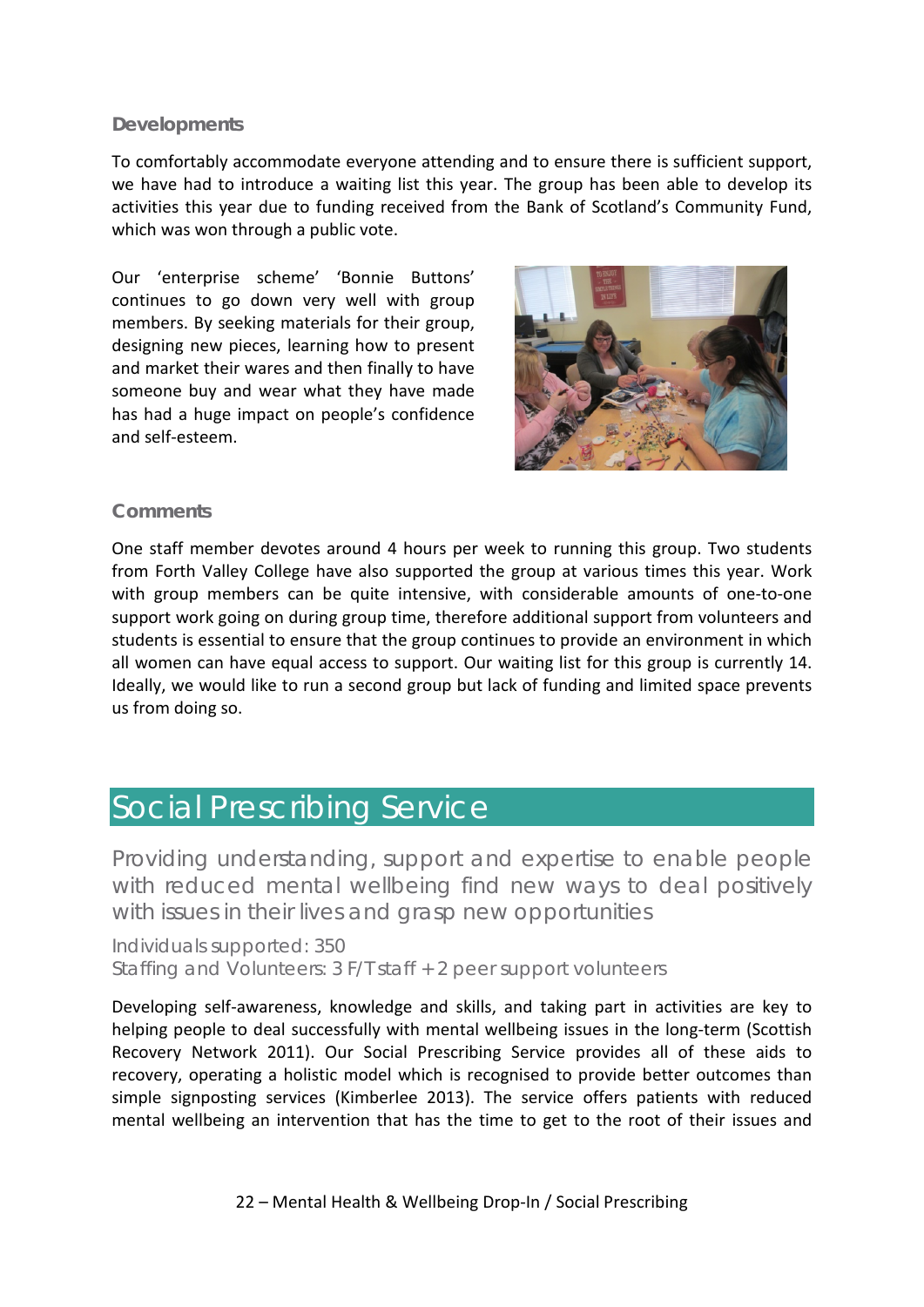then works with them to identify preferred and achievable ways forward, for example developing coping skills and self-esteem and accessing community activities or supports.

#### **Impacts**

People can be anxious about attending a 'mental health' service, but our staff are sensitive and compassionate, taking the time to build trust and listen:

*"Having never suffered from mental health issues previously I must admit I was very sceptical about the services of FDAMH. I was of the strong opinion that I was just burnt out. I was given medication from my GP which I initially refused to take and initially refused all help as I was so wrongly of the opinion mental health problems had a stigma. However, after two sessions with the fantastic Lorna I realised how wrong I was and she made me reevaluate my thoughts and made suggestions without being pushy on how to cope best with my illness. I was grateful of Lorna's help at the time, but it is only now that I am approaching a return to full time health that I truly appreciate the help and support that Lorna provided during my illness. She was kind and considerate and is blessed with that rare commodity of listening. I found her help invaluable and feel it has made me a better person"*

Different clients want and need different outcomes, but ultimately it's about discovering how to help themselves:

*"This service was invaluable as it was local and the weekly prescribed activities helped me build my confidence for getting out and about and reduced my anxiety enough to attend counselling. I also feel I now have lots of new tools/reading I can keep and read over that will continue to help me get better."*

*"I think she showed me a good path and excellent skills to help me in my journey towards recovery."*

*"I would not be here today if it was not for Selena and FDAMH. Selena has helped me tremendously with my anxiety, depression, panic attacks and ways of coping."*

*"I found the service extremely helpful in both identifying and helping me deal with the issues I was dealing. It has been made a huge difference and I hope I can continue putting the tools and strategies to good use in the days and years to come."*

Referring GPs report extremely positive feedback about the service from patients and can see for themselves the beneficial impacts on wellbeing in these patients:

*"They* (patients referred by GP) *talk very highly of the Social Prescribing and feel that their lives have been changed around by the time that you spent with them and the advice that you have given to them. I feel that your service has been invaluable to the practice since you started and hope that you are able to continue as I feel that there is a real need for this clinically for the people of Stenhousemuir and I feel that their physical, mental and psychological health has been improved by having your service as another tool in our armoury."* (GP)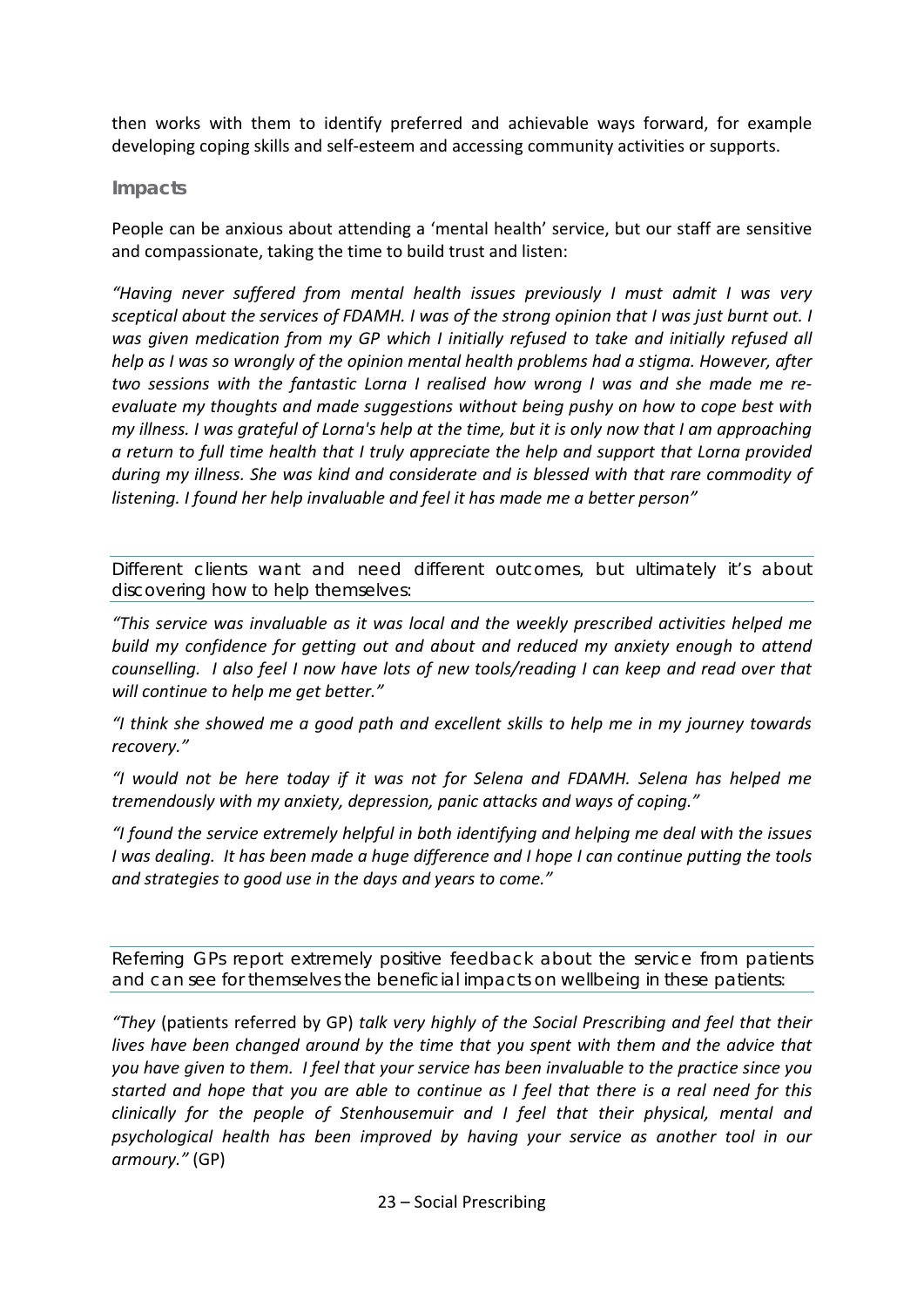*"Massive impact on patients' health. Improved outcomes. Excellent feedback from patients and made a significant positive impact on mental health/wellbeing."* (GP)

*"Patients I have sent have been very positive about it. Not too long to wait, seen locally and given advice and information about where to go and what to do once sessions are completed. Particularly helpful for patients who don't want to take regular prescribed medication etc."* (GP)

*"The fact that patients are contacted soon after referral is a significant improvement over other services where they may have to wait for months to speak to someone."* (GP)

GPs report the project is helping to reduce the use of medication:

*"Patients have preferred this to taking antidepressants."* (GP)

*"Has helped a lot of people come off the medication."* (GP)

*"Input and help from service has reduced need for prescribing antidepressants and anxiolytics."* (GP)

*"Less likely to prescribe as now have viable and timely alternative."* (GP)

#### And is also freeing-up GP time:

*"I think this is a very valuable service. The quick access, immediate help for patients in some cases and invaluable knowledge and access to other local services is very helpful and although I don't think it reduces GP appointments I do think it saves some of their time outside of appointments."* (GP)

**Evaluation/Outcomes Data**

Clients' wellbeing is assessed at the start and end of the service using **The project**  the Warwick Edinburgh Mental Wellbeing Scale (WEMWBS). There **produces a**  were 105 complete data sets available for the year. The average score **large**  for the Scottish population is around 51 and a cut off of 42 and below **measurable**  is used to indicate below average mental wellbeing (Wilson, et al. **positive shift in**  2015). The average score for clients at the start was very low at 31.2 **mental**  and post-intervention was substantially improved to 43.9. 90 people **wellbeing**  showed positive improvements, the remainder showing no change or a **among the**  slight negative shift.

**client group**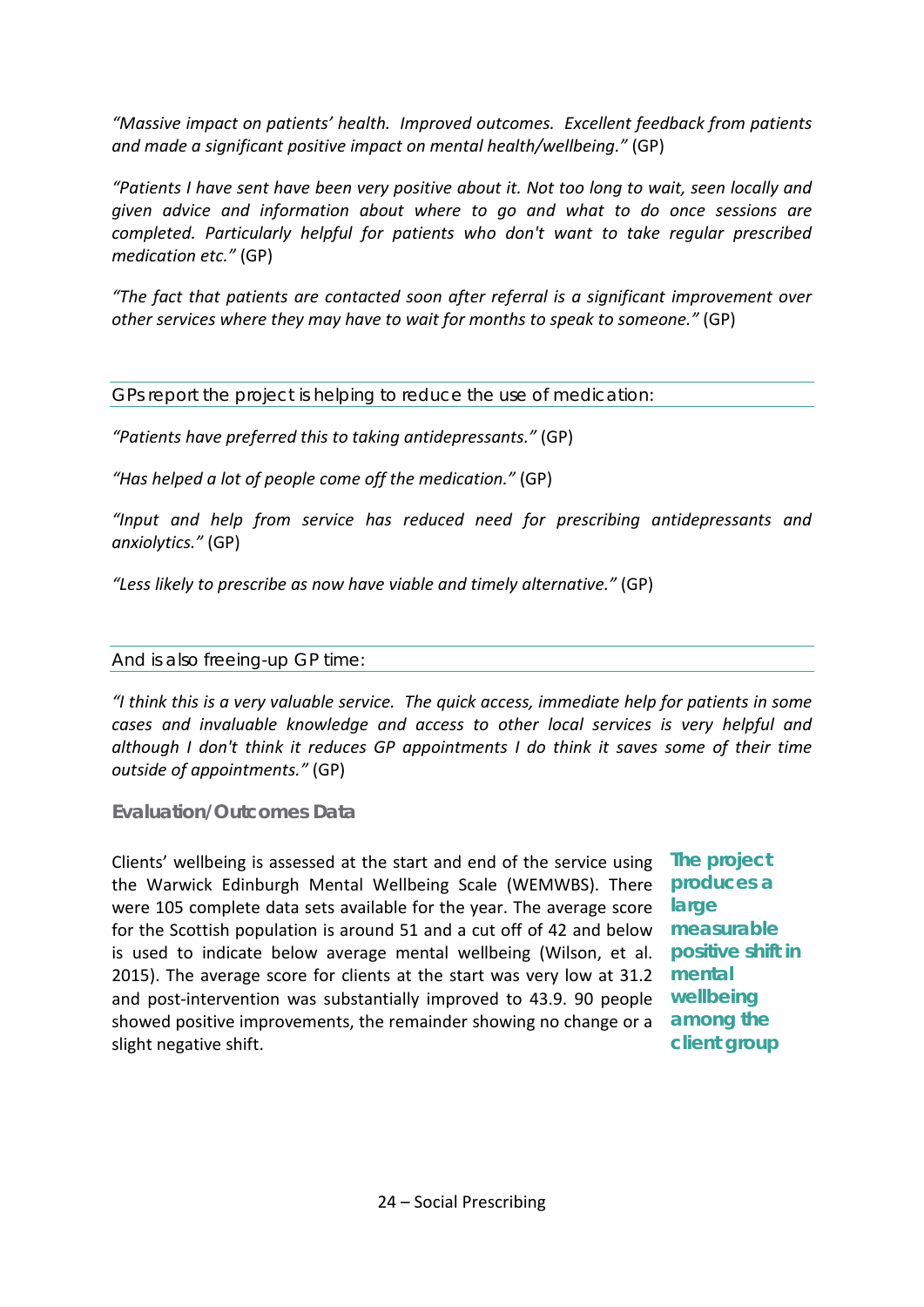91 clients returned evaluation forms. Feedback is very positive. 96% felt the service has been a useful source of information on activities and local services. 95% felt the service had been a useful source of **confirms** information and techniques on managing anxiety. 81% were confident **positive** that they would continue to use the community supports that they had been introduced to. 75% reported feeling better about themselves and their lives.

Overall satisfaction with how the service operates is high. Over 90% of respondents strongly agreed or agreed that the service was explained to them properly, appointments were arranged to suit them, their views were taken into account, they were given time and support to think through options, they were given the support they needed to try out activities, and they were adequately prepared for the end of the service.

14 GPs have replied to our modified Referrer Survey which replaced the original survey in January 2015. All would refer to the service again. 9 of 14 respondents felt that the service had reduced GP appointments and had an impact on prescribing practice.

# **feedback changes**

**Client** 

**4 out of 5 people will continue to use new supports accessed as a result of using the service**

**GPs report a positive impact on prescribing practice and reducing GP appointments**

#### **Facts and Figures**

| 468 referrals this year. As the project is provided to GP surgeries 408 468 referrals<br>referrals were from GPs. A small number of additional clients are taken |  |
|------------------------------------------------------------------------------------------------------------------------------------------------------------------|--|
| on from other established sources, largely divided between referrals<br>from FDAMH and other NHS staff.                                                          |  |

350 unique individuals have been clients this year – 96 people declined **350 clients** the offer of service.

Each individual had between one and five one-hour sessions depending **Most attend 1**  on need. A small caseload of 44 clients requiring extended support **to 5 sessions**were given additional sessions. There is an overall attendance rate of around 70%.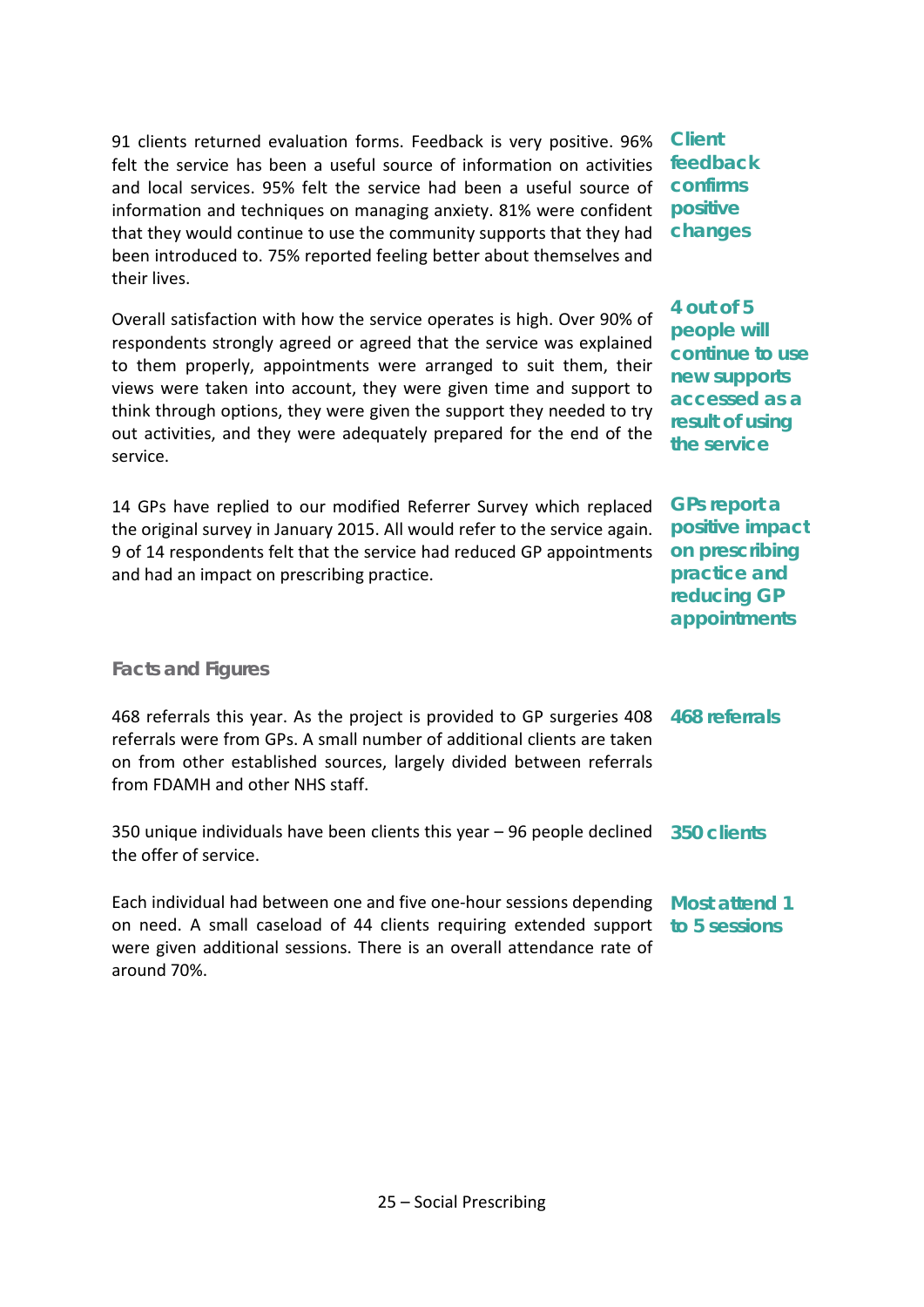Work with clients resulted in:

551 episodes of one-to-one therapeutic work: the top three were teaching anxiety/stress management techniques, using CBT interventions and teaching techniques to cope with depression.

817 instances of information provision: the top three topics were anxiety/stress management, relaxation and depression.

295 referrals on to other services (153 within FDAMH, 142 with other organisations). The top three referrals on were for counselling services, additional anxiety/stress management support, and finance related support.

20 buddy sessions provided by a volunteer to support people to attend new community groups and activities.

The project offers a weekly mindfulness card group, supported by a volunteer, providing a safe and calm environment for those in particular need of a gentle re-introduction to mixing with other people. It is normally attended by 5 or 6 people.

The project has also developed and continues to take a lead in FDAMH's Anxiety Management and Mindfulness Courses. More can be found out about these under the 'Training' Section.

#### **Developments**

Staff continue to build positive working relationships with referrers, community organisations and organisations across Scotland providing similar services. Respect for the service has grown as people have seen for themselves the project's benefits, and these positive relationships make it easier for staff to meet the needs of their clients.

Evaluating the impact of the service has been paramount since the outset, and the different strands of evidence show a service operating very well for all concerned. A new referrer survey was introduced this year to evidence the impacts that the service is having on reducing prescriptions for medication and reducing GP workload, creating a strong economic case for the project's continuation.

#### **Comments**

This project is providing a short-term intervention that is providing very positive benefits for the whole community and in economic terms too. The original funding for the project will run out in October 2015, so regardless of its huge successes, the project faces an uncertain future.

**One-to-one therapeutic work is a key element**

**Most clients are referred on to additional community supports**

**Anxiety, stress and depression are the biggest issues, but there are many others.**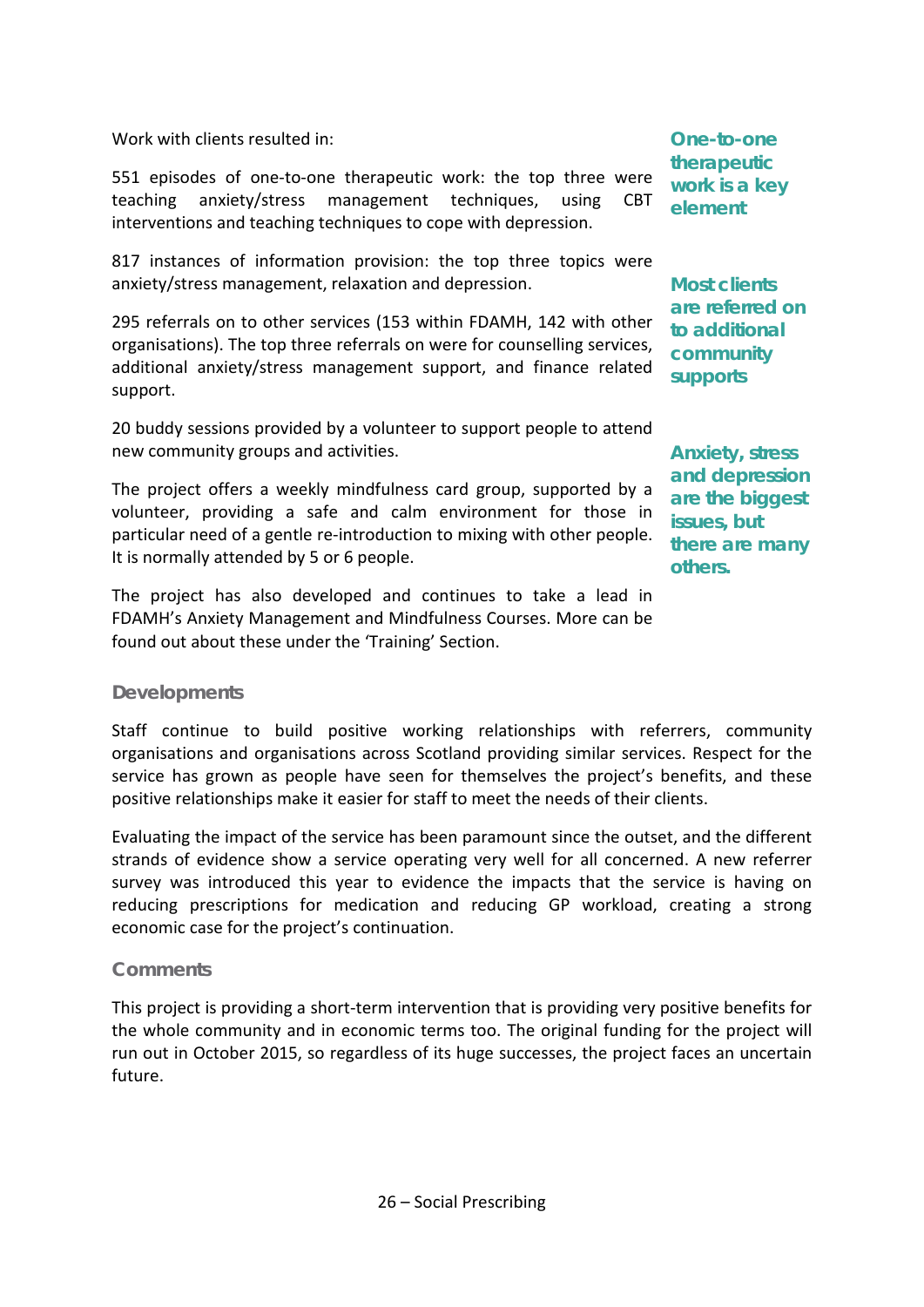### <span id="page-28-0"></span>Welfare Benefits Worker

Partnership working with Grangemouth Citizen's Advice Bureau (CAB) and funding thanks to The Big Lottery saw us with a Welfare Benefits Worker based at the centre since October 2013. With recent and on-going upheavals to the benefits system this provided a hugely beneficial service to very many of our clients, helping people to deal with what was often a major source of stress and anxiety. Staff and volunteers from across the organisation noted the positive difference in the mental health of clients that used the service. Our advisor was with us four-days per week, receiving 60 to 70 benefits enquiries each month.

Sadly our much treasured worker, John Niblo, has been on long-term sick leave since October 2014. However, thanks to our continued partnership with CAB we will be able welcoming a new worker to the centre in May 2015 to cover for John's absence, and this will be particularly beneficial to lend assistance during the local roll out of Personal Independence Payments (PIP).

### <span id="page-28-1"></span>Immediate Help Service

No appointment required – this service is unique, providing prompt access to an experienced worker during office hours for any adults seeking help

Individuals supported: 505 Staffing and Volunteers: 0 dedicated (shared by all qualified staff)

Local support for mental health issues directly at the time of need is not always available within statutory services or the third sector, often leaving people feeling like there is nowhere to turn and hampering their attempts to get assistance. Delays and lack of support can cause harm, so FDAMH's Immediate Help Service (IHS) provides what we consider to be a vital service, allowing individuals to seek support when they need it or are ready and able to do so.

#### **Impacts**

Staff often have to deal with people who are in extreme distress, but they use their skills to reassure and calm people so that ways forward can be identified:

*"I was covering the IHS when J called at the centre. He was extremely distraught and tearful with the result that he was relating his various problems in a jumbled and confusing way. However the word suicide was cropping up in his conversation. His presentation was such that on a subjective scale we use to record distress, I rated him 5 out of 5.*

*I allowed him time to work through his frustration and anger and then started to gently ask some questions to try to make sense of his story. After about an hour he had calmed down* 

27 – Welfare Benefits / Immediate Help Service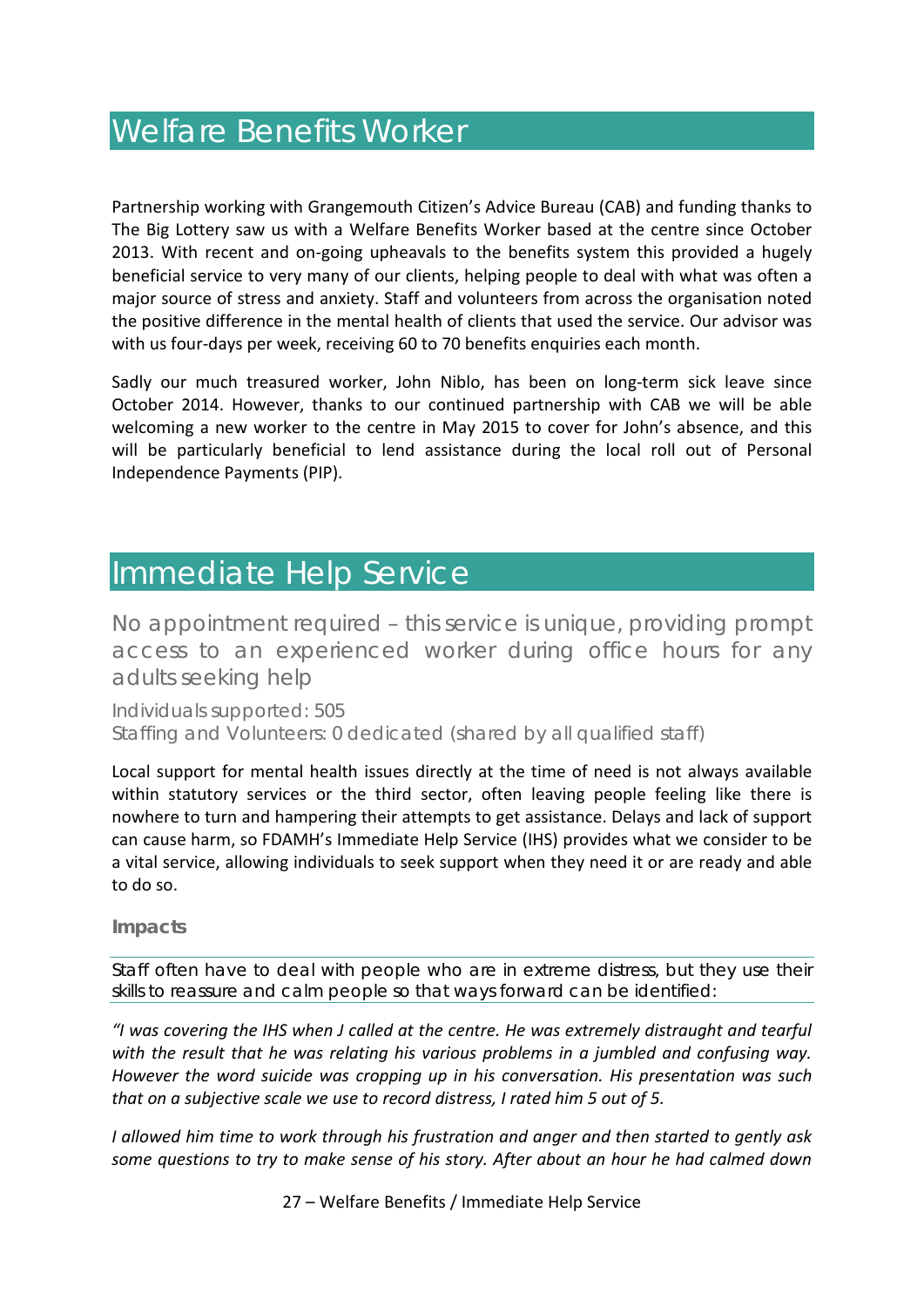*quite significantly and I had ascertained that he had relationship problems, problems at home and a recent bereavement. We were able to talk about these issues and some potential resolutions. However I was concerned about his references to suicide and, using techniques from ASIST (Applied Suicide Intervention Skills Training which all staff members of FDAMH have taken), I established that although he had suicidal ideation, he had no plan in place.*

*Although IHS is normally a single appointment or it would become unmanageable, I was concerned enough to ask J to put into place some of the strategies we had discussed, and to return the following week, when I would be on cover again. He did this and subsequently began to use our Drop-In on a regular basis as he needs a supportive atmosphere to keep his various problems in perspective."* Staff member

People attending IHS are often feeling overwhelmed by what is happening to them and require support to start dealing with this:

*"I recently supported a very distressed young lady in her 20's whose mum had told her to attend IHS. She was struggling to cope with feeling so low and without anyone to talk to. She described feeling like she had become intolerant to the people around her, and lacked motivation and energy. This young lady was aware that she had become oversensitive but just didn't know how to cope with her emotions. She also had problems with eating food regularly, but all physical tests have proved inconclusive. Although she had spent some time researching Depression, Anxiety and Eating Disorders she had felt overwhelmed with the amount of information and didn't know where to begin trying to cope with what she was experiencing. The Immediate Help Service was there to offer emotional support by validating all of the feelings both physical and mental that she was facing on a daily basis.*

*We were able to talk over some coping strategies that might be useful to put into place. I explained that even if she didn't manage some of them she could still try to use them again. This was a great relief to her, knowing that she didn't have to try and use everything at once and give up when something didn't work. By reassuring this young lady that the steps to recovery can be small and slow, she said that she felt better able to manage knowing that she wasn't failing. She said that being able to talk to someone had been more useful to her than reading about self-help on her own.*

*Since this young lady was attached to one of the GP surgeries that we provide a Social Prescribing service to, she has subsequently been referred to the service by her GP and we will be able to work with her further. For this client, it meant she was able to go away with a sense of hope, feeling that working together would be more beneficial to her Recovery than continuing alone."* Staff member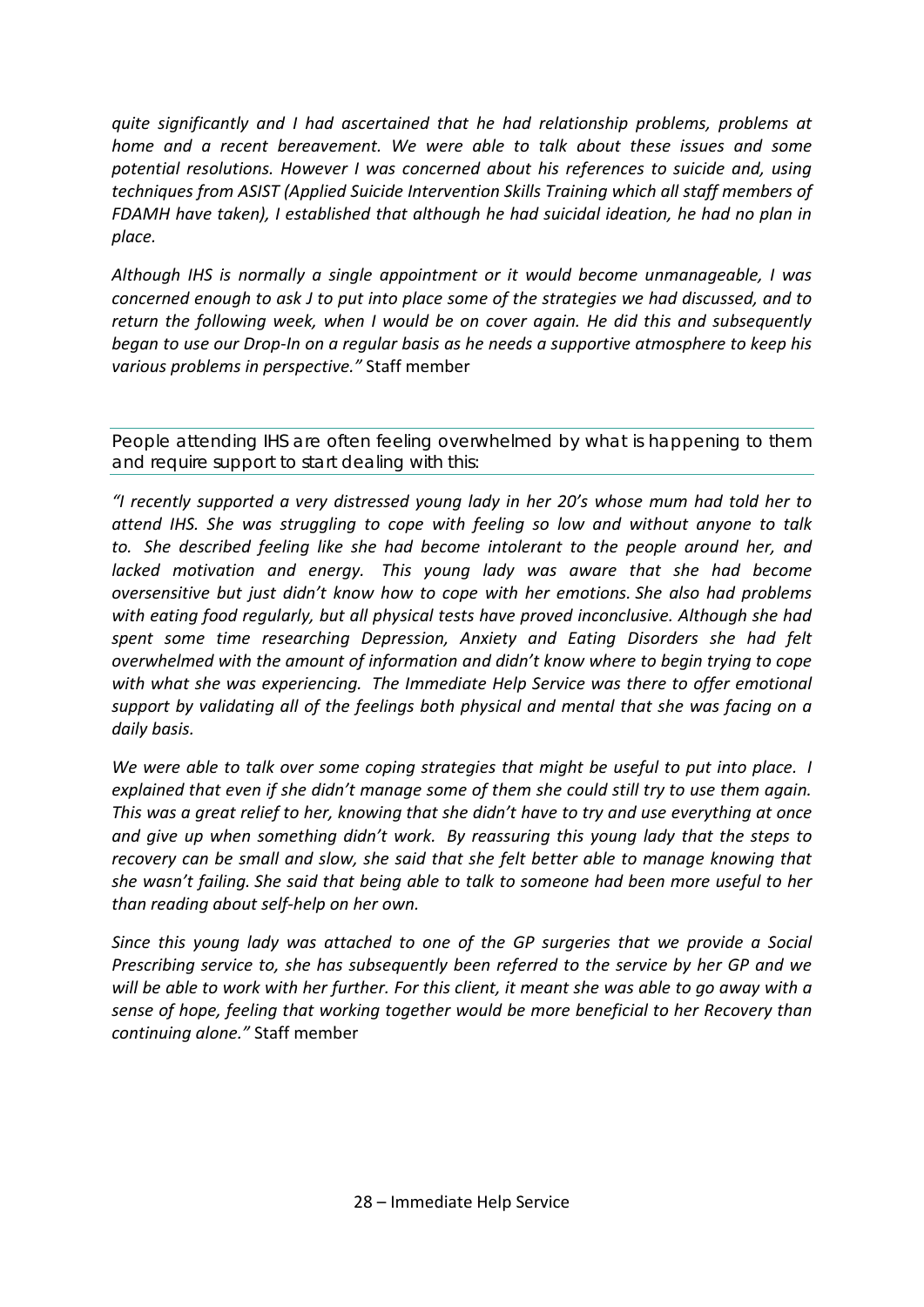For many people the simple opportunity to discuss issues with an understanding professional can be a huge relief and provide a spur to move forward:

#### *"I'd like to say thank you for Friday, I needed the chance you provided to be able to freely discuss everything and to hopefully go forwards without all this anxiety and stress".*

#### **Evaluation/Outcomes Data**

Staff asserted that they had been able to provide constructive support **Over half were**  in 498 of the 505 cases during the year. In a handful of cases people had to be turned away due to being under the influence of alcohol or **support from**  other substances. Two-thirds (342) received emotional support. Around half (257) were given information that would help them start **FDAMH's**  to tackle the issues they were dealing with. 272 people were referred **projects** to FDAMH's projects and 175 were signposted to other appropriate services. Clearly, some people needed referral to several agencies to help with presenting issues. This holistic approach is at the core of the success of this service.

#### **Facts and Figures**

IHS continues to be increasingly busy. There were 505 supports provided this year, up by 24% on the 408 IHS supports last year. The service now offers immediate access to a mental health professional to an average of 10 people each week. Two-thirds of supports that take place are face-to-face with the remainder by phone. To respond appropriately to need, workers are flexible in the time given to each person, however the average duration is 40 minutes.

There was a proportional increase in the number of young people **Demand from**  (those estimated to be under 25 years) seeking help this year, totalling 78 in all (41 in 2013/14).

People accessing IHS are not normally currently using FDAMH's services and 71% had never used FDAMH's services before. By far the largest single source of referrals to the service was the NHS approximately 175 people were sent by NHS staff, largely GPs but also mental health professionals.

**offered further one of** 

**24% increase on last year**

**10 people supported each week**

**young people doubled**

**Most are firsttime users of FDAMH**

**One-third sent by NHS staff**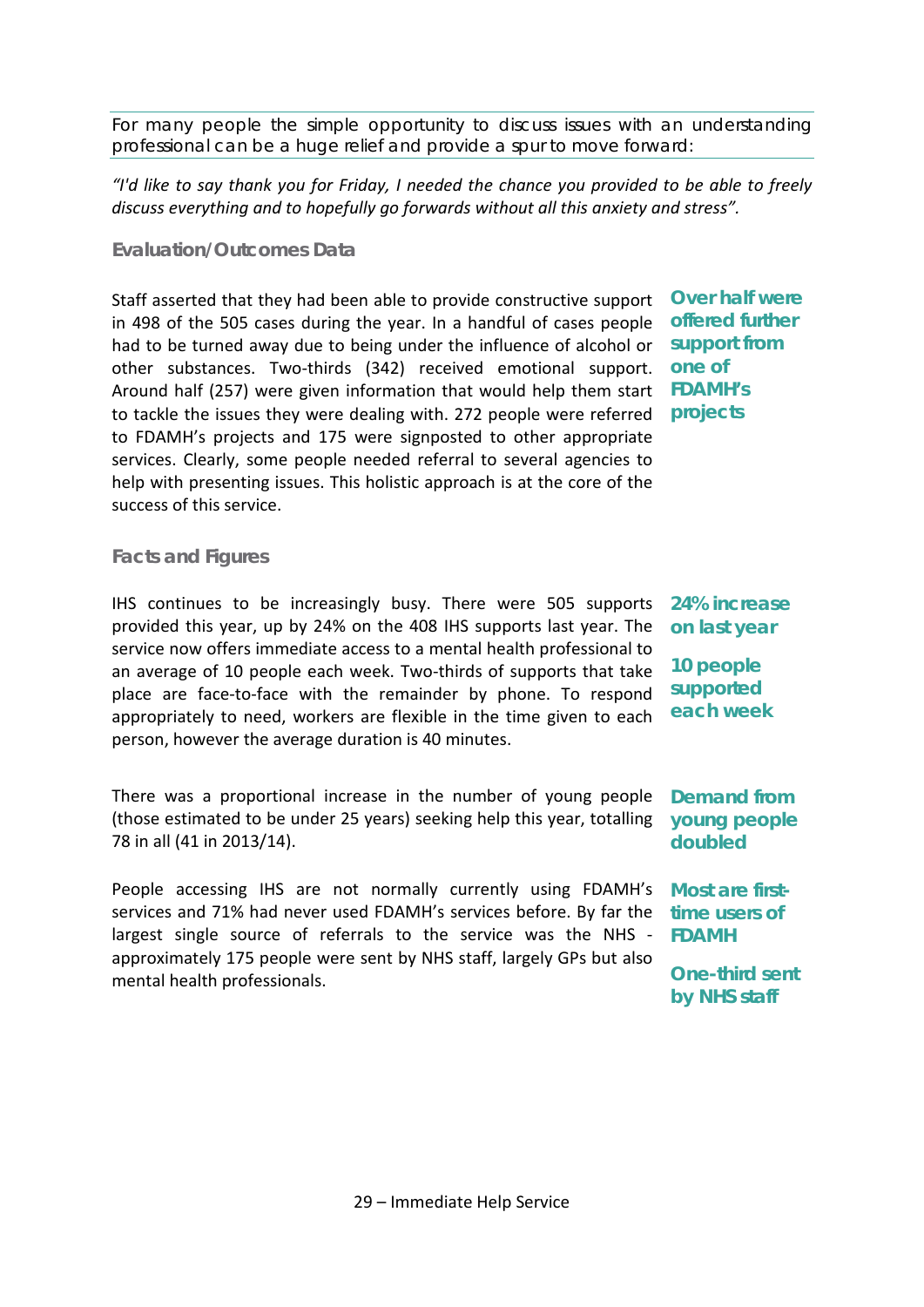Emotional assessment showed at least 208 people (around 40%) to be **4 people**  in considerable distress when they sought support from IHS. 194 people indicated that they were considering suicide or self-harm (88 in previous year). New data shows around 110 people accessing the **thinking of**  service this year have history of a previous suicide attempt(s) **causing harm**  (extrapolated from data collected over 9 months).

**asking for help each week are to themselves**

13% of supports were for people concerned about someone else. **Financial**  Workers picked out the main causes people identified as being at the core of their problems (multiple options can be selected): relationship difficulties (35%), problems at home (27%), problems at work (13%), bereavement (13%), financial difficulty (11%), physical health (9%), substance abuse (8%), unemployment (7%), victims of crime (5%), other issues (11%).

**difficulty was a key factor for 1 in 10 people**

#### **Developments**

FDAMH has continued to search for funding for this service not just to ensure it continues but to allow it to develop. We are delighted that funding has now been confirmed and look forward to having a dedicated worker for the coming year. This will not only increase provision but relieve time pressures on other staff members dealing with continued increases in demand for their own projects.

#### **Comments**

Over the years that we have run this service we have had to consider its future purely due to time constraints, particularly as numbers increase across all projects and indeed this one. However FDAMH's staff consider it to be such a vital intervention for so many people that they have elected to sacrifice their time to ensure that the project can continue.

### <span id="page-31-0"></span>Service User and Carer Involvement

Making sure the views of people who use mental health services are heard

Individuals supported: 12 group members + community consultations Staffing and Volunteers: 1 P/T staff

In order to make real, sustainable changes to mental health services that work for service users and their families it is essential that the experts in mental health care are heard. These experts are the service users and families themselves - they know exactly what they need, what works well, how things should be delivered and what improvements need to be made.

30 – Immediate Help Service / Service User & Carer Involvement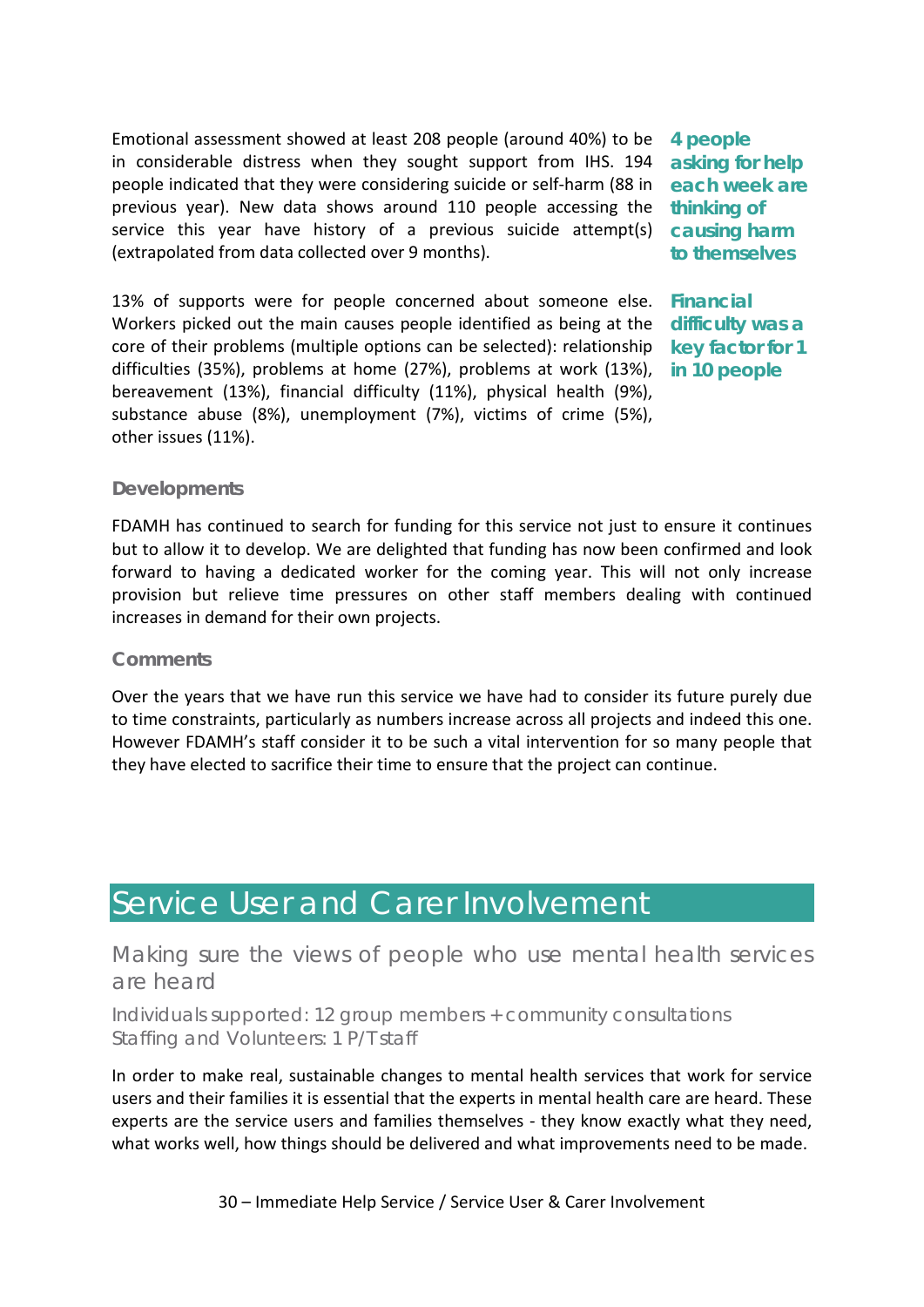#### **Impacts**

The 'Facts and Figures' section below reveals that the project has enabled people to be involved in a wide variety of consultations, ensuring that the voice of service users are heard by the people planning and providing services. Added to this main focus of the work, the project has the bonus of providing personal benefits, such as self-development opportunities, to the people who participate.

The project gives a voice to people who would otherwise find it difficult to participate independently:

*"I like to be heard as much as the next person, especially when it concerns my health and wellbeing. I have always been a believer that if you want change, you have to stand up and be counted, but when your confidence has taken a kicking, it's not easy. Being involved in the group has certainly given me a bit of the old confidence back and I always feel welcome and a worthy member of the group."*

And helps people to see the importance and validity of their experiences in service development:

*"I was a bit uncertain at first about getting involved, in truth I wasn't sure whether I really had anything to offer. But what I came to realise at the first meeting was not only that I had something to contribute, but also that everybody does. We all have experiences, and because of that we all have our different viewpoints, and all of them are valid. We all have something to say about what works well and what could be improved in Mental Health Services provision, and it is important that we take the opportunities to have our voices heard. There is a lot of change coming in terms of how services are provided, so there'll be plenty of opportunities to get involved and I think it is a challenge I am going to enjoy."*

One of the most difficult aspects of involvement is getting people to believe they can make valuable contributions:

A Mental Welfare Commission event involved commenting on new information booklets they were hoping to publish. Feedback about the booklets from those assembled was not very positive and our group members felt overwhelmed, especially as some people seemed to be dominating the discussion. However, after offering some encouragement during a break, members felt more confident to put forward their thoughts and ideas how things could be worded and done differently. This very positive contribution continued throughout the day and one of the participants went on to mention how her contribution had made her feel better about herself and that she had learned she did have a contribution to make.

Involvement brings personal benefits too:

*"Being involved in the group has certainly given me a bit of the old confidence back and I always feel welcome and a worthy member of the group."*

31 – Service User & Carer Involvement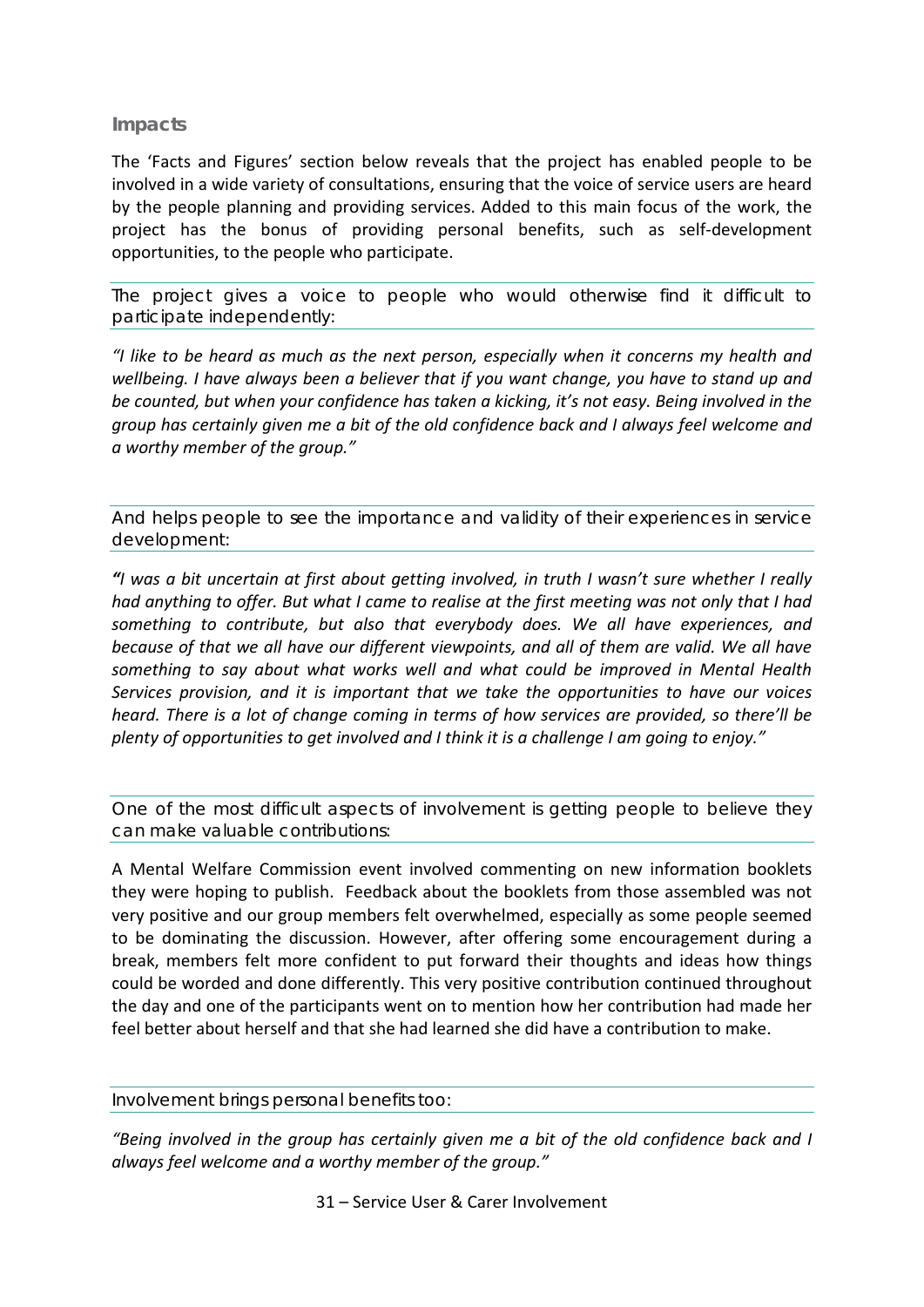#### **Facts and Figures**

The Falkirk Mental Health Involvement Group has 12 members, with experience of nearly all of the mental health services in the Falkirk area. The group meets on a monthly basis, covering a wide range of mental health issues. The group has formal links and representation with:

**The project fosters strong links with relevant forums…**

Falkirk Mental Health Partnership Group Forth Valley Users and Carers Involvement Forum UNITY (Stirling University Department of Social Work Service Users Group) Public Partnership Forum Scottish Patients Safety Programme Joint Advisory Group

People have been involved in the following specific consultations: **… and has**  Mental Health Services Review Review of Falkirk Integrated Mental Health Services Questionnaire World Café Event for Falkirk Integrated Mental Health Services Falkirk Council Future Housing Needs for over 50's Community Care and Health Forum Integration Event Clinical Services Review NHS Forth Valley Services Local Mental Health Services Review **contributed to 7 specific consultations…**

The project has also been involved in: Carers Conference Relaunch of See Me Campaign Scottish Association for Mental Health Hustings Over 50's Forum (Make it Happen) Mental Welfare Commission Scottish Older Peoples Assembly Scottish Parliament Cross Party Reference Group Informal Interview Panel Falkirk Integrated Community Mental Health Team (social work) Scottish Recovery Indicator 2 (SRI 2) **…plus a variety of additional events and requests for their input**

#### **Developments**

A key challenge for the year was to develop service user and carer involvement differently to what it had been previously, to make it more inclusive of all service users and carers across the Falkirk area. With a strong engagement group and good networks established this work will continue to develop. The focus of these efforts in the coming year will be to create opportunities for more service users to get involved, for example, people being discharged from Ward 3 of Forth Valley Royal Hospital Mental Health Unit. Added to this we want to look at how we identify new carers and make sure that all carers are given involvement opportunities. We will also continue the development of a "toolkit" of involvement methods to ensure that consultation is involving as broad a selection of relevant voices as possible.

32 – Service User & Carer Involvement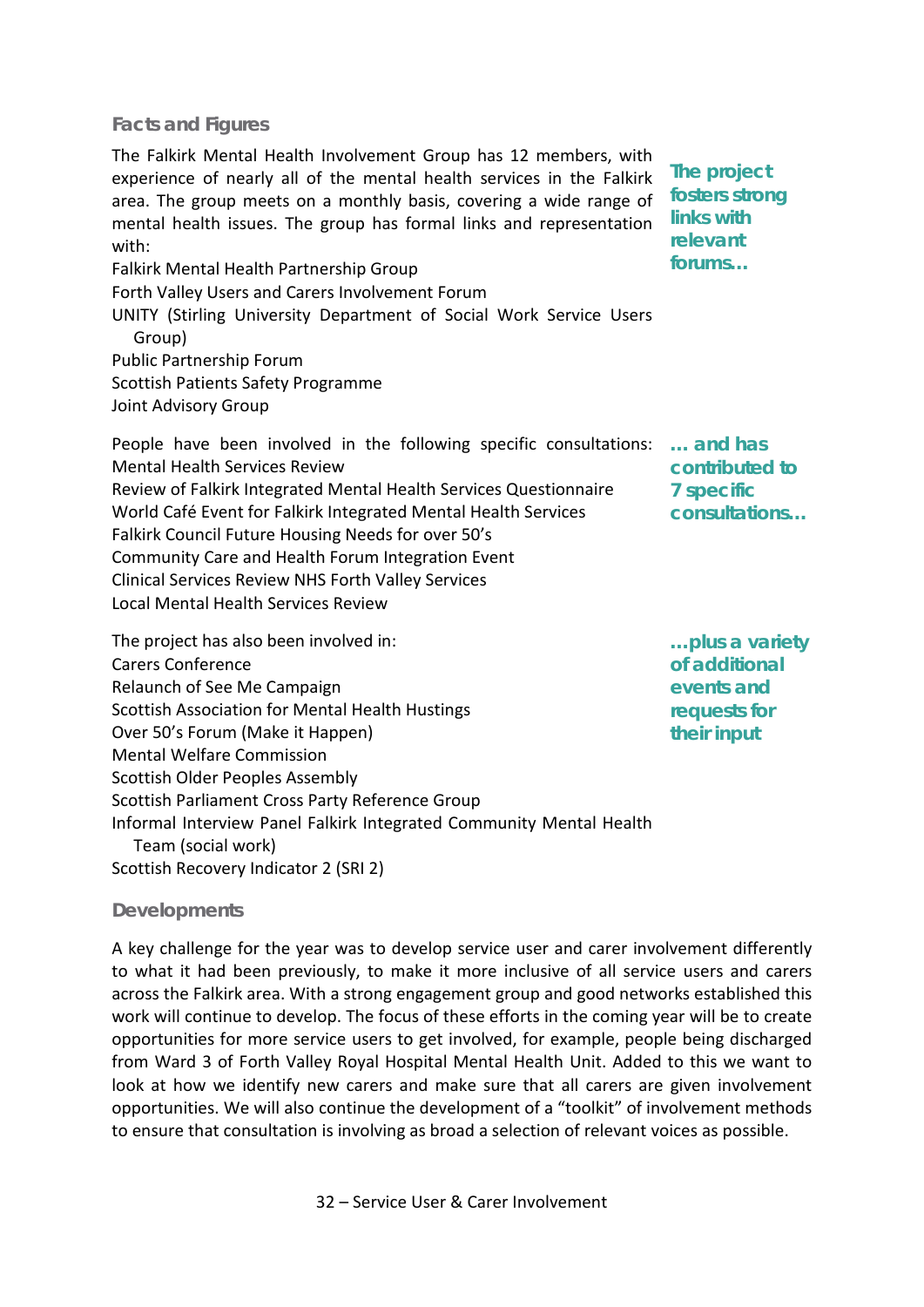# <span id="page-34-0"></span>Pink 2:2 Arts and Media Group

This group is a great example of how the Arts can be a valuable aid to recovery

Individuals supported: 13 Staffing and Volunteers: 0 - FDAMH staff manage group



The Arts are widely used to support recovery and have been shown to be beneficial for improving wellbeing and social inclusion (Margrove, et al. 2013).

#### **Impacts**

The Media Group is fantastic at helping people make friends, find new interests or rediscover old ones and build the confidence to pursue these to the full:

*"I've found an outlet in writing and have joined the Media Group, made new friends and shared great moments. Six months on and I'm learning slowly to accept an anxious mind-set and to cherish myself as I cherish those around me."* JC

*"I joined the group in late August, and really felt welcomed. I quickly got involved in helping with the technical side of producing a play, which re-sparked my interests again. My main passion is photography and, since joining the group, I've rediscovered my love. I've had some fantastic shoots with wonderful people and I'm starting to find a purpose again at last."* GF

GF has also been volunteering as an events photographer for FDAMH, alongside another member of the group. This is something he excels at. When the group attended Glasgow's CCA Scottish Screenwriters workshops, it was GF's first time travelling on a train and entering a busy social venue in more than 10 years. This has allowed him to become much more confident about going out locally.

These are typical of the sort of transformations the group sees. The group is particularly supportive of each other, mutually celebrating achievements.

#### **Evaluation/Outcomes Data**

Thanks to confidence and encouragement gained within the group, **The group is**  individual group members have gone on to further achievements out **building the**  with the group, including:

Four group members regularly attend local "Spoken Word" events, performing their creative writing pieces. One has auditioned for Falkirk Operatic Society and participated in recent performances of "The Slipper And The Rose". One is now a regular feature writer in emagazines "The Quail Bell" and "Review Review". One member who paints regularly has since sold four of his paintings.

**confidence members need to flourish outside the group**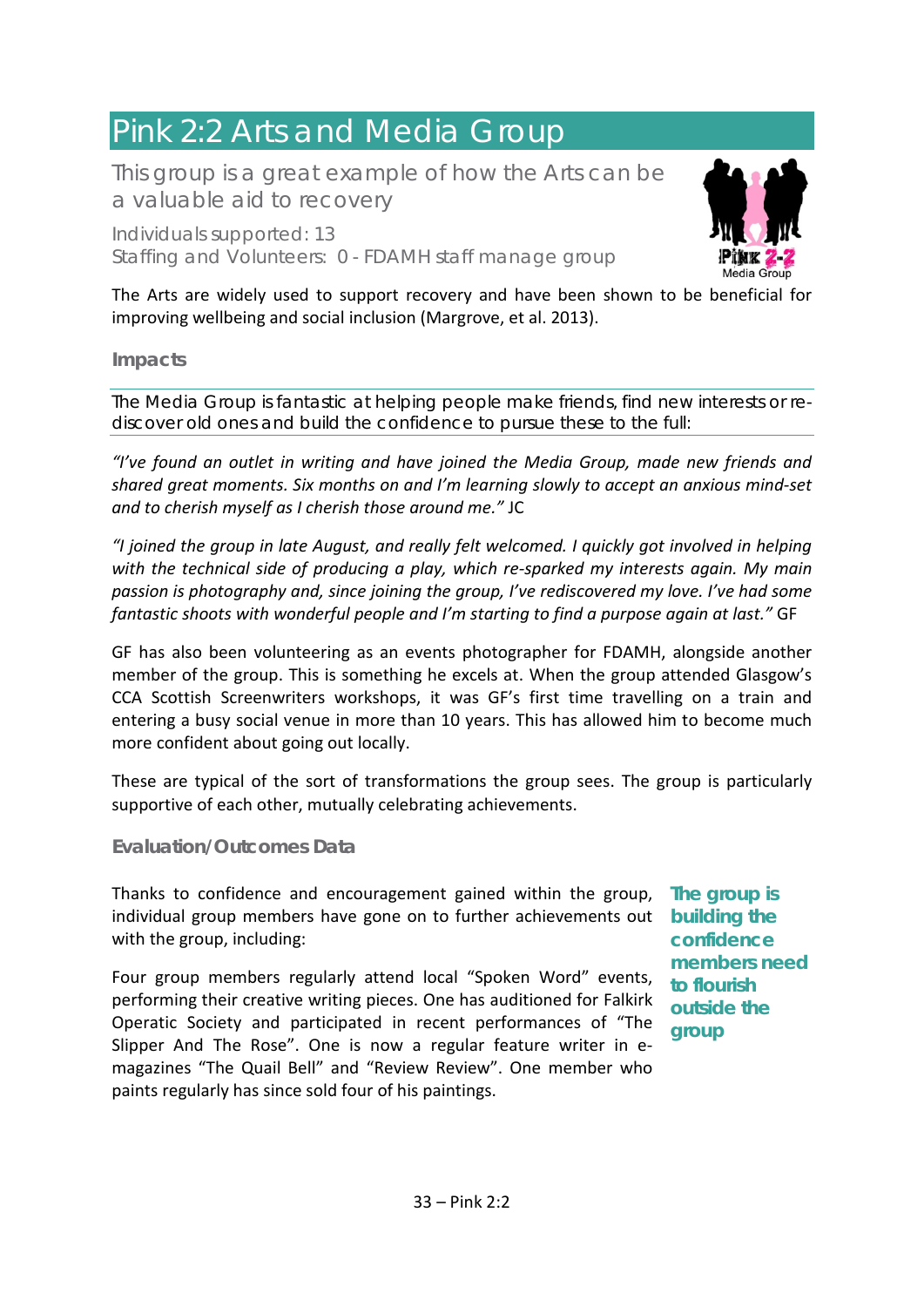#### **Facts and Figures**

The group began the year with nine members. Three left and four new **10 members** members joined, giving ten members at the end of the year.

The key piece of work this year is the production of a new drama called **'Being Frank' is**  'Being Frank' which will be performed to student nurses and mental **the group's**  health professionals in Forth Valley College and Stirling University. Funding has allowed us to engage scriptwriter Katie White and drama **production** tutor Andy Corelli to lend their considerable expertise and guidance to the production. The production aims to increase understanding of mental health issues and encourage conversation through a question and answer session.

**next big** 

In addition to weekly meetings, the group have also:



Attended at Glasgow's CCA "Scottish Scriptwriters Forum" twice, taking part in an improv comedy workshop and a group critique of the script of our play 'Being Frank'.

**The group has given 4 performances this year**

Given four performances of sketches, comedy and

poetry readings: at For Falkirk's Sake 2014; FDAMH's AGM; Department of the Welfare Division, Glasgow; and Central Equalities celebratory event.

Provided art for two exhibitions: at For Falkirk's Sake 2014; and in FDAMH's gallery.

Attended productions by other companies.

#### **Developments**

One significant development is the group's change of name and creation of a group logo. Both the name choice - The Pink 2:2 Media Group – and the accompanying logo were devised by the group themselves giving them a distinctive and recognisable identity.

The Questions and Answers session is a new post-performance format that we have tested out this year. This proved extremely powerful and people approached us after the session to let us know just what a big impact this had on them – in one case a passing worker was 'rooted to the doorway' as she listened in and couldn't move on until the end! It is commendable that our group members have engaged so positively and frankly with people and we feel this will be a fantastic opportunity to tackle stigma and ignorance and foster a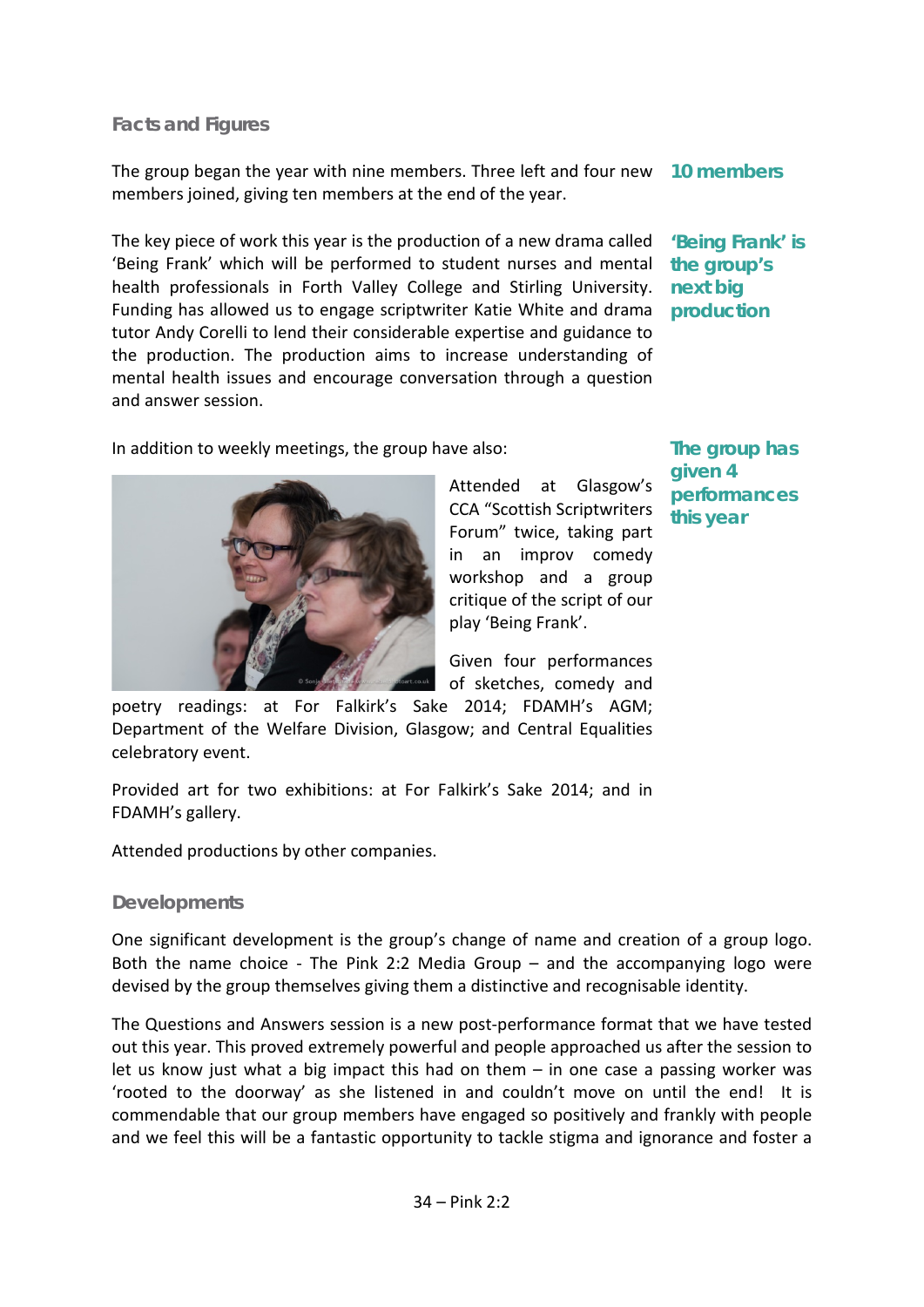better knowledge of how people can lend support to friends, family, customers and colleagues with mental health problems.

#### **Comments**

The Media group have made quite considerable progress this year, with some phenomenal achievements made by both the group as a whole and by individual members. What has been very evident is the way in which the group can have an extremely positive effect on mental health understanding among the wider population and indeed, we hope to achieve funding to create an Arts Worker post to keep moving this project forward and to allow more people to benefit from what it has to offer.

### <span id="page-36-0"></span>Volunteer Support and Development

Volunteers are integral to many of FDAMH's services and they provide a mutually beneficial role that deserves proper support and recognition

Individuals supported: 98 Volunteers Staffing and Volunteers: 1 F/T staff (in post since August 2014)

Volunteering brings massive benefits to society, not only in terms of assistance for organisations and the people who use services but also for the individuals who volunteer. Benefits for volunteers include: better health and wellbeing; improved self-esteem and social engagement; a greater sense of community; and learning new skills which can have a positive impact on career progression (Mundle et al. 2012). Added to this, volunteering also works in the heart of the community to reduce stigma and improve understanding, encouraging social connections between people with experience of mental health problems and those without (Tew, et al. 2011).

#### **Impacts**

Our volunteers find their roles life-enriching:

*"Donating time to FDAMH not only provides opportunities for the volunteer to engage with active citizenship, gain education, skills and experience, it enables the service to reach out to many more people who require support in their recovery. By volunteering with FDAMH you make a significant positive difference to the lives of those who use the service."*

*"*(Our befriending meetings) *are the highlight of my week"*

*"I feel valued, useful and I get a lot of satisfaction from volunteering"*

*"I feel my role as a volunteer is appreciated and I enjoy it immensely"*

*"Volunteering for FDAMH is an exceptional experience allowing my skills to mature and expand with each new client"*

35 – Pink 2:2 / Volunteer Support & Development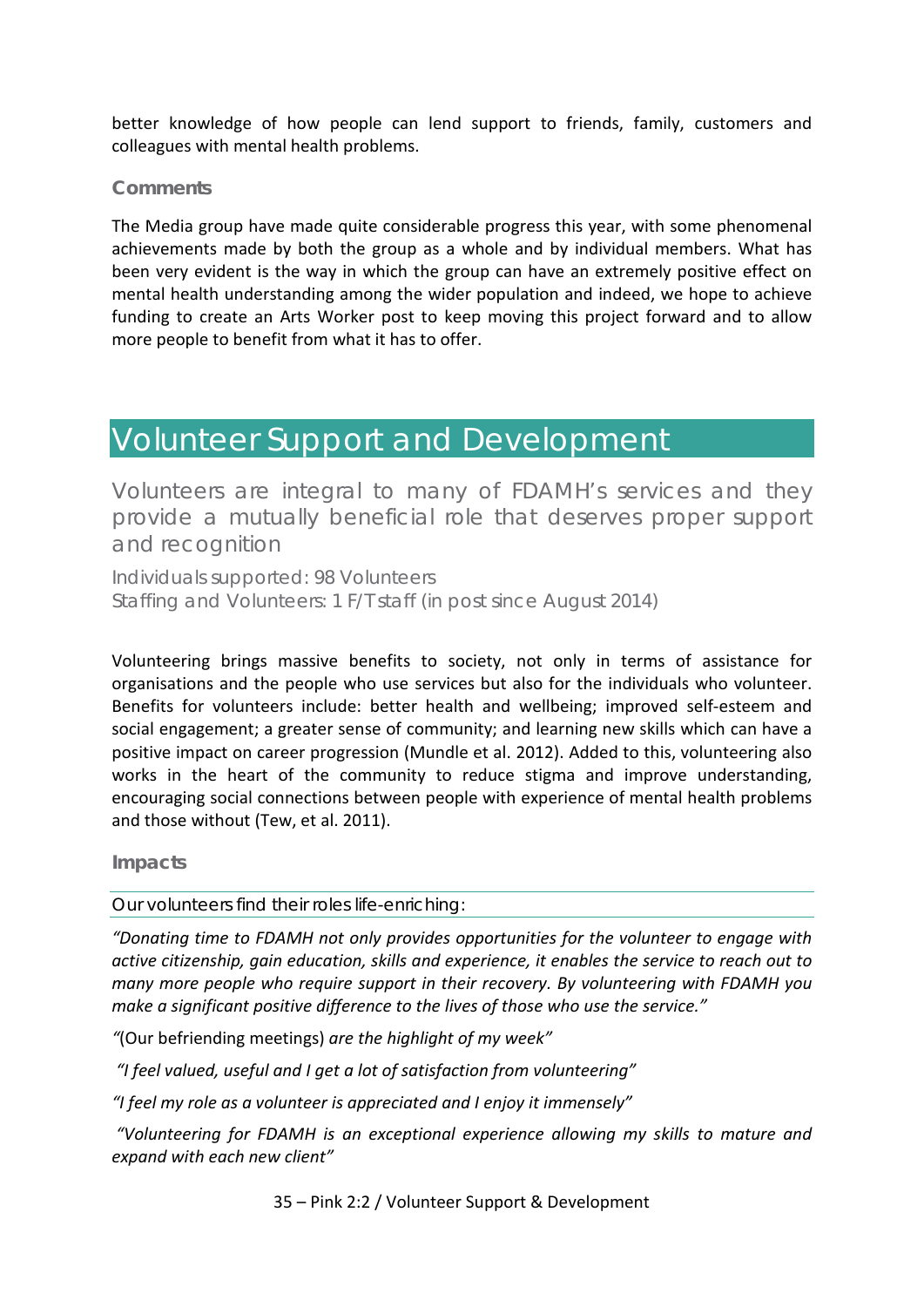Our volunteers all undergo our volunteer training programme to prepare them for their roles and are given further training opportunities as they arise:

*"The training is relevant and prepares one for volunteering in any capacity."*

*"I have found the training offered to be most appropriate and extremely useful as well as being delivered to a very high standard."*

*"The training gave me more insight into the challenges faced by the service user, and how volunteers help them."*

*"I have learned a number of new life/social skills I can apply to my volunteering and everyday situations."*

Our volunteers feel supported and able to get help when they need it:

*"I enjoy my volunteering role and get very good support from Stuart and I know that I can get more help/advice if I ask for it."*

FDAMH's first ever 'volunteer extravaganza' took place in January and helped us to show our volunteers just how much their community values their input:

*"Makes volunteers feel part of the organisation" "Everything perfect"*

*"A memorable event" "Hope we do it again next year!"*

*"Wonderful time" "A really nice gesture for volunteers"*

*"Thank you for inviting me tonight, I feel truly valued as a volunteer"*

Our volunteers are highly valued by everyone at FDAMH. Without them we would not be able to offer the services that we do.

Having a dedicated Volunteer Development Officer has been a huge help to our staff:

*"I can advise the volunteer development officer the type of volunteers I require based on my waiting list and she can concentrate her recruitment efforts in these directions."*

*"Although only been in post for a few months there are more volunteers coming forward. This will result in more clients receiving a service more quickly which is what FDAMH constantly strives to do."* 

*"It has been of great help to me as she not only recruits volunteers but provides an excellent volunteer induction training programme."*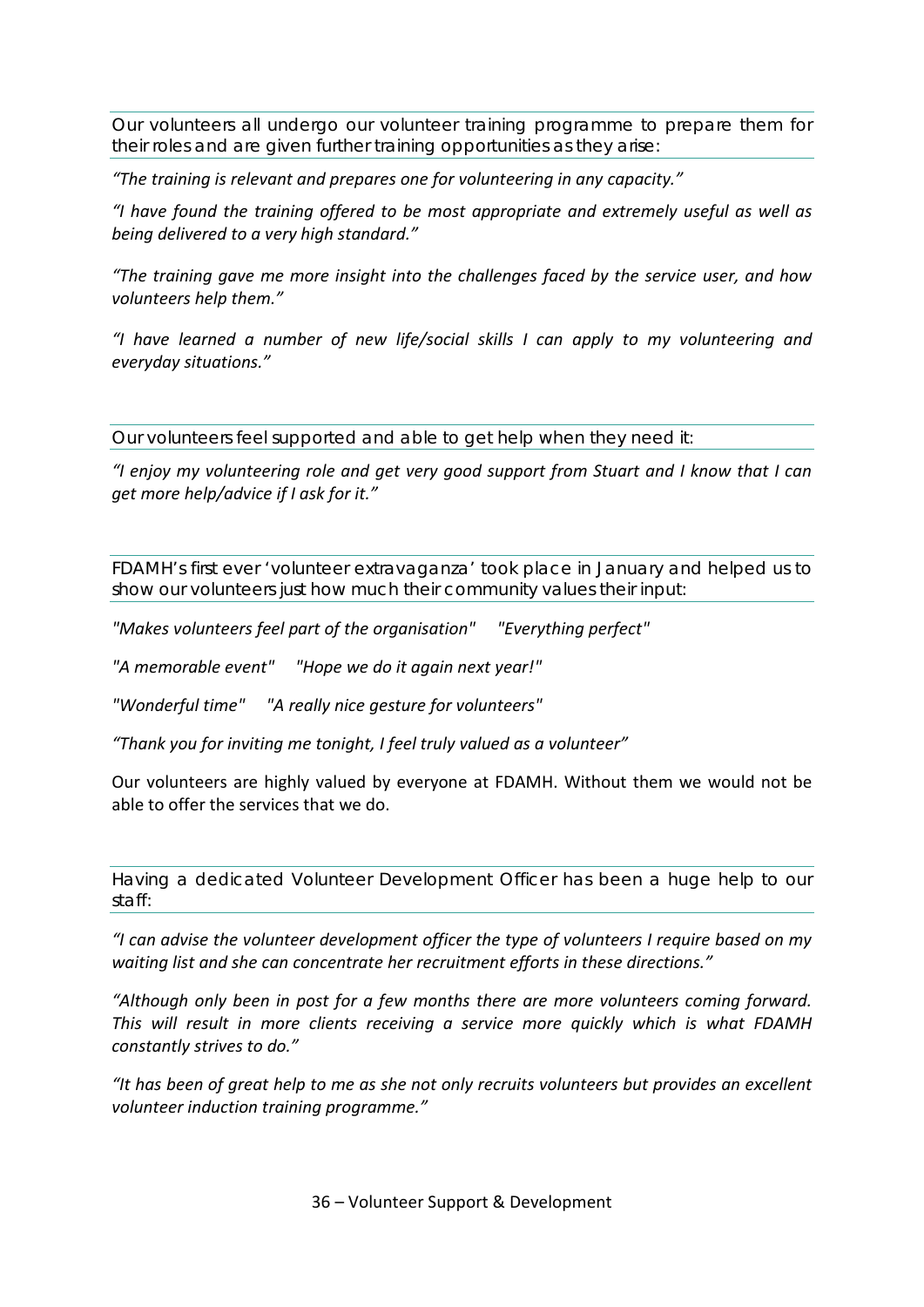*"She is able to spend time getting to know volunteers and which project they would benefit most."*

*"Having Morag in post has been invaluable to TAB project. Not only does it free up a substantial amount of my time, she suggests solutions to potential volunteering problems"*

*"Prior to Morag joining us staff had to undertake all aspects of volunteer recruitment. This took precious time away from their work with clients. Morag has, in effect, given them back that time thereby increasing capacity."*

#### **Evaluation/Outcomes Data**

A new online volunteer survey has been introduced which takes a **100% would**  comprehensive look at many aspects of volunteering, such as **recommend**  recognition, involvement and training provision. To date 29 volunteers **volunteering**  have responded to the survey providing valuable information that will **with FDAMH** help us develop the service we provide to our volunteers to ensure that volunteering is delivering a great package of benefits for all the people who do it.

#### **Facts and Figures**

Currently we have 98 volunteers. During the year 15 left the service. 27 **98 volunteers** people commenced the induction process, with 17 successfully completing. There is a high level of volunteer retention, many of whom have been volunteering with FDAMH for over 10 years.

To allow each project to continue to grow and meet the needs of the people who use the various services, there is an on-going recruitment campaign. We have actively promoted opportunities within the community by attending recruitment fayres, and engaging with colleges, the local authority, local media and the regional third sector interface.

Training is an integral part of volunteer development. All volunteers **17 volunteers**  attend our 6-week volunteer induction course. The course teaches **successfully**  areas such as: Boundaries, Confidentiality, Information Handling, Listening Skills and Communication and Protection of Vulnerable **training this**  People/Children. People seeking to become volunteers with FDAMH must successfully complete the course before they are allowed to commence volunteering work directly with service users. 4 such courses were delivered this year, with 17 people successfully completing the course.

**A wide variety of recruitment opportunities are exploited**

**through initial year**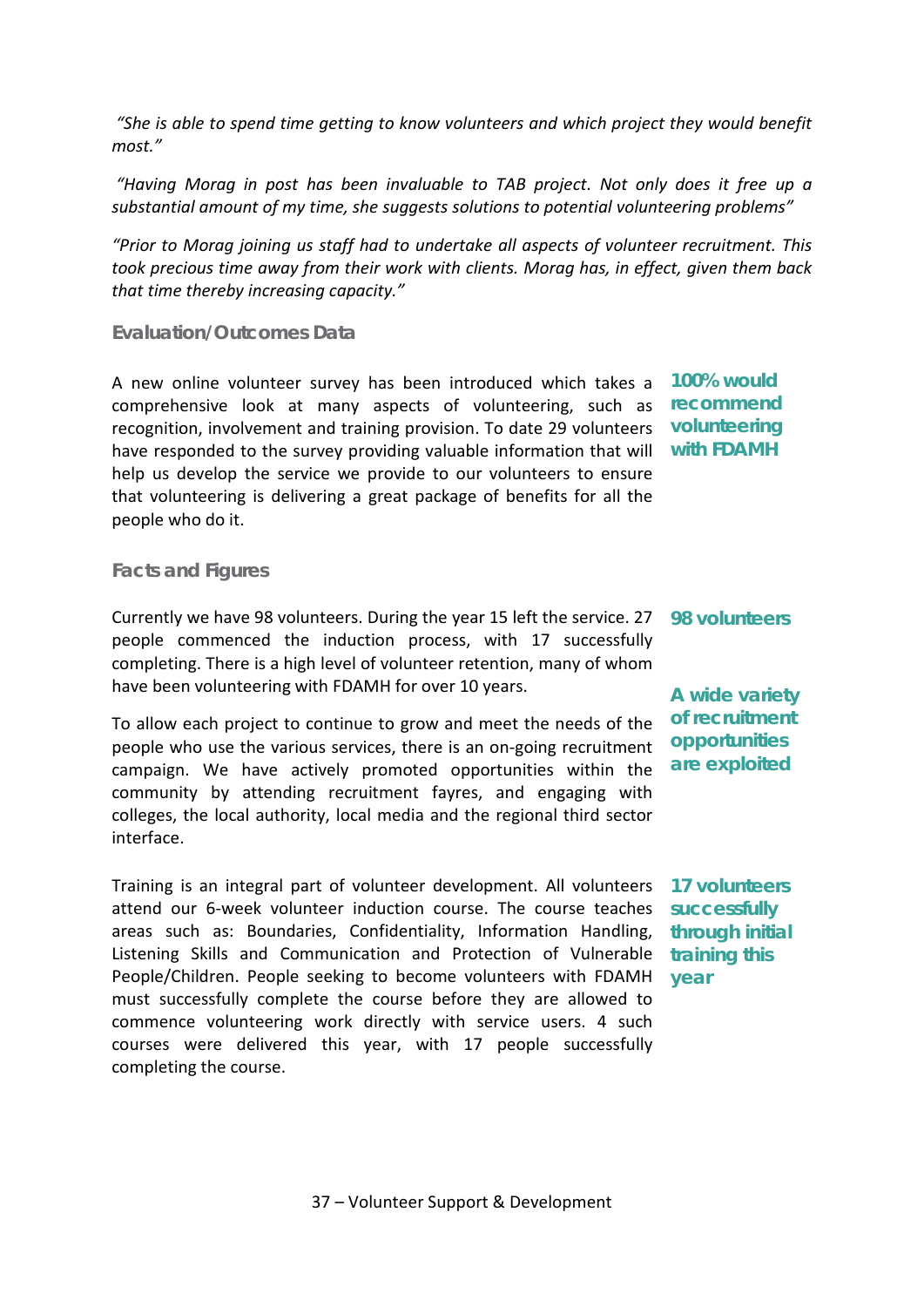Further training courses offered this year include: an Art Therapy **6 additional**  course, governance training for board members, Introduction to Mental Health (a full day course) and Scottish Mental Health First Aid. Working in partnership with external agencies has provided us with the **to volunteers** opportunity to offer additional training to volunteers in the form of ASIST (advanced suicide prevention training) and Safe Talk (a threehour training which gives the skills to recognise when someone may have thoughts of suicide).

Wherever possible, provision is made for volunteers on other training **Volunteers also**  we deliver if it may prove beneficial to them, whether in their volunteering role or out with FDAMH. Three volunteers participated in one of our Mindfulness courses and two volunteers have participated **wellbeing**  in our Anxiety Management courses.

93 volunteers receive our weekly emailed volunteer bulletin, which keeps people up-to-date with pertinent matters. On average this is **kept well**  read by 35 people each week.

**training courses offered** 

**have access to mental training**

**Volunteers are informed with a weekly bulletin** 

#### **Developments**

The recruitment of a dedicated volunteer worker in August 2014 relieves workload for project workers and allows us to develop recruitment processes and volunteer support. New procedures have been implemented to provide a more streamlined and consistent approach: from the initial advertising of volunteer vacancies through to the final stages of induction, the Volunteer Development Officer is now the main point of contact, providing continuity for the volunteer. Our volunteer handbook has had a makeover and has new and updated information included in it providing important reference material for volunteers during and after their training.

Keeping volunteers informed of what is happening, finding out how they are and making sure that important information is reaching them is paramount. We have recently augmented communications with a new text message service which will allow us to send group messages to our volunteers and ensure they are aware of upcoming events.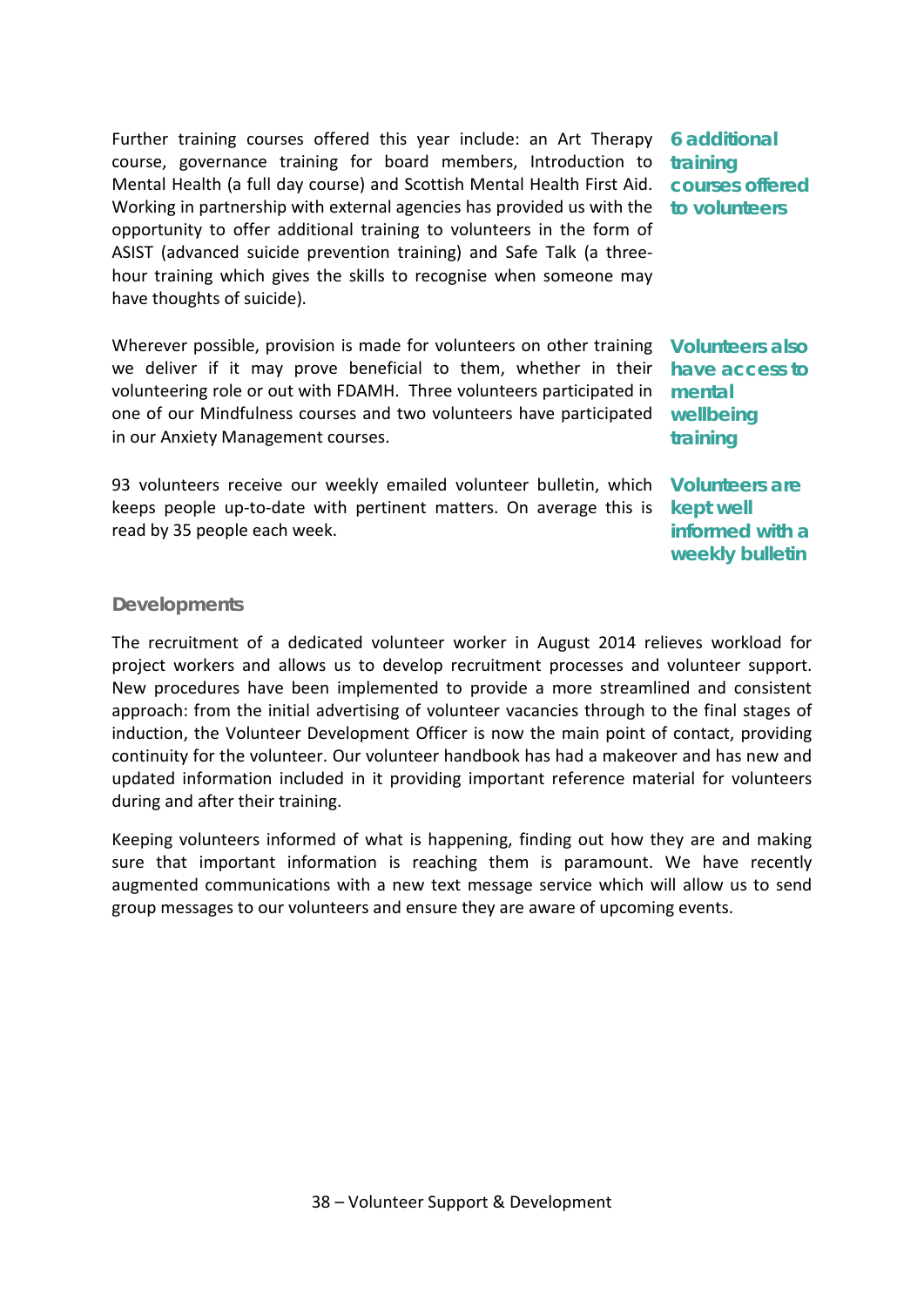### <span id="page-40-0"></span>Building Resilience Project

This partnership project was developed to equip council employees and key third sector partners with the skills to support benefit claimants with complex needs more effectively

Individuals supported: 466 people trained by FDAMH; 168 people referred to MAST (see below)

Staffing and Volunteers: FDAMH's input - 1 F/T project co-ordinator + 1 sessional trainer

The Building Resilience Pilot Project (BRP) was developed to mitigate the effects of welfare reforms for Department for Work and Pensions (DWP) clients and assist DWP to manage those vulnerable clients affected by benefits changes. FDAMH was funded to employ a Project Co-ordinator for the project which had two key strands. The first was the provision of mental health training to frontline staff within the Council, the DWP and other key partners. The second was the implementation of a specialist needs assessment service with an initial focus on supporting customers to maintain their benefits commitments (the Multi Agency Support Team - MAST).

### BRP: Mental Health Training

The Mental Health Training, organised, provided and evaluated by FDAMH, came in two forms: a one-day Introduction to Mental Health Awareness course and a more in-depth twoday Scottish Mental Health First Aid. When designing the format of the training, several small focus groups were conducted by the Project Co-ordinator in order to highlight any gaps in their training. As a consequence a bespoke element was added to the one-day training course.

Ensuring staff attending the training had a mix of job designations and came from different organisations, enabled them to appreciate the issues and concerns faced by frontline staff within the partnership, developing stronger partnership networks and sharing best practice.

#### **Impacts**

Immediately after training staff could already see how they could apply their learning…

…through greater confidence:

*"Confident now to approach someone who may be distressed"*

*"Confidence to be able to speak with my staff about their wellbeing"*

*"Confidence – previously I may have walked away from a situation!"*

…understanding:

*"A better insight to how people can be ill when I thought they were rude / angry"*

39 – Building Resilience Project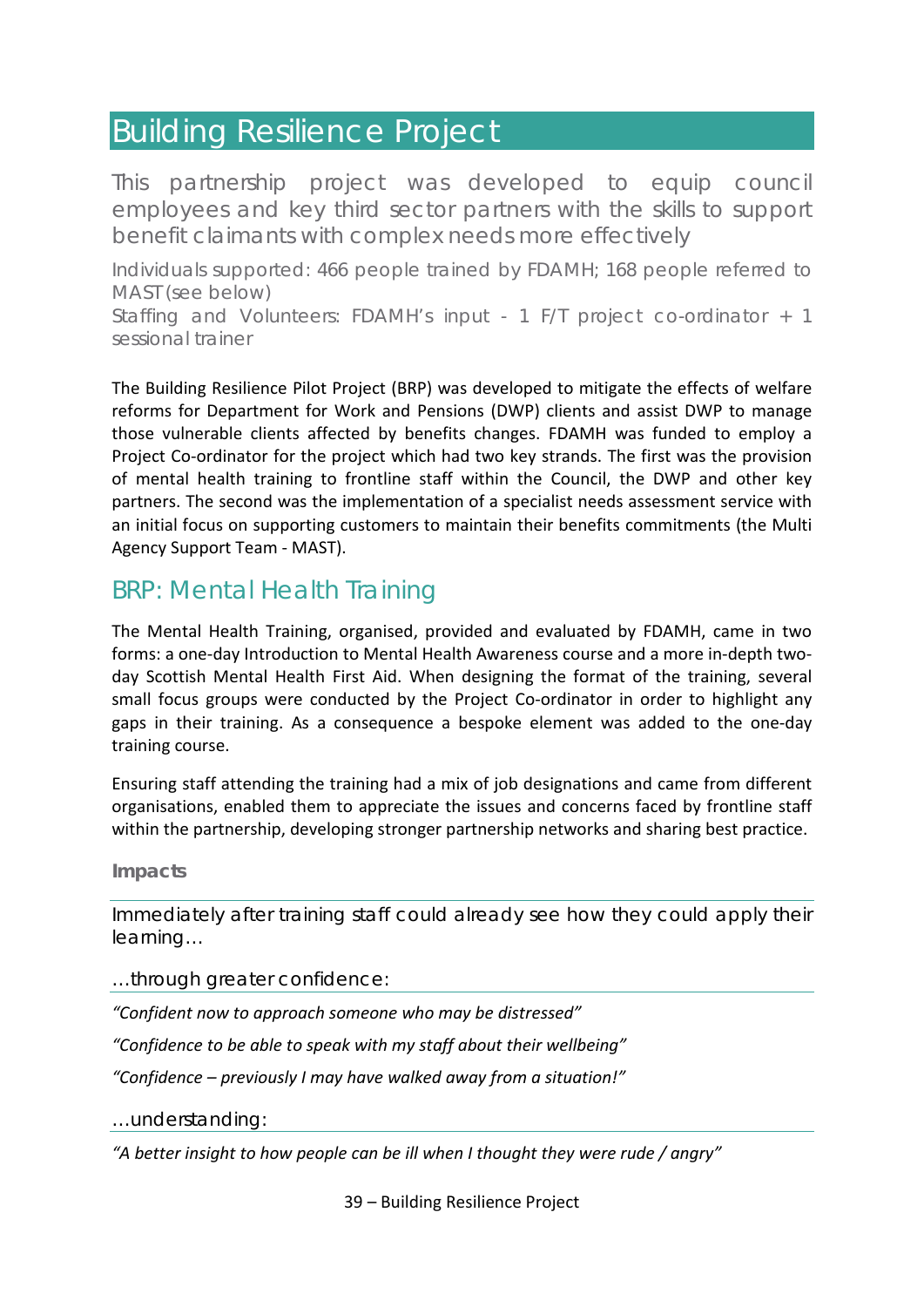*"Greater understanding and acceptance that mental health illness can affect anyone"*

*"Increased awareness & knowledge of mental health issues & how important this is to everyone. I wish I'd known this as a teenager"*

*"An awareness of the difficulties faced by those with mental health problems in the community"*

…and learning skills to help support people:

*"Learned how to support people who are upset or angry, made me think about real life issues"*

*"Coping strategies to deal with stress and anxiety for my customers as well as myself"*

*"It made me aware of the different strategies I can use to help a customer more effectively"*

Follow-up evaluation shows that the project has empowered staff to better understand issues experienced by customers with mental ill-health and identify and support customers with complex/multiple needs:

*"I assisted client with strong suicidal feelings. Felt confident discussing options available supporting him to work through his feelings."*

*"I had a troubled client on the phone who advised he felt like using a strong rope to end it all. I felt comfortable talking to him to establish if this was a real threat."*

*"Interviewed a client with suicidal thoughts, arranged GP appointment and signposted to external support organisation, prior to training I could never have dealt with this situation."*

*"The course made me more aware of vulnerable customers and I now think "in their shoes" and treat customers how I would like to be treated myself."*

People have also been able to draw the learning into their personal lives:

*"Training made me reflect on my own mental health and how I can keep healthy when dealing with stressful situations also increased my confidence to deal with staff mental health issues."*

**Evaluation/Outcomes Data**

279 training course evaluations, demonstrating extremely high **Students** approval for the course content and the trainer. In addition, 97% **increased their**  agreed the course had increased their knowledge of mental health and **knowledge of**  wellbeing and 98% expressed an interest in receiving more training on **mental health**  dealing with vulnerable clients.

**and wellbeing**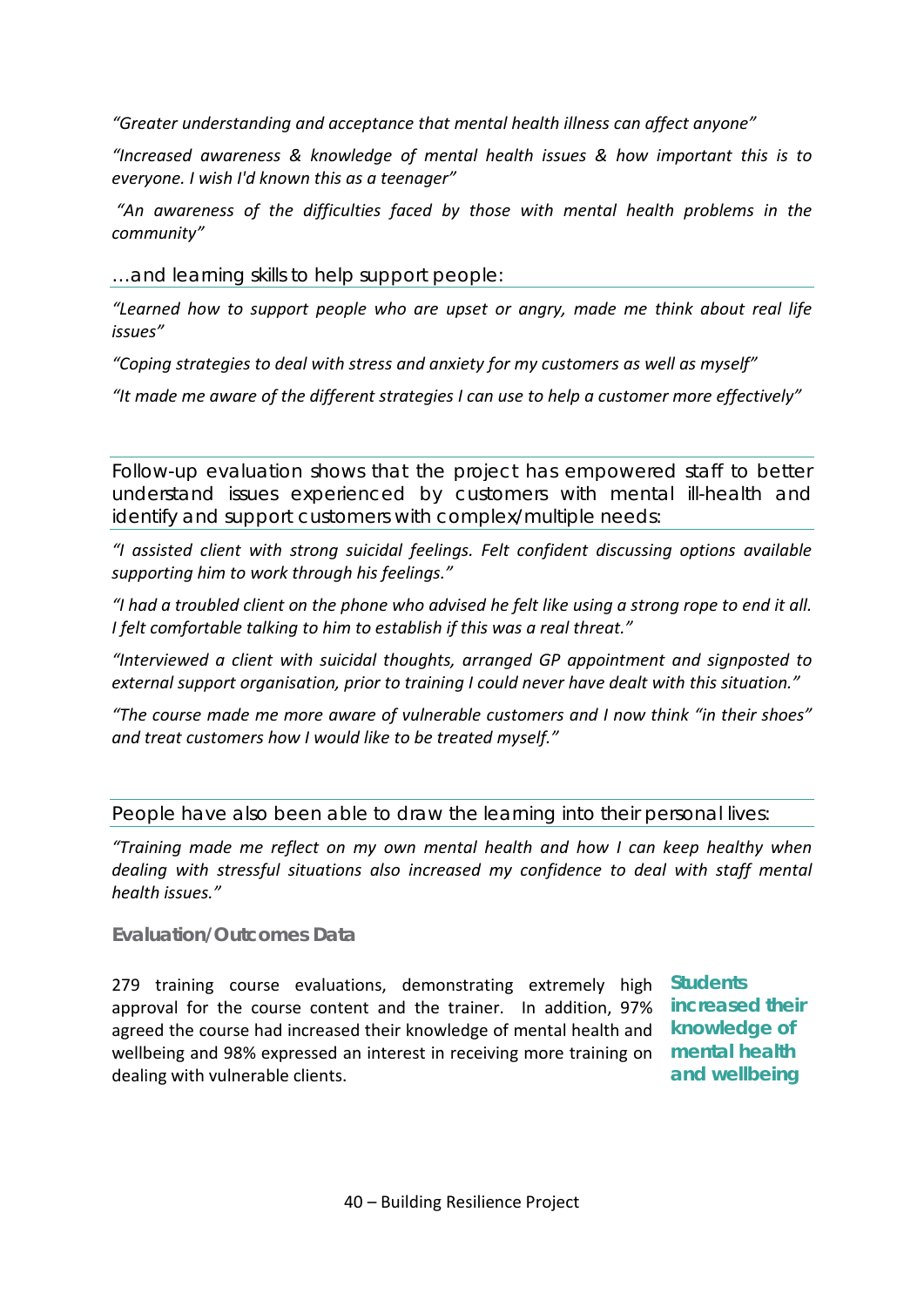**Facts and Figures**

The project aimed to deliver training to 210 staff, this was exceeded, **Training**  providing training to 466 frontline staff, including 9 Falkirk Elected **reached 466**  Members. **frontline staff**

### BRP: Multi-Agency Support Team (MAST)

The Multi Agency Support Team (MAST) was formed consisting of partnership staff from Falkirk Council Housing Department and Scottish Welfare Team, FDAMH and FAWBASU (Falkirk Area Welfare Benefits Advice Support Unit). FDAMH's role was to provide support for the team from the Project Co-ordinator. The team provided immediate help to DWP clients thought to be 'at risk'. The co-location of the MAST team in the DWP building proved very successful, permitting vulnerable claimants the opportunity to meet with a MAST member immediately upon request, and receive the specialist advice and support required.

#### **Impacts**

Having the MAST team in-house encourages customers to accept help:

*"I have used this service on numerous occasions and my customers have accepted the offer of further help and support with external agencies. The MAST service based within DWP is what made that happen and more focus needs to be placed on this to develop this area of support"* Work Coach DWP

And customers have responded well to input from the team:

*"Customers have commented on how helpful the Mast team are and how they have listened sympathetically to their concerns and treated them as an individual."* ESA Adviser

*"Thanks for putting me on the right road to getting my life back on track"* Customer

The MAST team have the time and skills to build up a clear picture of issues facing those referred by DWP staff…

…this better understanding can help to prevent benefits sanctions:

A young mother was allocated a homeless tenancy outside of her home area, however she was sanctioned due to her lack of job search – a situation caused her housing problems. MAST staff supported the client in applying for secure tenancy in her home area and requested the reason for the recent sanction to be investigated - this had been due to issues around notifying the correct authorities about her new homeless address. With MAST's intervention Job Seekers Allowance was reinstated. The client has since moved into her own tenancy near her son's school and has found employment.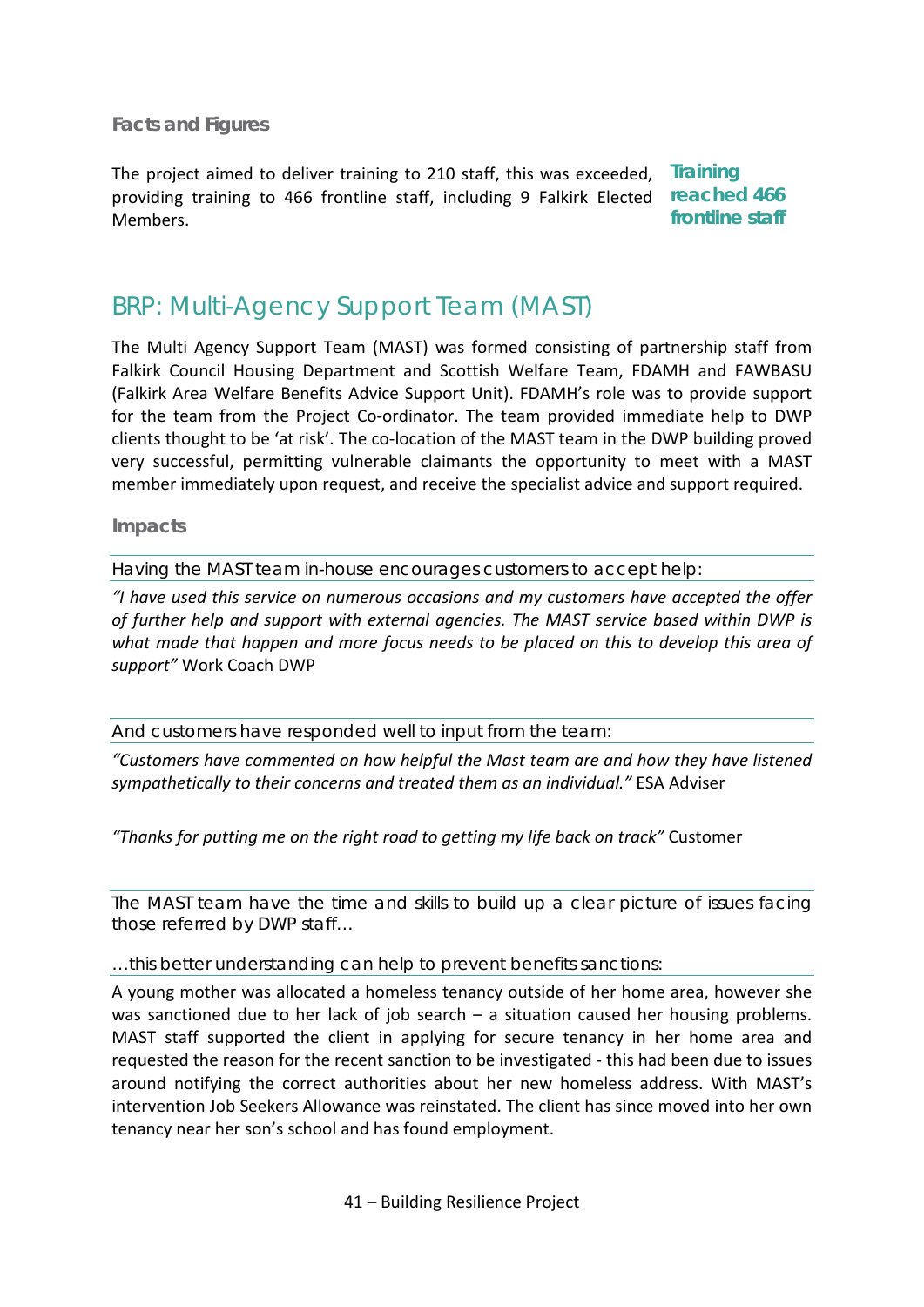#### …and allow staff to act quickly to stop situations deteriorating:

A gentleman with learning disabilities and very wary of strangers was referred to MAST after his DWP Advisor became concerned that he was developing a problem with alcohol due to stressful personal situations. MAST arranged appointment with ASC (Addictions Support & Counselling). During the intervention it also transpired that the client was worried about moving out of his temporary accommodation into a permanent home, therefore MAST arranged for the client to be fully supported throughout the transition.

#### **Evaluation/Outcomes Data**

Sharing resources and experience within the MAST partnership resulted in customers receiving an improved, joined-up service. The recorded financial gains of customers referred to the MAST service **have better**  during the first few months and whose cases have now been **access to**  concluded, was in excess of £61,000.

A robust referral system was put in place for DWP and MAST staff to refer vulnerable customers experiencing mental health issues direct to FDAMH. However a number were unable to follow through with the referral due to their condition at the time or lack of confidence. This therefore highlighted a demand for immediate support from a trained mental health practitioner located within the Jobcentre building helping to reduce the risk of crisis for some customers. Irrespective of this gap, 14 customers referred to FDAMH successfully engaged and have continued to receive appropriate support.

**Clients gain financially and support services**

**Demonstrates clear need for a dedicated mental health practitioner in the job centre**

#### **Facts and Figures**

Referrals from DWP staff for the period Oct 2014 – Mar 2015:

168 clients seen by MAST 80 instances of MAST providing advice to DWP staff

**Specialist support for 168 clients**

#### **Comments**

The Building Resilience pilot project was developed in order to test change resulting in better outcomes for DWP claimants and it has clearly demonstrated the beneficial impacts of the strategies employed and good partnership working.

Timescales for the project were very tight therefore FDAMH took the lead role by employing a Project Co-ordinator in August 2014 with responsibility for developing, monitoring and evaluating the project. The mental health training roll out started swiftly in September 2014 and was due to finish in March 2015. However due to demand an additional 2 day Scottish Mental Health First Aid course was commissioned. The multi-agency support team service (MAST) was launched mid-October 2014 and finished in its current format at the end of March 2015. Due to the strong working partnerships forged and the on-going demand, the FAWBASU element of the team have offered to provide an on-going service until June 2015.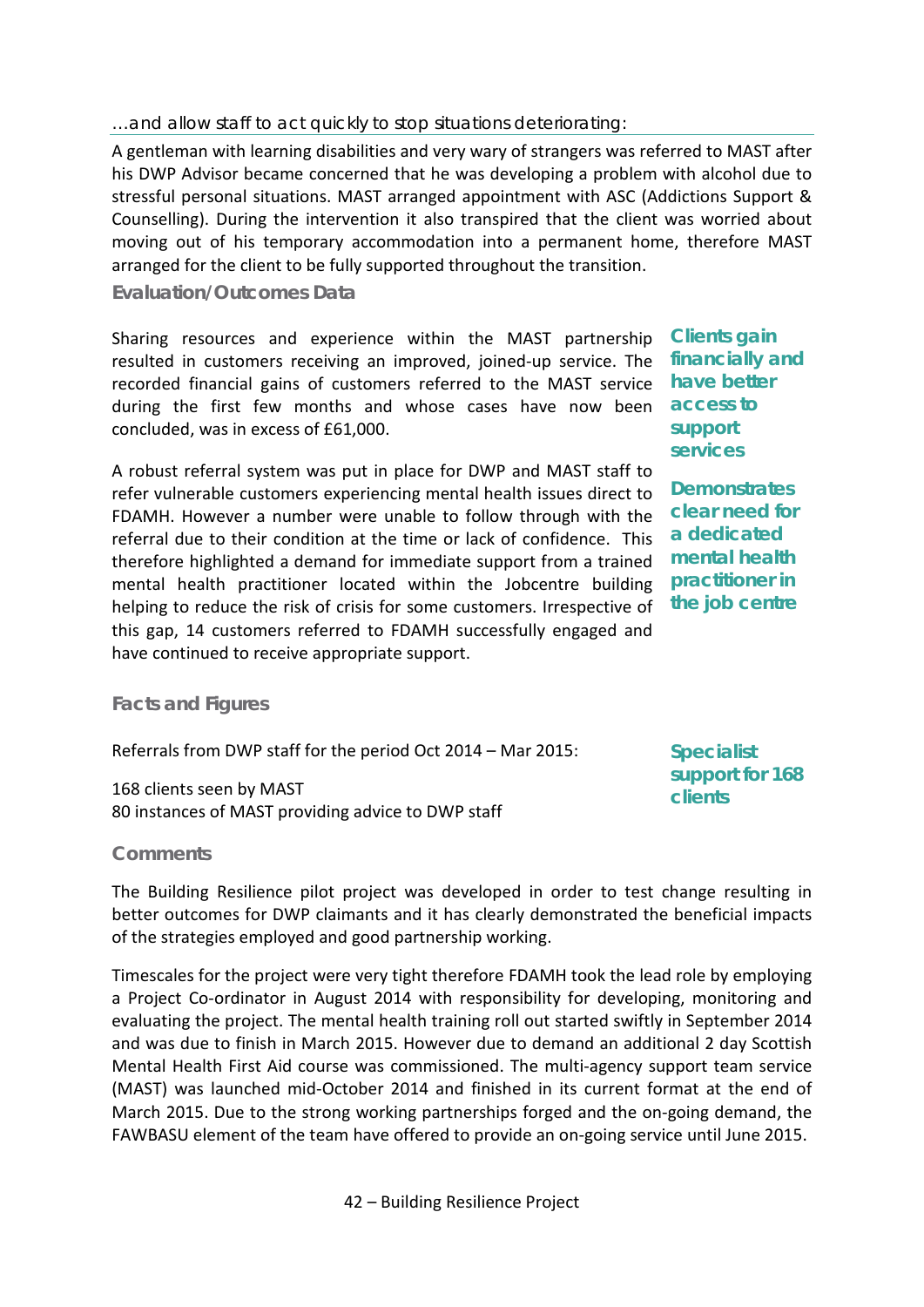Initially developing a strong, trusting, working relationship within the partnership proved challenging. However ensuring that frontline staff were involved in the consultation and development stages was deemed essential and has proven to help reduce some of the barriers in partnership working. The value of this collaboration should not be underestimated in the success of the pilot.

Quarterly evaluation reports have been very well received by Scottish Government who commented that the project was one of their "star" projects and produced evidence of "exactly what we were looking for". They acknowledge they are impressed by what has been achieved within a short space of time and the legacy that has been created in terms of up-skilled staff, positive working relationships and a vast amount of learning which is being applied to future service design. The final report on the project will detail all of the learning from the pilot project and will inform Falkirk Council's plans for future delivery of their frontline support services.

### <span id="page-44-0"></span>Training

Training is important in all areas of FDAMH's work, whether it be to improve self-management, reduce ignorance and stigma, increase understanding or educate our volunteers, our training reaches far and wide across the community

Individuals supported: 235 students in total

Staffing and Volunteers: 0 dedicated; all qualified staff and a team of sessional workers work together to deliver our training programme

Training is hugely beneficial to our service users, indeed many mental health services are adopting an educational approach to helping people learn to manage mental health problems. In addition training helps to increase understanding of mental health issues in the wider community, building resilience, reducing stigma and making it easier for people affected to seek help.

### Training: Anxiety Management

Individuals supported: 11 students

The Anxiety Management Course is a well-established 8-week programme. It provides a supportive, small-group setting, often more manageable for people struggling with anxiety than larger groups. The course helps people to learn about anxiety and try out a variety of techniques they can use to cope with anxiety and stress, finding what works best for them.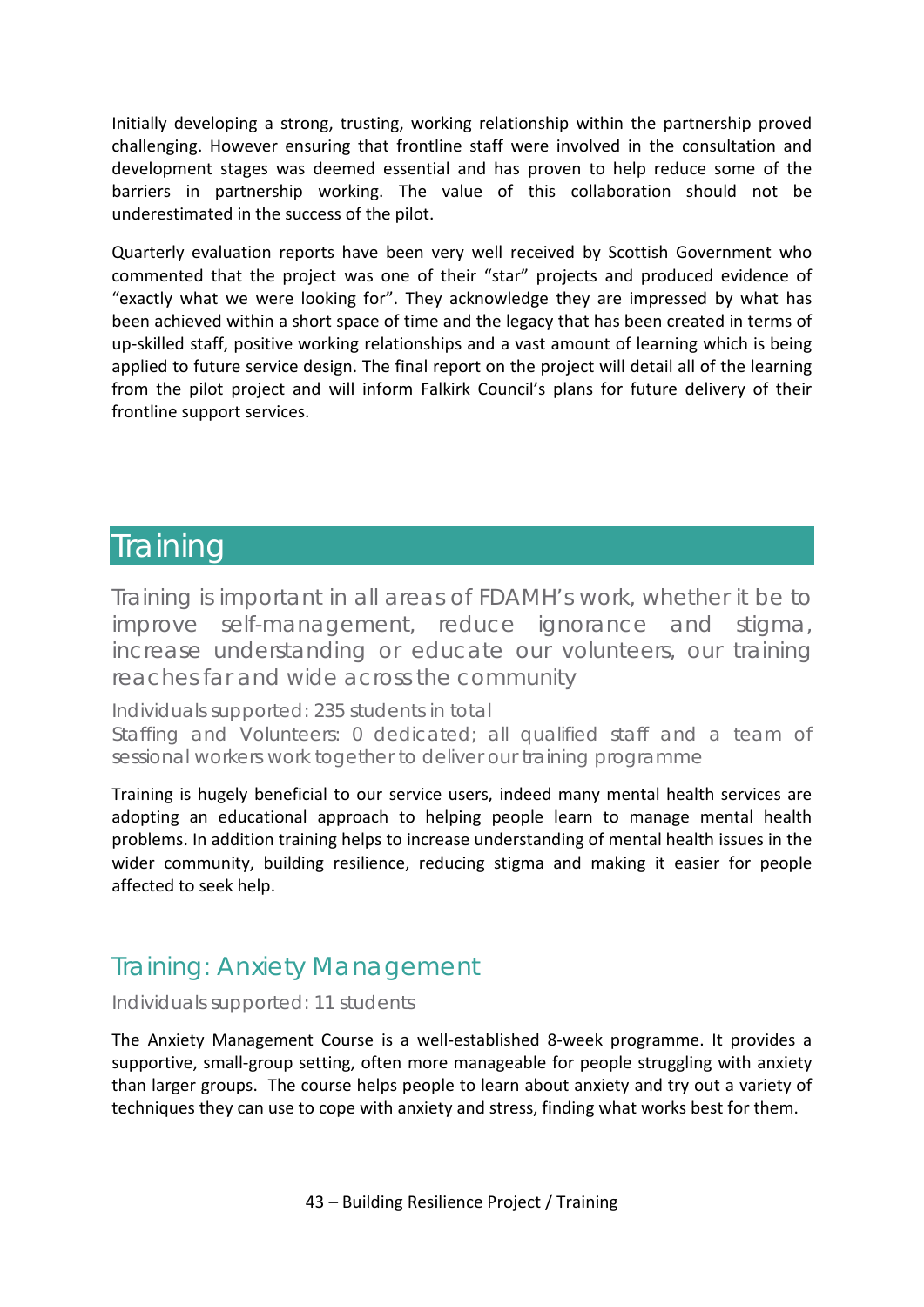#### **Impacts**

The small group and calm setting provides a supportive environment, helping people to engage with learning:

*"Everything was made for the students which made things easy for me to take in and anything was explained in a way everyone could understand and I was able to ask things easily even in a group."*

Students find what they have learned can make positive differences to their lives:

*"Everyone who knows me has noticed a big change in me for the better."*

*"One of the best things I have done so far for my anxiety."*

*"The course helped me to evaluate what I needed to concentrate on, to help towards recovery."*

#### **Evaluation/Outcomes Data**

Students are asked to participate in evaluation by completing the Generalised Anxiety Disorder – 7 point scale (GAD-7) at the start and **evaluated**  end of the course. This year there are 11 complete sets of data. 7 **students show**  commenced with a score indicating severe anxiety, 2 with moderate **a reduction in**  and 2 with mild. At the end this had shown a large improvement with **anxiety and at**  only 1 person still indicating severe anxiety, 1 moderate, 6 mild and 3 **least half**  none: 10 people had reduced their anxiety and 6 people to the extent **achieve**  that they had achieved 'recovery' (a large reduction in score of 50% or **'recovery'** more).

**Most**

All participants agreed that the course had increased their knowledge and understanding of anxiety/stress. 9 people felt the course was extremely helpful in managing their recovery, 2 moderately so.

**Facts and Figures**

Two Anxiety Management Courses were run this year, with 11 students successfully completing the course.

### Training: Mindfulness

Individuals supported: 12 students

Provided by Mindfulness trainer, John Dunbar, this course provides progression for people that have completed our Anxiety Management Course. A small number of spaces are also made available, where possible, for staff and volunteers.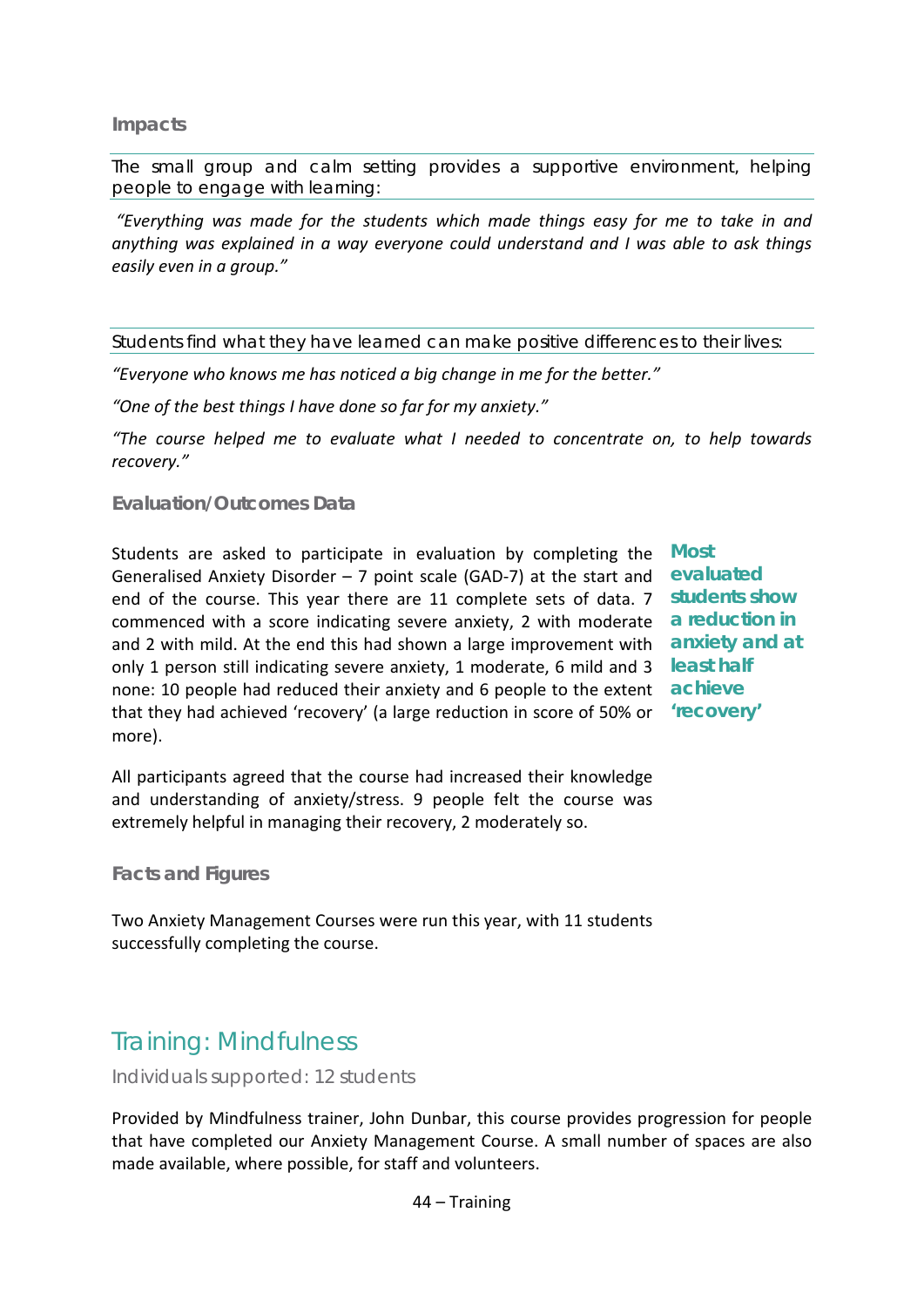#### **Impacts**

Students on this course report many gains, in particular in learning better ways to cope:

*"I discovered that being aware and knowing has helped me prevent panic attacks."*

*"Am now aware of my emotions and what thoughts trigger these and how my previous responses to emotions was not as positive as it could be."*

*"Discoveries for me have been learning about the inner me, to cope better with work, how to relax and be calm within myself."*

*"If my thoughts have been scattered and I have a lot to do and don't know where to start, doing the practices I have felt more alert and able to cope with the situation."*

#### **Evaluation/Outcomes Data**

11 of the 12 students felt the course had lasting value for them (one **The course has**  was unsure). 10 students stated they would continue using what they **lasting impact** had learned (2 were unsure).

#### **Facts and Figures**

One Mindfulness course was delivered this year to 12 students. Space and availability of the tutor restricted the number of courses that could be delivered this year. Level of interest in attending highlighted the need to offer additional courses. We hope to be able to do so by having a member of staff undertake practitioner training (funding permitting) thereby allowing us to meet demand.

### Training: Carers Education & Mindfulness

#### Individuals supported: 24 students

This year we have again received funding from the National Carers Organisation for the delivery of training to carers. To add another "tool" to the carer's tool box, Mindfulness-Based Cognitive Therapy (MBCT) was selected. This training has been very well received as course quotes confirm.

**Impacts**

A relaxing and supportive group and great training are generating life-changing benefits for participants, helping them to deal more effectively with the stresses and strains of their situations: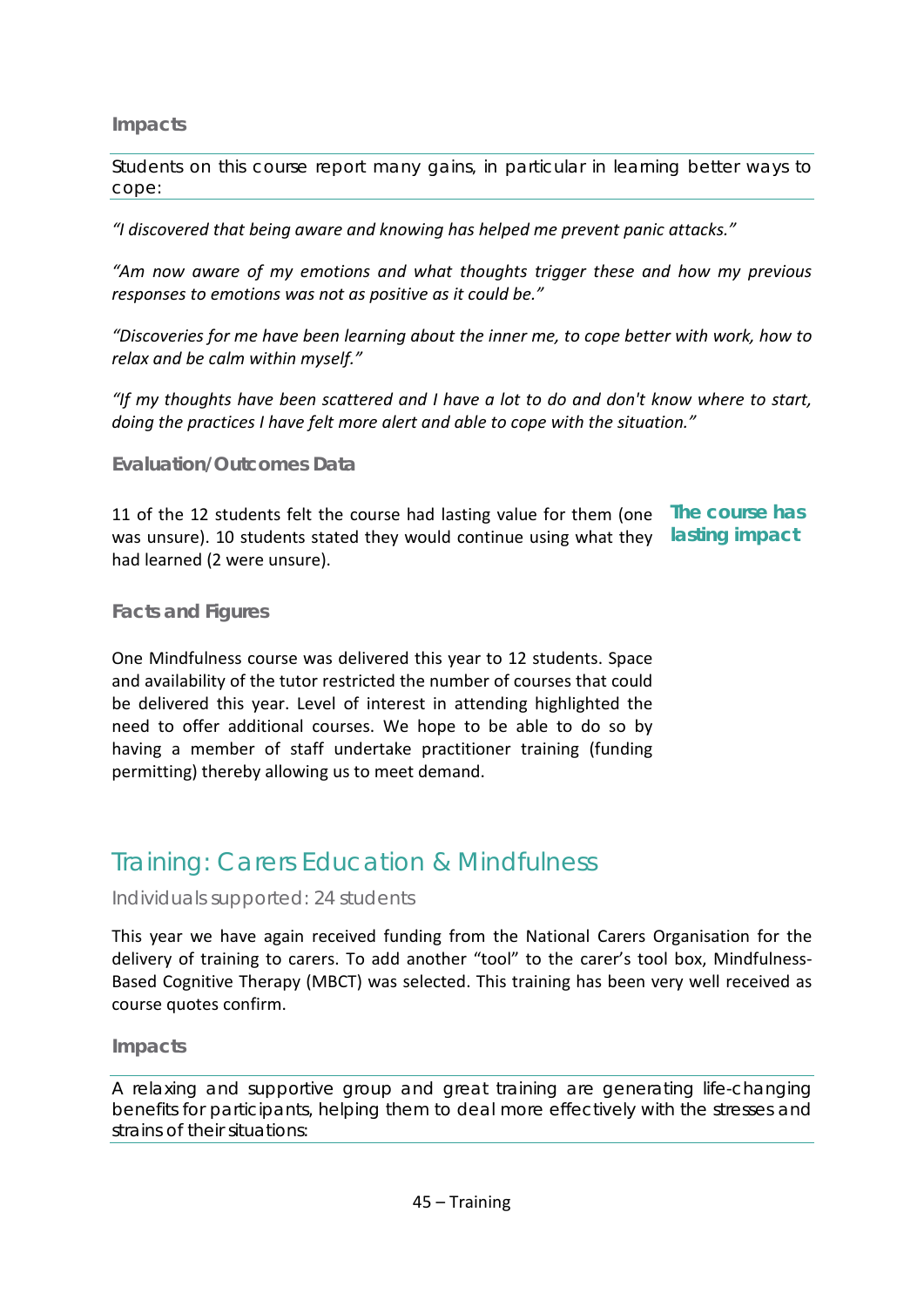*"Initially I was not too sure if this course would be beneficial, however the group was from the outset very relaxing. I found that my attitude changed and I could cope with my anxiety once the exercises and sessions for each week were completed. I find it also reduced my stress levels. I realise this is a tool which I can use when I feel low, which I do, sometimes only for 3 or 4 minutes but I find it helps to take me out of the dark place I find myself in. I also find that this meditation helps me to relax especially when I have difficulty sleeping. I thoroughly enjoyed the course and now I have the ability to recognise my inner feelings some of the time and ease the situation through mindfulness meditation."*

*"This has simply been the best course I have been part of for many years. I am already embracing many of the aspects of it, and am benefiting from this on a daily basis. It is an enriching experience which I would highly recommend. I am already enjoying the difference in my approach to the little difficulties that crop up in everyday life. I would highly recommend this course."*

*"I went from being an emotional mess to someone who could enjoy life and relax and not feel guilty by the way other people treated me. I was so low I was off work for seven months, I had tried everything and nothing worked. I started the course doubtful and walked away positive and less stressed. I was amazed. I am so glad I did it. It is now part of my daily life and my only regret is I didn't do it sooner."*

**Facts and Figures**

Two courses were run this year, attended by 24 people

### Training: Work within Education

Individuals supported: 165 students

We are delighted this year to have been invited into a local high school and Forth Valley College to speak to students.

**Facts and Figures**

Exam stress classes delivered to approximately 150 senior pupils at Grangemouth High over a 5 week period.

Talk about counselling delivered to 15 students at Forth Valley College.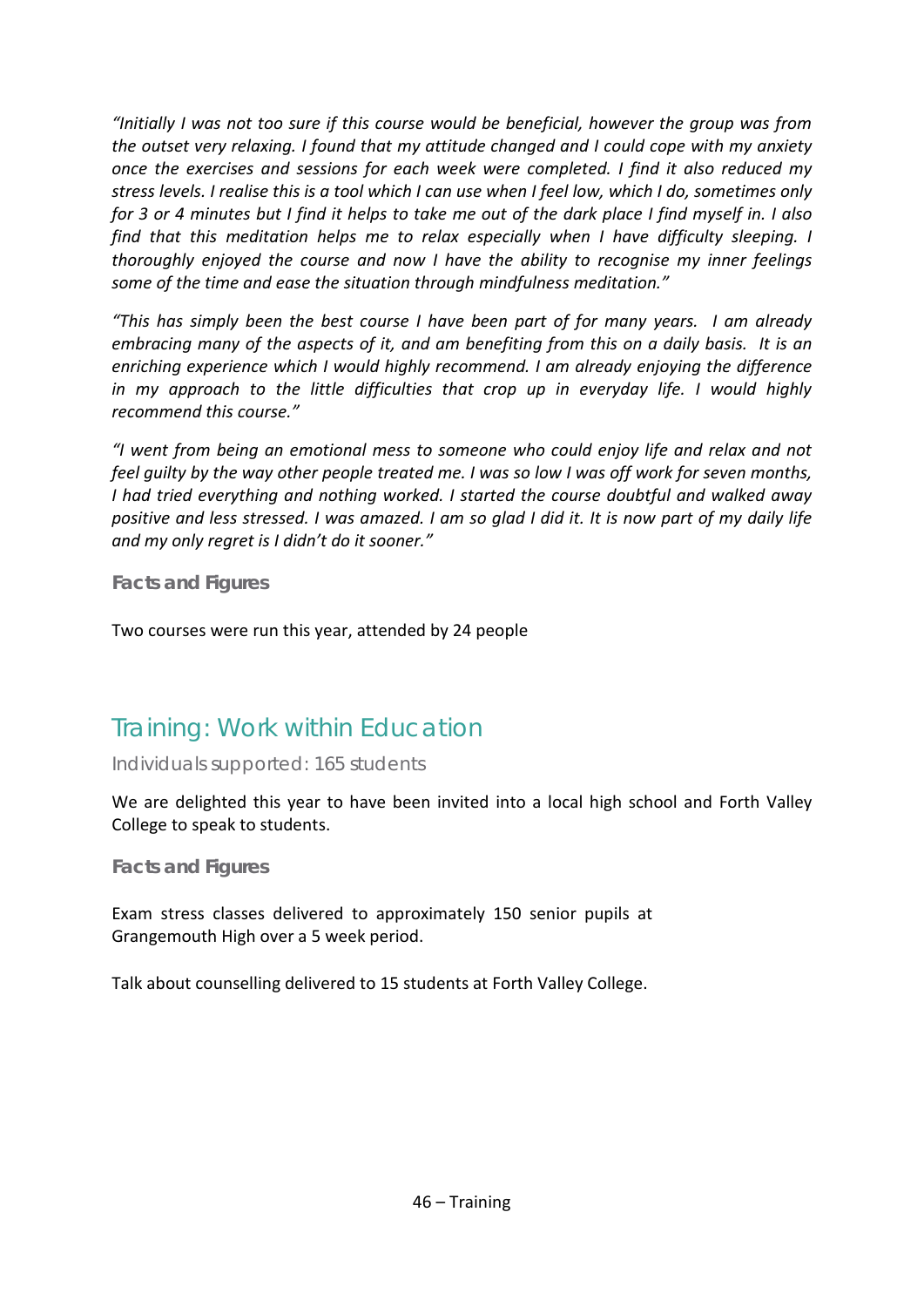### Training: COSCA Certificate in Counselling Skills Course

Individuals supported: 23 students

The Certificate in Counselling Skills is for anyone who wants to improve their understanding of other people as well as themselves. This course is useful and practical for people wishing to enhance their personal or work life, and provides a platform into further study. The course is accredited by COSCA (Counselling and Psychotherapy in Scotland). Students pay to attend this course and take part in a year of part-time study.

#### **Evaluation/Outcomes Data**

Each module is evaluated at the mid and end points. All completed **The course is**  modules so far have evaluated highly in terms of student satisfaction **receiving**  with all aspects of the course. **excellent feedback**

#### **Facts and Figures**

Our first course commenced in August 2014 and a second course **2 courses this**  commenced this year in response to demand, providing training to 23 **year** students in total.

#### **Developments in Training**

Thanks to new funding we are delighted to have been able to recruit a Training Academy Development Officer, with the aim to develop a formal Training Academy that will offer training to external organisations.

#### **Comments on Training**

FDAMH also delivered Introductory Mental Health Awareness and Scottish Mental Health First Aid this year, largely as part of the Building Resilience Project reported on above.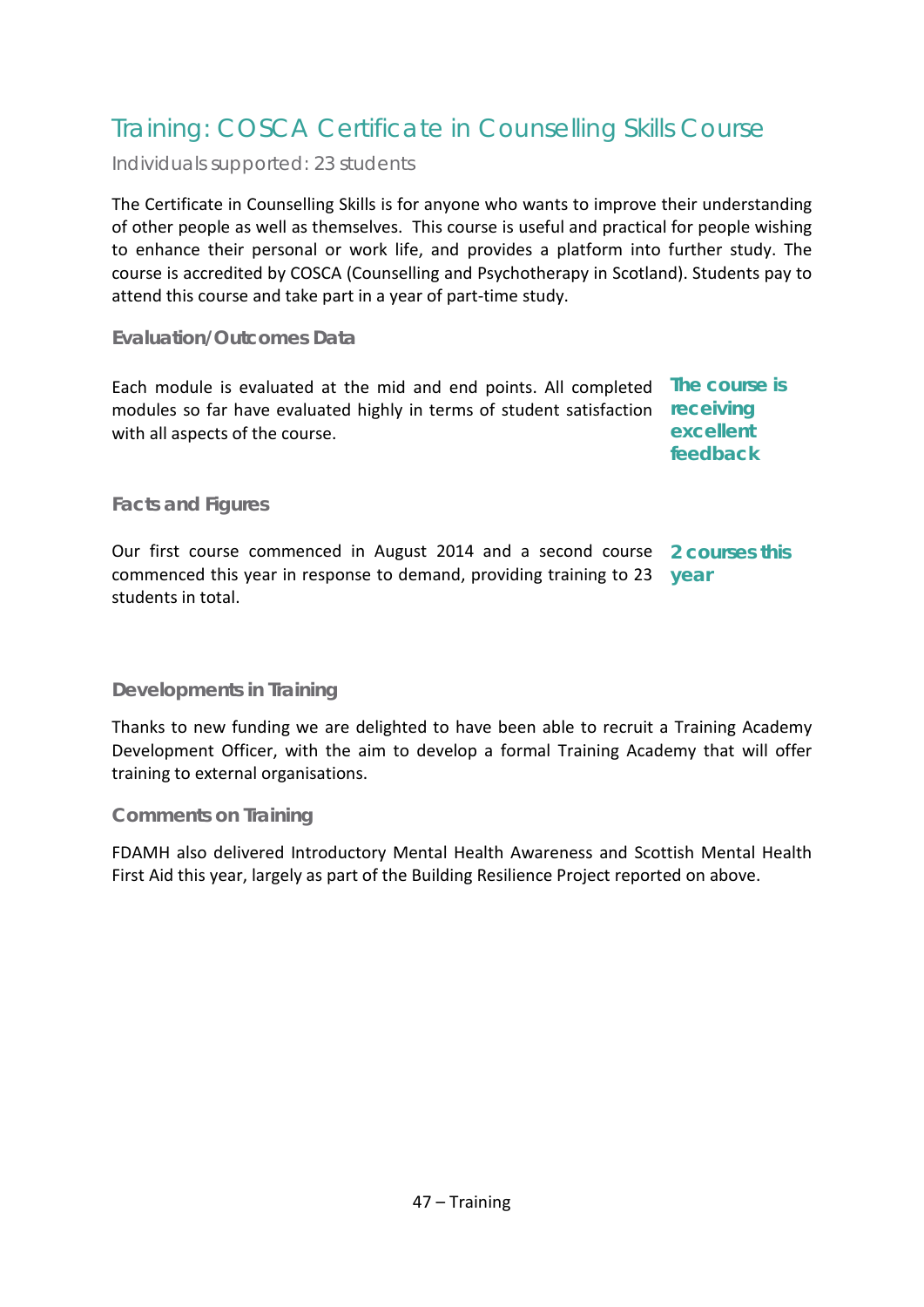## <span id="page-49-0"></span>BIBLIOGRAPHY

Age Concern. "Out of sight, out of mind: Social exclusion behind closed doors." 2008.

- Bower, P, S Knowles, PA Coventry, and N Rowland. "Counselling for mental health and psychosocial problems in primary care (Review)." *The Cochrane Library*, no. 9 (2011).
- Cattan, M, M White, J Bond, and A Learmouth. "Preventing social isolation and loneliness among older people: a systematic review of health promotion interventions." *Ageing and Society*, no. 25 (2005): 41-67.
- Cattan, M, N Kine, and A Bagnall. "The use of telephone befriending in low level support for socially isolated older." *Health and Social Care in the Community* 19, no. 2 (2011): 198-206.
- Davidson, L, KE Haglund, DA Stayner, J Rakfeldt, MJ Chinman, and J Kraemer Tebes. ""It was just realizing...that life isn't one big horror": A qualitative study of supported socialization." *Psychiatric Rehabilitation Journal* 24, no. 3 (2001): 275-292.
- Dixon, L, et al. "Evidence-based practices for services to families of people with psychiatric disabilities." *Psychiatric Services* 52, no. 7 (2001): 903-910.
- Ilic, M, et al. "Managing a stigmatized identity evidence from a longitudinal analysis about people with mental illness." *Journal of Applied Social Psychology*, no. 44 (2014): 464- 480.
- Kimberlee, RH. *Developing a Social Prescribing approach for Bristol.* University of the West of England, 2013.
- Kuhn, ES, and RD Laird. "Family support and adolescent mental health a review of the evidence." *Adolescent Health, Medicine and Therapeutics*, no. 5 (2014): 127-142.
- Margrove, KL, SE-SURG, K Heydinrych, and J Secker. "Waiting list-controlled evaluation of a participatory arts course for people experiencing mental health problems." *Perspectives in Public Health* 133, no. 1 (2013): 28-35.
- Mitchell, G, and N Pistrang. "Befriending for mental health problems: Processes of helping." *Psychology and Psychotherapy: Theory, Research and Practice* 84 (2011): 151-169.
- Mullin, T, M Barkham, G Mothersole, B Bewick, and A Kinder. "Recovery and improvement benchmarks for counselling and psychological therapies in routine primary care." *Counselling and Psychotherapy Research* 6, no. 1 (2006): 68-80.
- Mundle, C, C Naylor, and D Buck. *Volunteering in health and care in England: A summary of key literature.* The Kings Fund, 2012.
- Pitman, A, D Osborn, M King, and A Erlangsen. "Effects of suicide bereavement on mental health and suicide risk." *Lancet Psychiatry*, no. 1 (2014): 86-94.

Scottish Recovery Network. "Reflections on recovery." 2011.